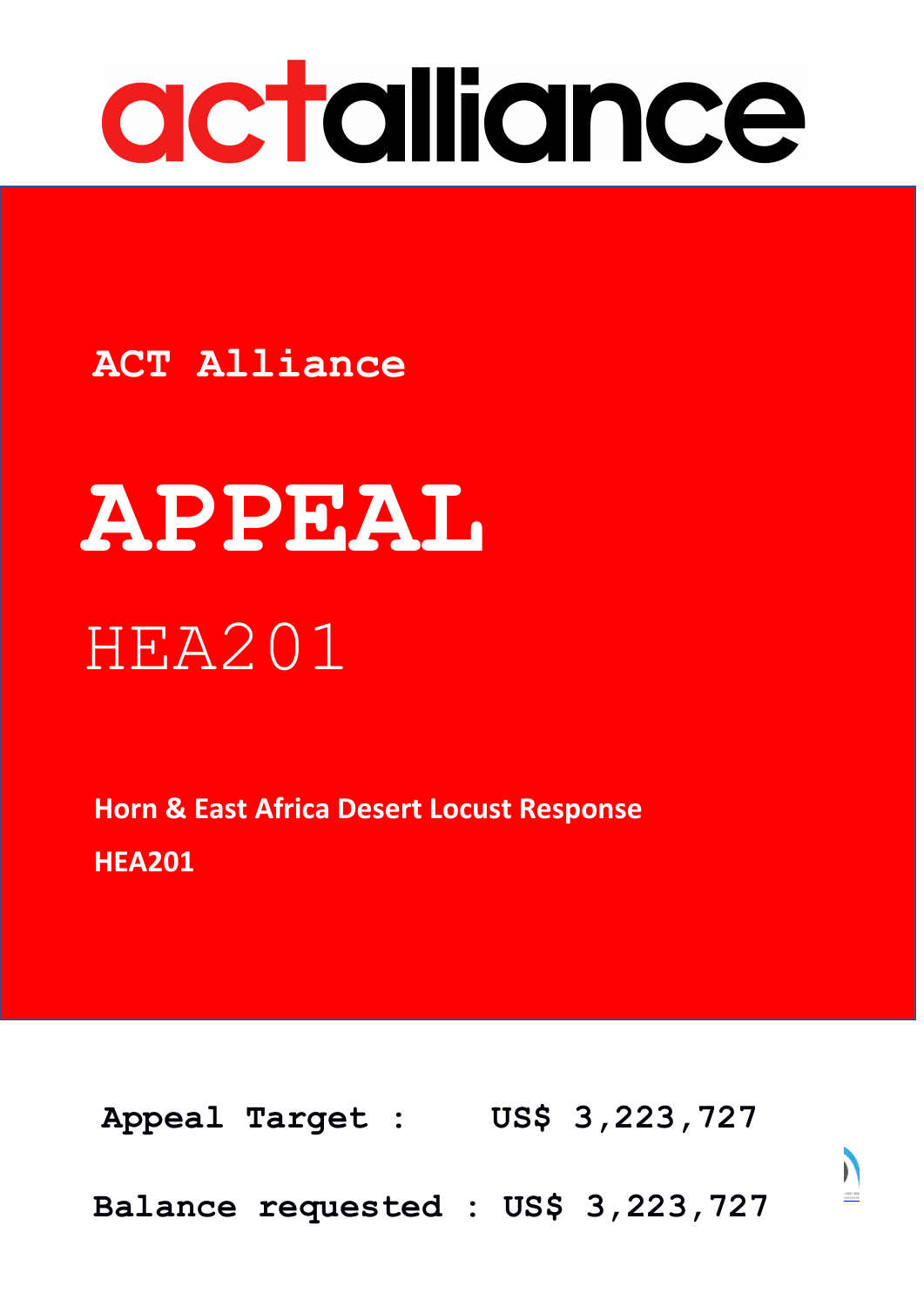### **Table of contents**

#### **0. Project Summary Sheet**

- **1. BACKGROUND**
- *1.1.Context*
- *1.2.Needs*
- *1.3.Capacity to Respond*
- *1.4.Core Faith Values (+/-)*

#### **2. PROJECT RATIONALE**

- *2.1.Intervention Strategy and Theory of Change*
- *2.2.Impact*
- *2.3.Outcomes*
- *2.4.Outputs*
- *2.5.Preconditions / Assumptions*
- *2.6.Risk Analysis*
- *2.7.Sustainability / Exit Strategy*
- *2.8.Building Capacity of National Members (+/-)*

#### **3. PROJECT IMPLEMENTATION**

- *3.1.ACT Code of Conduct*
- *3.2.Implementation Approach*
- *3.3.Project Stakeholders*
- *3.4.Field Coordination*
- *3.5.Project Management*
- *3.6.Implementing Partners*
- *3.7.Project Advocacy*
- *3.8.Private/Public sector co-operation (+/-)*
- *3.9.Engaging Faith Leaders (+/-)*

#### **4. PROJECT MONITORING**

- *4.1.Project Monitoring*
- *4.2.Safety and Security Plans*
- *4.3.Knowledge Management*

#### **5. PROJECT ACCOUNTABILITY**

- *5.1.Mainstreaming Cross-Cutting Issues*
- *5.1.1. Gender Marker / GBV (+/-)*
- *5.1.2. Resilience Maker (+/-)*
- *5.1.3. Environmental Marker (+/-)*
- *5.1.4. Participation Marker (+/-)*
- *5.1.5. Social inclusion / Target groups (+/-)*
- *5.1.6. Anti-terrorism / Corruption (+/-)*
- *5.2.Conflict Sensitivity / Do No Harm*
- *5.3.Complaint Mechanism and Feedback*
- *5.4.Communication and Visibility*

#### **6. PROJECT FINANCE**

*6.1.Consolidated budget*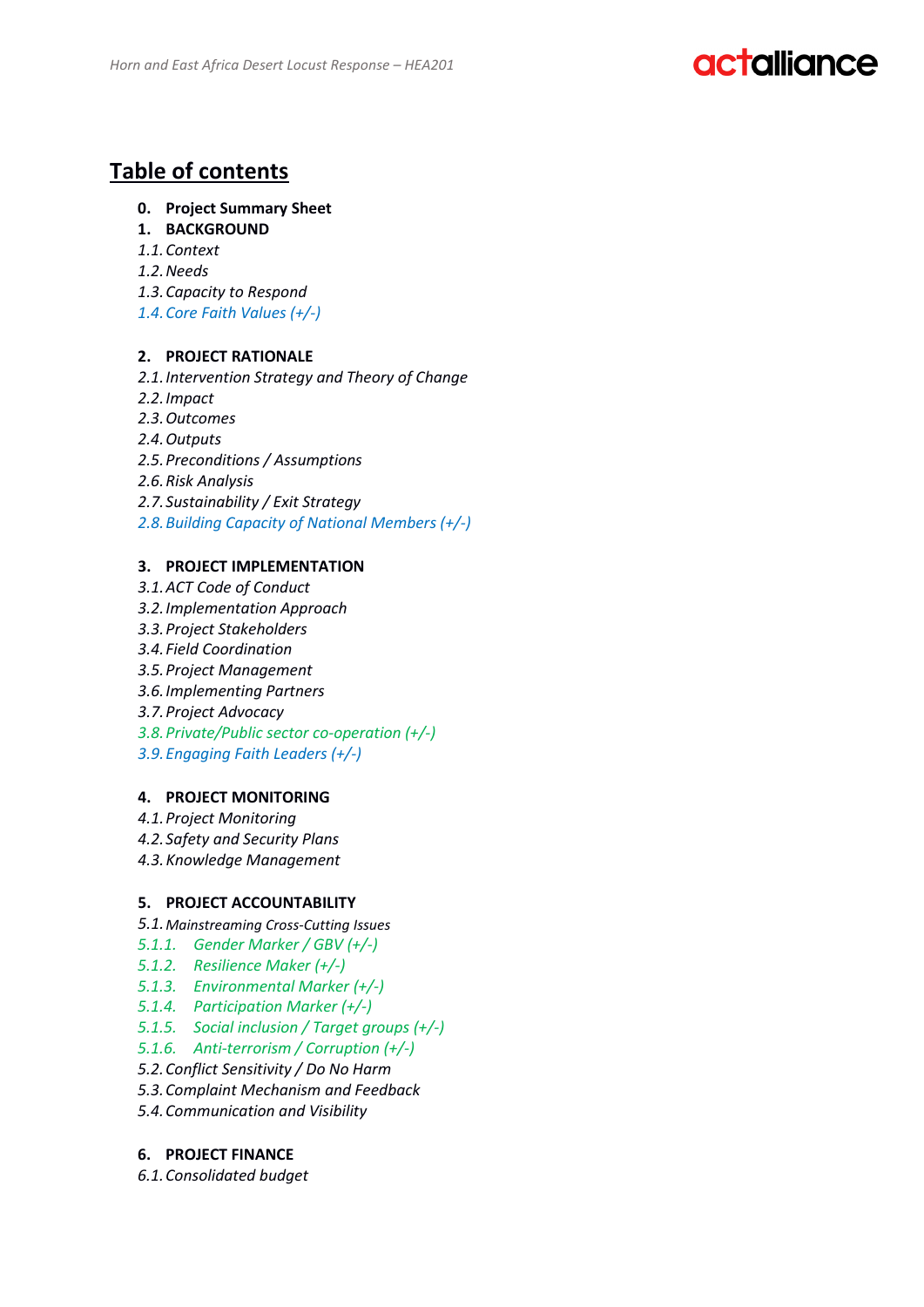#### **7. ANNEXES**

- *7.1.ANNEX 1 – Context Analysis (open template) +/-*
- *7.2.ANNEX 2 – Summary of Needs Assessment (open template) +/-*
- *7.3.ANNEX 3 – Logical Framework (compulsory template) Mandatory*
- *7.4.ANNEX 4 – Risk Analysis Matrix (compulsory template) +/-*
- *7.5.ANNEX 5 – Stakeholder Analysis (compulsory template) +/-*
- *7.6.ANNEX 6 – Performance Measurement Framework (compulsory template) +/-*
- *7.7.ANNEX 7 – Summary table (compulsory template) Mandatory*
- 7.8.*ANNEX 8 – Budget (compulsory template) Mandatory*
- 7.9.*ANNEX 9 – Security Risk Assessment (compulsory template) Mandatory for level 3 countries*
- 7.10. *ANNEX 10 – Humanitarian Advocacy Tool (compulsory template) +/-*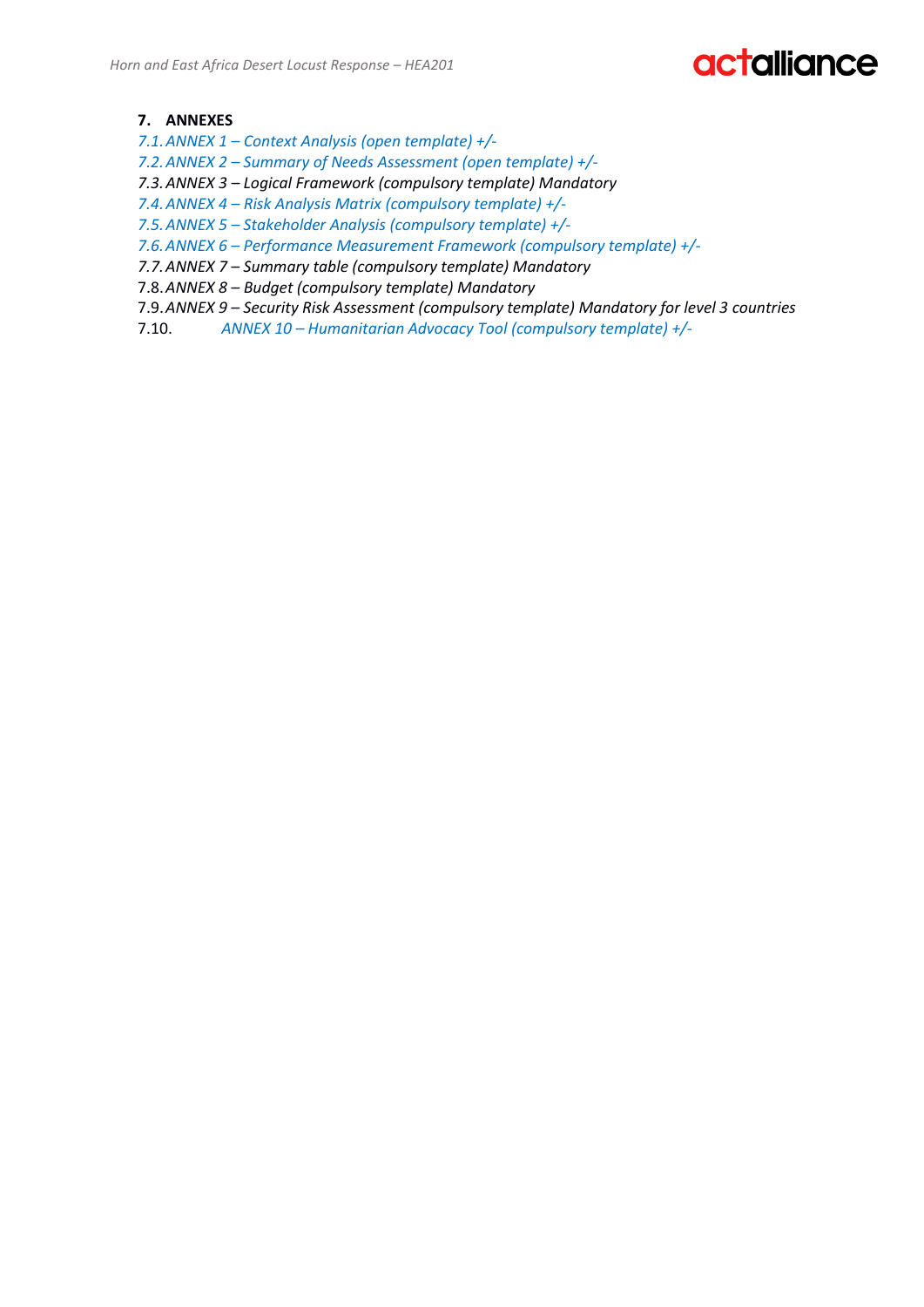|               | <b>Project Summary Sheet</b>                                                                                    |  |  |  |  |  |
|---------------|-----------------------------------------------------------------------------------------------------------------|--|--|--|--|--|
| Project Title | Horn and East Africa Desert Locust Response                                                                     |  |  |  |  |  |
| Project ID    | <b>HEA201</b>                                                                                                   |  |  |  |  |  |
| Location      | Ethiopia (Konso, South Omo and Borane) / Kenya (Marsabit, Turkana, Kitui,                                       |  |  |  |  |  |
|               | Baringo Counties /South Sudan (Magwi County-Eastern Equatoria State /                                           |  |  |  |  |  |
|               | Uganda (Kitgum and Lamwo districts, West Nile)                                                                  |  |  |  |  |  |
| Project       | South Sudan: From 1 September 2020 to 31 August 2021                                                            |  |  |  |  |  |
| Period        | Uganda: From 1 September 2020 to 31 August 2021.                                                                |  |  |  |  |  |
|               | Kenya:                                                                                                          |  |  |  |  |  |
|               | CWS From 1 September 2020 to 31 August 2021.<br>ADS From 1 September 2020 to 31 August 2021.                    |  |  |  |  |  |
|               | Christian Aid 1 September 2020 to 31 August 2021.                                                               |  |  |  |  |  |
|               | Ethiopia: Christian Aid From 1 September 2020 to 31 May 2021                                                    |  |  |  |  |  |
|               | Total duration: 12 (months)                                                                                     |  |  |  |  |  |
| Modality of   | $\boxtimes$<br>self-implemented<br><b>CBOs</b><br>Public sector<br>$\Box$<br>$\Box$                             |  |  |  |  |  |
| project       | local partners<br>Other<br>$\boxtimes$<br>Private sector<br>П<br>$\perp$                                        |  |  |  |  |  |
| delivery      |                                                                                                                 |  |  |  |  |  |
|               |                                                                                                                 |  |  |  |  |  |
| Forum         | Ethiopia Forum, Kenya Forum, South Sudan Forum. Uganda Forum.                                                   |  |  |  |  |  |
| Requesting    | Kenya: Christian Aid, Church World Service, Anglican Development Services                                       |  |  |  |  |  |
| members       | Ethiopia: Christian Aid                                                                                         |  |  |  |  |  |
|               | Uganda: Dan Church Aid, Church of Uganda                                                                        |  |  |  |  |  |
|               | South Sudan: Lutheran World Federation (LWF-SSD), Norwegian Church Aid.                                         |  |  |  |  |  |
| Local         | Kenya:                                                                                                          |  |  |  |  |  |
| partners      | Church World Service - Anglican Church of Kenya Diocese of Kitui, Anglican<br>Development Services-Central Rift |  |  |  |  |  |
|               | Christian Aid- Community Initiative Facilitation and Assistance (CIFA Kenya)                                    |  |  |  |  |  |
|               | Ethiopia:                                                                                                       |  |  |  |  |  |
|               | Christian Aid-Action for Development (AFD)                                                                      |  |  |  |  |  |
|               | <b>South Sudan:</b>                                                                                             |  |  |  |  |  |
|               | Norwegian Church Aid - St. Monica, Sudanese Fellowship Mission (SUFEM)                                          |  |  |  |  |  |
| Thematic      | Shelter / NFIs<br>Protection / Psychosocial<br>$\vert \ \ \vert$                                                |  |  |  |  |  |
| Area(s)       | <b>Food Security</b><br>$\boxtimes$<br>Early recovery / livelihoods<br>⊠                                        |  |  |  |  |  |
|               | Education<br>⊠<br><b>WASH</b><br>$\vert \ \ \vert$                                                              |  |  |  |  |  |
|               | Health / Nutrition<br>Unconditional cash<br>$\boxtimes$<br>$\vert \ \ \vert$                                    |  |  |  |  |  |
|               | $\boxtimes$<br>Other sector<br><b>Community Resilience</b>                                                      |  |  |  |  |  |
| Project       | To contribute to increased community capacity to better prepare for, cope with                                  |  |  |  |  |  |
| Impact        | and recover from the impact of desert locust infestation in South Sudan,                                        |  |  |  |  |  |
|               | Ugandaa, Ethiopia and Kenya.                                                                                    |  |  |  |  |  |
| Project       | 1. Affected communities can re-establish their livelihoods.                                                     |  |  |  |  |  |
| Outcome(s)    | 2. Improved food access among affected families through (conditional and                                        |  |  |  |  |  |
|               | unconditional) cash transfers.                                                                                  |  |  |  |  |  |
|               |                                                                                                                 |  |  |  |  |  |
|               | 3. Improved and maintained crop production among the locust affected farms<br>after sprayed operations.         |  |  |  |  |  |
|               |                                                                                                                 |  |  |  |  |  |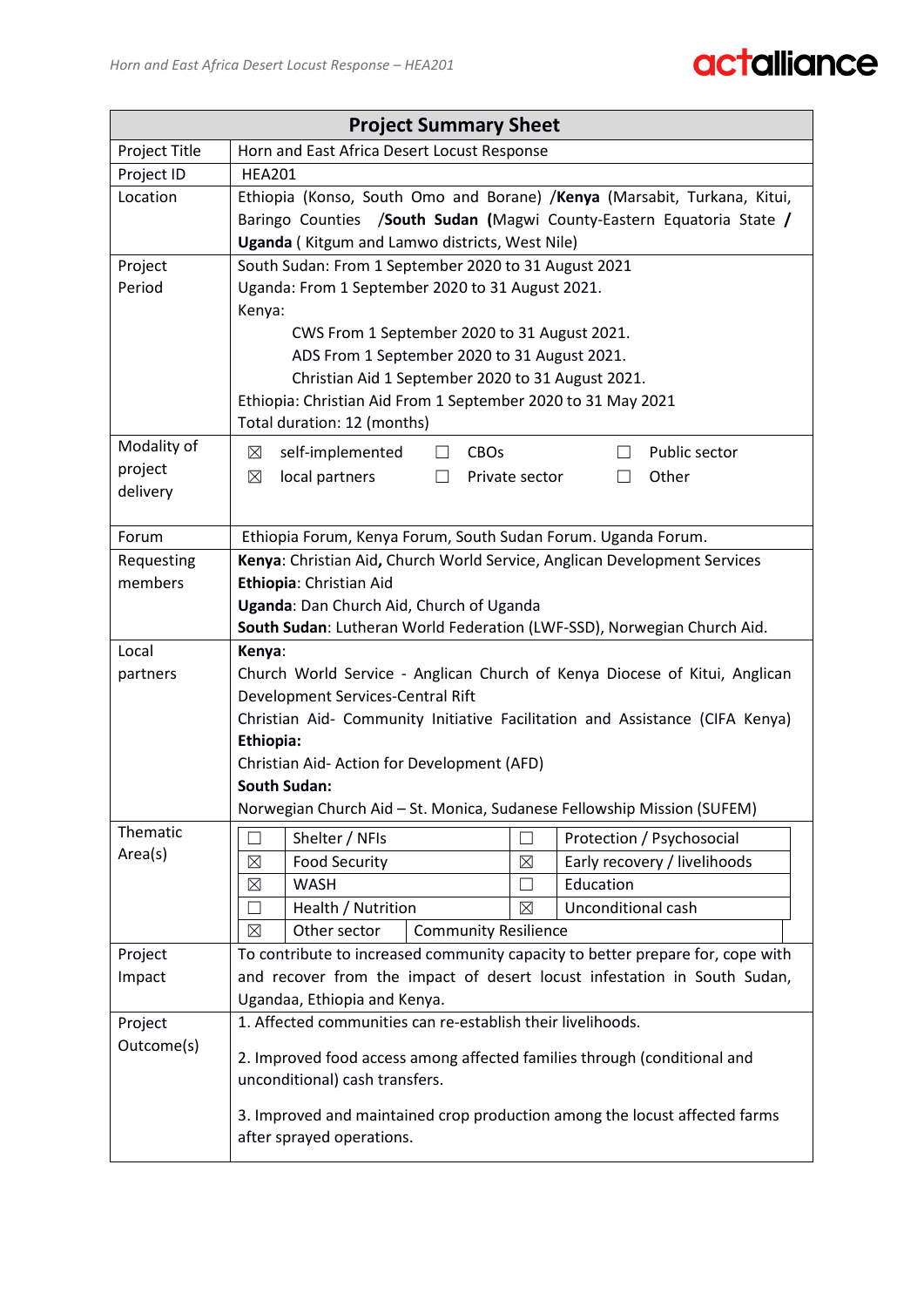|               | 3. Improved access to fodder/pasture leading to improved health of the livestock<br>in the locust affected areas.                          |                 |                                   |                                                       |                    |                                                                                      |  |  |
|---------------|--------------------------------------------------------------------------------------------------------------------------------------------|-----------------|-----------------------------------|-------------------------------------------------------|--------------------|--------------------------------------------------------------------------------------|--|--|
|               | 4. Restored agriculture incomes among the affected local communities through<br>livelihood diversity.                                      |                 |                                   |                                                       |                    |                                                                                      |  |  |
|               |                                                                                                                                            |                 |                                   | for future response by building community resilience. |                    | 6. Enhanced forecast and surveillance on desert locust by the local community        |  |  |
|               | of COVID-19.                                                                                                                               |                 |                                   |                                                       |                    | 7. Improved WASH, PPE) support (WASH and to communities to prevent spread            |  |  |
| Target        | <b>Beneficiary profile</b>                                                                                                                 |                 |                                   |                                                       |                    |                                                                                      |  |  |
| beneficiaries | П.                                                                                                                                         | <b>Refugees</b> | <b>IDPs</b><br>П                  | $\boxtimes$<br>host                                   | п                  | <b>Returnees</b>                                                                     |  |  |
|               |                                                                                                                                            |                 |                                   | population                                            |                    |                                                                                      |  |  |
|               | $\boxtimes$                                                                                                                                |                 | Non-displaced affected population |                                                       |                    |                                                                                      |  |  |
|               | Kenya:                                                                                                                                     |                 |                                   |                                                       |                    |                                                                                      |  |  |
|               |                                                                                                                                            |                 |                                   | <b>Sex and Age</b>                                    |                    |                                                                                      |  |  |
|               |                                                                                                                                            | $0 - 5$         | $6 - 18$                          | 19-65                                                 | Over 65            | Total                                                                                |  |  |
|               | Male                                                                                                                                       | 896             | 1525                              | 1970                                                  | 473                | 4,864                                                                                |  |  |
|               | Female                                                                                                                                     | 904             | 1808                              | 2,235                                                 | 620                | 5,284                                                                                |  |  |
|               |                                                                                                                                            |                 |                                   |                                                       |                    |                                                                                      |  |  |
|               | <b>South Sudan:</b>                                                                                                                        |                 |                                   |                                                       |                    |                                                                                      |  |  |
|               |                                                                                                                                            |                 |                                   | <b>Sex and Age</b>                                    |                    |                                                                                      |  |  |
|               |                                                                                                                                            | $0-5$           | $6 - 18$                          | 19-65                                                 | Over 65            | Total                                                                                |  |  |
|               | Male                                                                                                                                       | 2,200           | 2,345                             | 3,000                                                 | 800                | 19,740                                                                               |  |  |
|               | Female                                                                                                                                     | 2,575           | 12,665                            | 3,450                                                 | 1050               | 8,345                                                                                |  |  |
|               |                                                                                                                                            |                 |                                   |                                                       |                    |                                                                                      |  |  |
|               |                                                                                                                                            |                 |                                   |                                                       |                    |                                                                                      |  |  |
|               | Uganda:                                                                                                                                    |                 |                                   |                                                       |                    |                                                                                      |  |  |
|               |                                                                                                                                            |                 |                                   | <b>Sex and Age</b>                                    |                    |                                                                                      |  |  |
|               |                                                                                                                                            | $0-5$           | 18-Jun                            | 19-65                                                 | Over <sub>65</sub> | Total                                                                                |  |  |
|               |                                                                                                                                            |                 |                                   |                                                       |                    |                                                                                      |  |  |
|               | Male                                                                                                                                       | 2,480           | 5,895                             | 3,000                                                 | 1058               | 11,128                                                                               |  |  |
|               | Female                                                                                                                                     | 5,061           | 12,665                            | 8,305                                                 | 2,737              | 27,972                                                                               |  |  |
|               |                                                                                                                                            |                 |                                   |                                                       |                    |                                                                                      |  |  |
|               | <b>Ethiopia</b>                                                                                                                            |                 |                                   |                                                       |                    |                                                                                      |  |  |
|               |                                                                                                                                            |                 |                                   | <b>Sex and Age</b>                                    |                    |                                                                                      |  |  |
|               |                                                                                                                                            | $0 - 5$         | $6 - 12$                          | 19-65                                                 | Over 65            | Total                                                                                |  |  |
|               | Male                                                                                                                                       | 3,000           | 6,500                             | 4,040                                                 | 100                | 13,640                                                                               |  |  |
|               | Female                                                                                                                                     | 3,800           | 7,800                             | 4,645                                                 | 115                | 16,360                                                                               |  |  |
|               |                                                                                                                                            |                 |                                   |                                                       |                    | The project will be implemented within the affected countries targeting the most     |  |  |
|               |                                                                                                                                            |                 |                                   |                                                       |                    | affected counties/districts. This project will specifically assist the most affected |  |  |
|               |                                                                                                                                            |                 |                                   |                                                       |                    | households within the community. Target beneficiaries will be women, girls,          |  |  |
|               |                                                                                                                                            |                 |                                   |                                                       |                    | boys, men, and elderly. Special consideration will target those households that      |  |  |
|               |                                                                                                                                            |                 |                                   |                                                       |                    | are most affected by locusts' invasion and those at risk of COVID 19 pandemic.       |  |  |
|               |                                                                                                                                            |                 |                                   |                                                       |                    |                                                                                      |  |  |
|               | The support will target both returnee, hosts and displaced populations and non-<br>displaced populations in targeted areas. In total, over |                 |                                   |                                                       |                    |                                                                                      |  |  |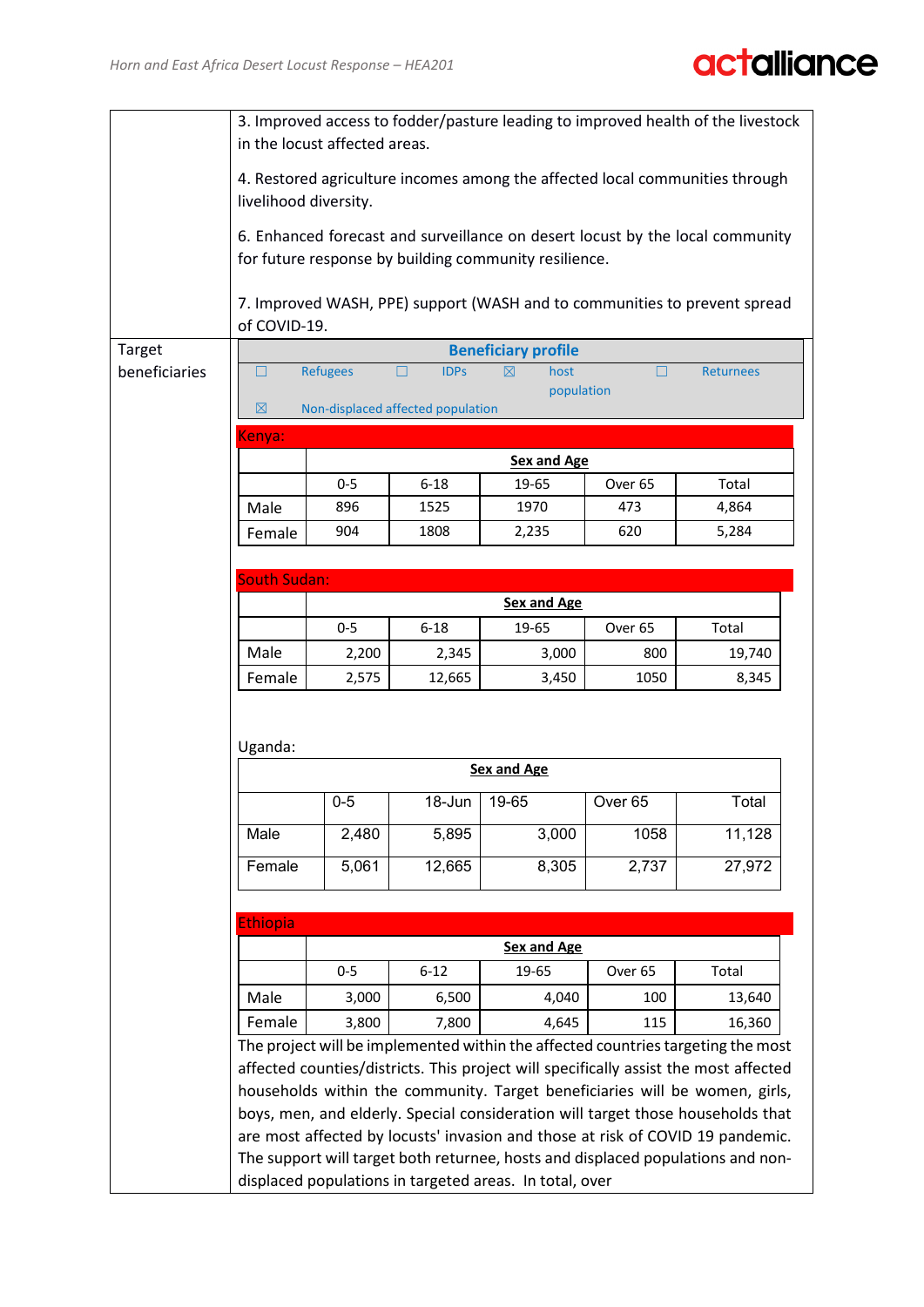|                                                                                 | 57,961 households will be supported.                                             |  |  |  |  |  |
|---------------------------------------------------------------------------------|----------------------------------------------------------------------------------|--|--|--|--|--|
|                                                                                 | The response acknowledges the very specific risks that older populations and     |  |  |  |  |  |
|                                                                                 | particular women and men with pre-existing conditions are vulnerable to food     |  |  |  |  |  |
| insecurity but also to COVID 19 infection and ensure that they receive messages |                                                                                  |  |  |  |  |  |
|                                                                                 | to help them avoid infection by social distancing and also by maintaining strict |  |  |  |  |  |
|                                                                                 | hand hygiene as well as by use of protective materials.                          |  |  |  |  |  |
|                                                                                 |                                                                                  |  |  |  |  |  |
| Project Cost                                                                    | 3,223, 727 (USD)                                                                 |  |  |  |  |  |
| (USD)                                                                           |                                                                                  |  |  |  |  |  |

#### **Reporting Schedule**

| <b>Type of Report</b>                                                   | Due date                       |
|-------------------------------------------------------------------------|--------------------------------|
| Situation report                                                        | 31 December 2020               |
|                                                                         | Quarterly reporting thereafter |
| Final narrative and financial report<br>(60 days after the ending date) | 31 October 2021                |
| Audit report<br>(90 days after the ending date)                         | 30 November 2021               |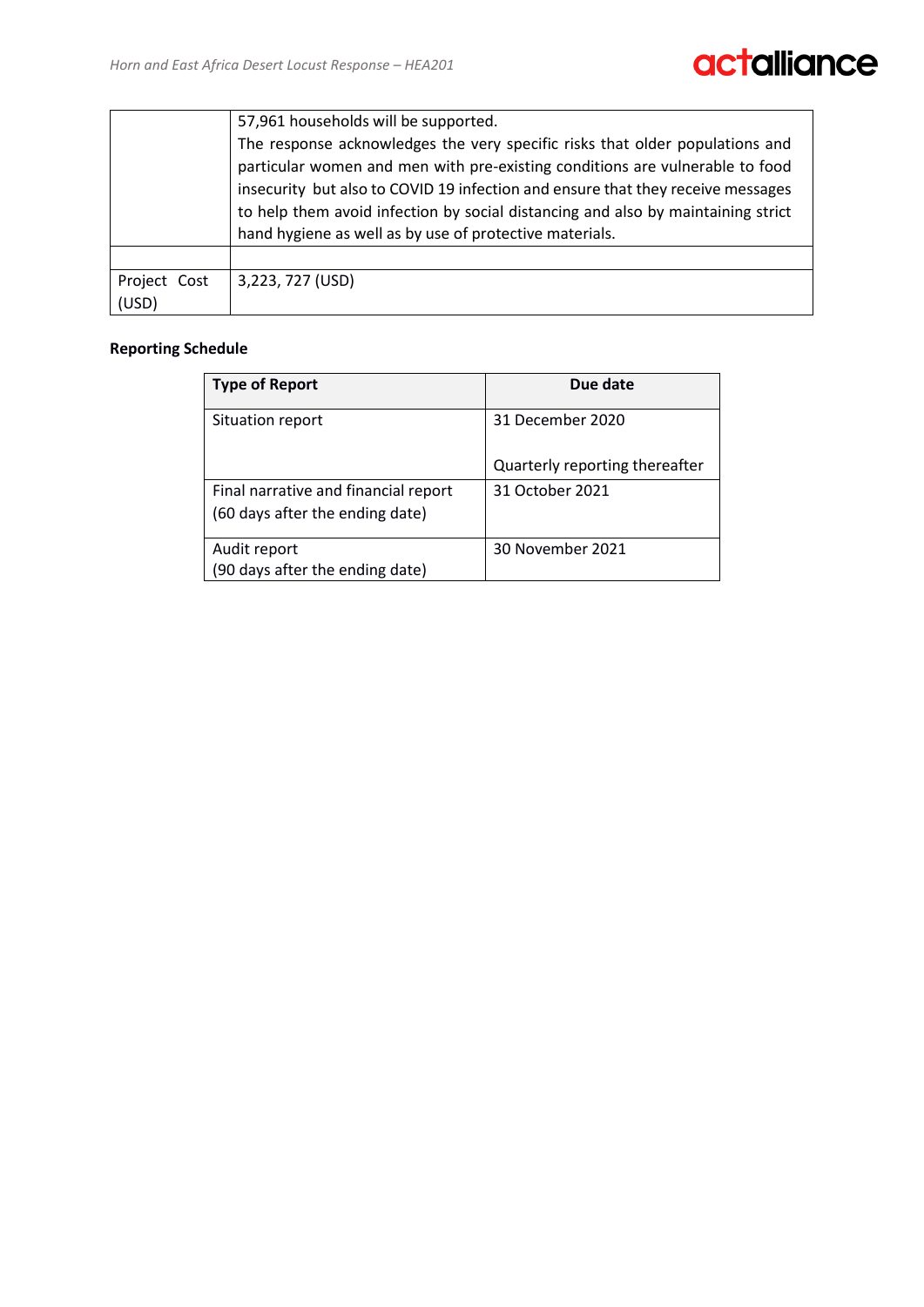### **Miliance**

#### **Please kindly send your contributions to either of the following ACT bank accounts:**

**US dollar Euro** IBAN No: CH46 0024 0240 4326 2960A IBAN No: CH84 0024 0240 4326 2950Z

Account Number - 240-432629.60A Euro Bank Account Number - 240-432629.50Z

#### **Account Name: ACT Alliance**

UBS AG 8, rue du Rhône P.O. Box 2600 1211 Geneva 4, SWITZERLAND Swift address: UBSWCHZH80A

Please note that as part of the revised ACT Humanitarian Mechanism, pledges/contributions are **encouraged** to be made through the consolidated budget of the country forum, and allocations will be made based on agreed criteria of the forum. For any possible earmarking, budget targets per member can be found in the "Summary Table" Annex, and detailed budgets per member are available upon request from the ACT Secretariat. For pledges/contributions, please refer to the spreadsheet accessible through this link http://reports.actalliance.org/. The ACT spreadsheet provides an overview of existing pledges/contributions and associated earmarking for the appeal.

Please inform the Director of Operations, Line Hempel [\(Line.Hempel@actalliance.org\)](mailto:Line.Hempel@actalliance.org) and Finance Officer, Marjorie Schmidt (Marjorie.schmidt@actalliance.org) with a copy to the Regional Representative Elizabeth Zimba [\(Elizabeth.Zimba@actalliance.org\)](mailto:Elizabeth.Zimba@actalliance.org) /Humanitarian Program Officer Caroline Njogu [\(Caroline.njogu@actalliance.org\)](mailto:Caroline.njogu@actalliance.org) of all pledges/contributions and transfers, including funds sent direct to the requesting members.

We would appreciate being informed of any intent to submit applications for back donor funding and the subsequent results. We thank you in advance for your kind cooperation.

#### **For further information, please contact:**

ACT Regional Representative, Elizabeth Kisiigha Zimba (Elizabeth.Zimba@actalliance.org) Humanitarian Program Officer Africa, Caroline Njogu [\(Caroline.Njogu@actalliance.org\)](mailto:Caroline.Njogu@actalliance.org)

ACT Kenya Forum: Susan Ndakalu [\(SNdakalu@christian-aid.org\)/M](mailto:SNdakalu@christian-aid.org)/)ichael Kiprop Kendagor (MKendagor@cwsafrica.org ) ACT South Sudan Forum: Alex Gupirii [\(AGupirii@christian-aid.org\)/](mailto:AGupirii@christian-aid.org)/) Raphael Wamae (Raphael.Wamae@nca.no) ACT Ethiopia Forum: Dawit Beza Demissie [\(Dawit.Beza.Demissie@nca.no\)](mailto:Dawit.Beza.Demissie@nca.no) Ethiopia CAID Contact Mbaraka Fazal (MFazal@christian-aid.org) ACT Uganda Forum: Patriciah Roy Akullo (prak@dca.dk)/Josephine Ninsiima [\(joseug20@gmail.com\)](mailto:joseug20@gmail.com)

ACT Website: [http://www.actalliance.org](http://www.actalliance.org/)

#### **Alwynn Javier** Head of Humanitarian Affairs

ACT Alliance Secretariat, Geneva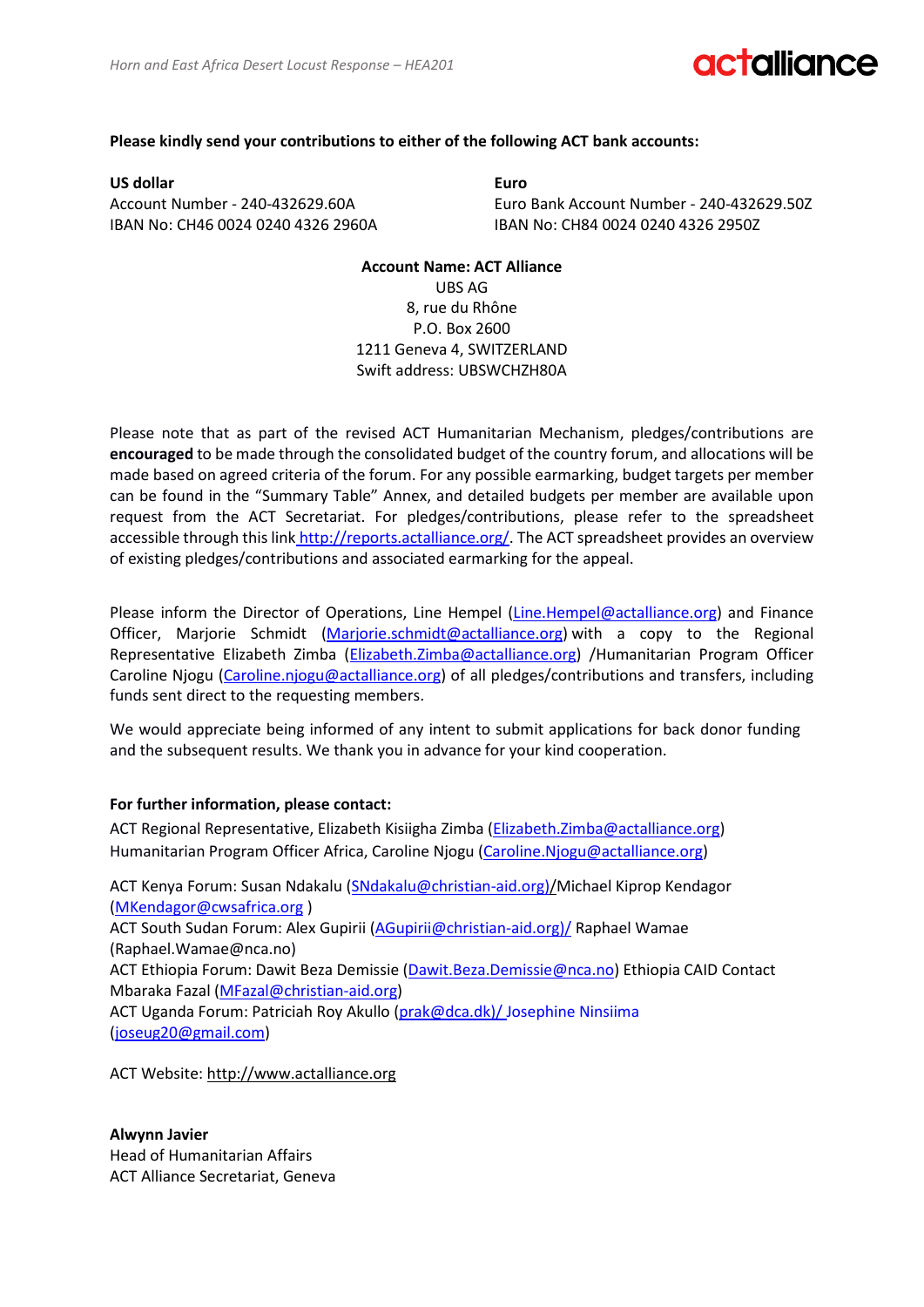### **1. BACKGROUND**

#### *1.1. Context*

The worst desert locust outbreak in decades is underway in East and the Greater Horn of Africa. According to experts, this is the worst outbreak in over 25 years in Ethiopia and Somalia and the worst observed in over 70 years in Kenya (The Guardian, April 2020).

Already, over 11.9 million people in the region are already experiencing severe acute food insecurity due to erratic/poor rains, floods, conflict, and the effects of border restriction brought about by COVID-19 pandemic within the five countries. The desert locust crisis poses additional potential threat to the food security of another 20.1 million (FAO, January 2020).

Recent floods across the Horn and East Africa have created favourable breeding conditions for the desert locust. These conditions have allowed breeding to continue until July 2020 and the favourable conditions could lead to 500 times more locusts (according to FAO<sup>3</sup>).

The desert locust is considered the most destructive migratory pest in the world as it is highly mobile and feeds on large quantities of any kind of green vegetation, including crops, pasture, and fodder. Locust's outbreak are a natural disaster, usually an after effect of floods. Once floods recede, the soil retains so much moisture that it allows desert locust females to lay their eggs probably for around six months thus allowing them to rapidly reproduce and increase some 20-fold in three months. Locusts eat plant material. They are a problem because swarming locusts will strip an area of all its vegetation including the crops. The current desert locust outbreak in Horn and East Africa has the potential to cause deterioration in the food security situation across the Horn and East Africa region. Currently, there is urgent need for food and livelihood support for 2.5 million affected people in East and Horn of Africa<sup>1</sup>.

Already, the first locust outbreak affected Ethiopia, northwest Kenya, South Sudan, Uganda, and Somalia, where tens of thousands of hectares of cropland and pasture were damaged with potentially severe consequences to agriculture and pastoral based livelihoods. During the first wave of locusts in February 2020, locust swarms threatened to damage the crops within the five countries in the region. It is expected that a second generation of locust is looming in the region with the UN warning that this second generation would be even more destructive. Locust eggs hatched in May will form new swarms in June and July, which will coincide with the start of the harvest season.

Currently, immature swarms are present in northwest Kenya, from where a swarm has crossed into adjacent areas of northeast Uganda, a locust swarm from Kenya is also expected to migrate northwards across South Sudan. Other swarms from northwest Kenya are likely to migrate north to Ethiopia where they will disperse mature and breed. Upon arrival, the swarms will quickly mature and lay eggs. This, together with current infestations, from the first outbreak, are likely to cause a further increase in locust populations in affected areas (FAO, July 2020). This situation finds the region in an already fragile context where food security has also been affected by floods and secondary effects of COVID-19 including loss of livelihoods<sup>2</sup>.

#### **COVID-19**

The desert locust unfortunately comes amidst a critical time when the government and humanitarian actors are battling with the noble COVID-19 pandemic. More time, energy and resource are now diverted for COVID-19 preparedness, prevention, and response. Consequently, the capacity of the district government and other responders to support the affected households to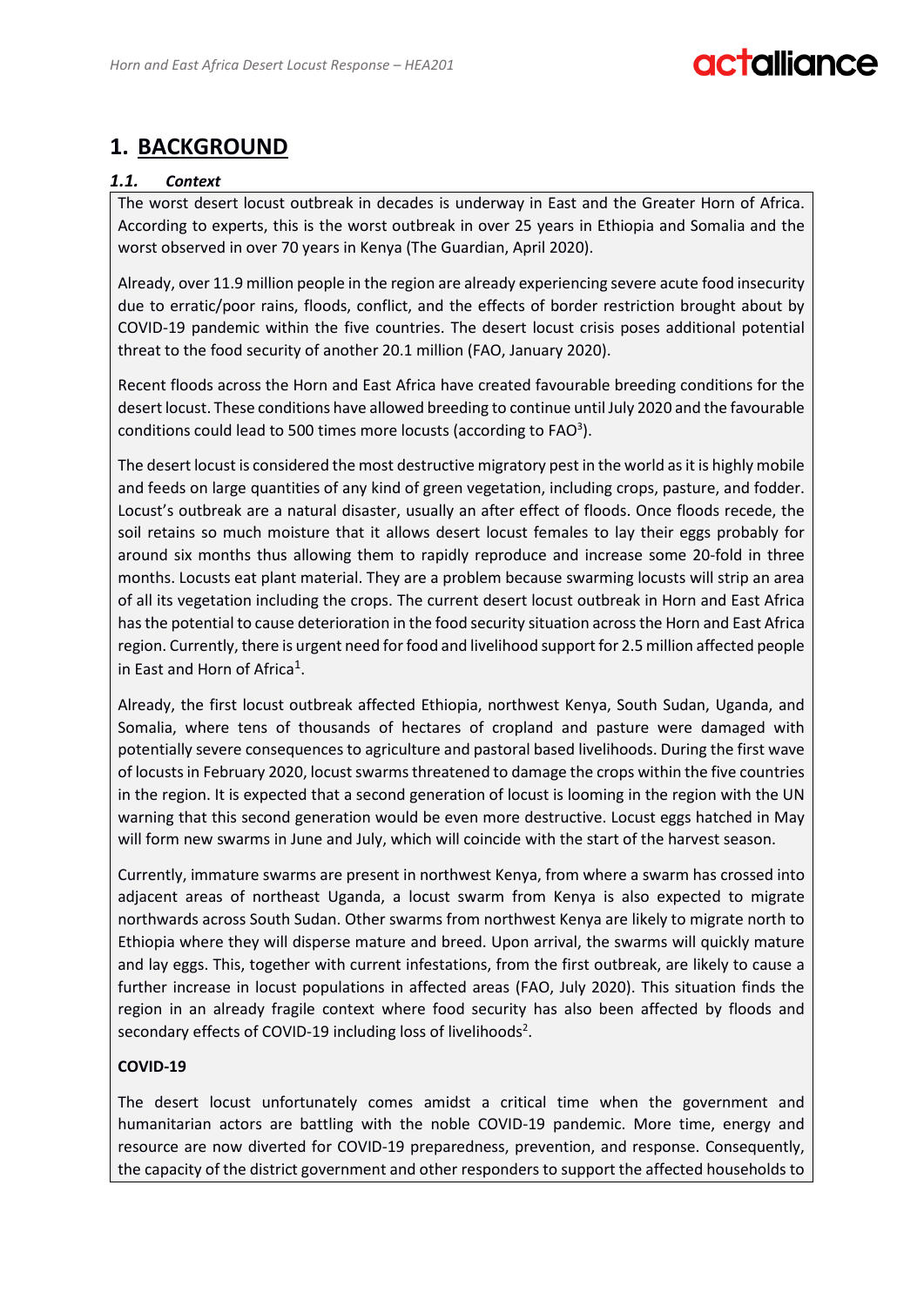## **Fallianc**

cope with locust invasion and help them to recover from the shock remains low. This action, therefore, aims to contribute to ongoing efforts of supporting communities to cope up with and recover from locust and COVID-19 as well as building capacities of local intuitions to anticipate, prepare for and respond to similar shocks.

#### **Kenya**

In Kenya over 70,000 ha of land have already been infested by locusts (crops, fodder, and pasture), posing a great risk to agricultural livelihoods. Agro pastoral communities in 26 Counties in the North were infested by locusts and severely affected as they are only just recovering from a cycle of prolonged drought and floods. The most affected Counties include Turkana Marsabit, Baringo, Isiolo, Samburu, Tana River, Wajir, Mandera and Laikipia. In the affected counties, there are reported decreased staple food availability, decreased purchasing power and increase prices of staple food, resulting in some malnutrition cases<sup>4</sup>. The invasion is expected to reduce by the end of 2020<sup>5</sup>. In Kenya, the crisis poses a potential threat to the food security of at least 9 million people who will fall in IPC Phase 2 and above. Multiple years of poor rains, and recent flooding in late 2019 and early 2020, have resulted in widespread food insecurity, with severe acute food insecurity (IPC Phase 3 and above) currently affecting 3.1 million in Kenya.

#### **Somalia**

On 2<sup>nd</sup> February 2020, the Government of Somalia declared the Desert Locust upsurge a national emergency, posing a major threat to the country's already fragile food security situation.

As of end of June, the desert locust situation continues to be categorized at the highest threat level as adult locust groups and swarms were present and laying eggs on the northern plateau and central region. Brands of locust hoppers are reported in Puntland, Galmudug and Somaliland regions covering an estimated 180,000 hectares of land being infested with the desert locust and breeding adults.

Reports from Somalia government surveys confirm the hatching of the fourth generation in the same three regions as the first wave. There have been control efforts targeting the older nymphs, adults and newly emerged locust hoppers are ongoing. These control efforts are coupled with locust surveillance.

The April-June Gu rain season provided favourable ecological conditions suitable for the development of new generation of desert locusts while the season crop production in agropastoral and rain-fed areas continues to be under threat due to the ongoing breeding of Desert Locust in Galmudug, Somaliland and Puntland, and in neighbouring countries and dire impacts on the rural livelihoods are expected<sup>6</sup>.

The locust activities in Somalia have led to a FAO and Government led response launching a desert locust crisis action plan that will run from January-December 2020.

#### What is currently being done:

Since the start of control operations, 10,245 hectares have been treated using bio-pesticides in Somalia's key breeding areas by the government with the direct support of FAO. The Government will continue these operations and plans to spray 180,000 hectares across the country by end of 2020. Similarly, FAO is working with the government to protect livelihoods for 30,000 pastoral and agro-pastoral households in Northern and Central Somalia through provision of 3,600 MT of rangeland fodder cubes<sup>7</sup> during the dry season to supplement scarce resources in affected areas.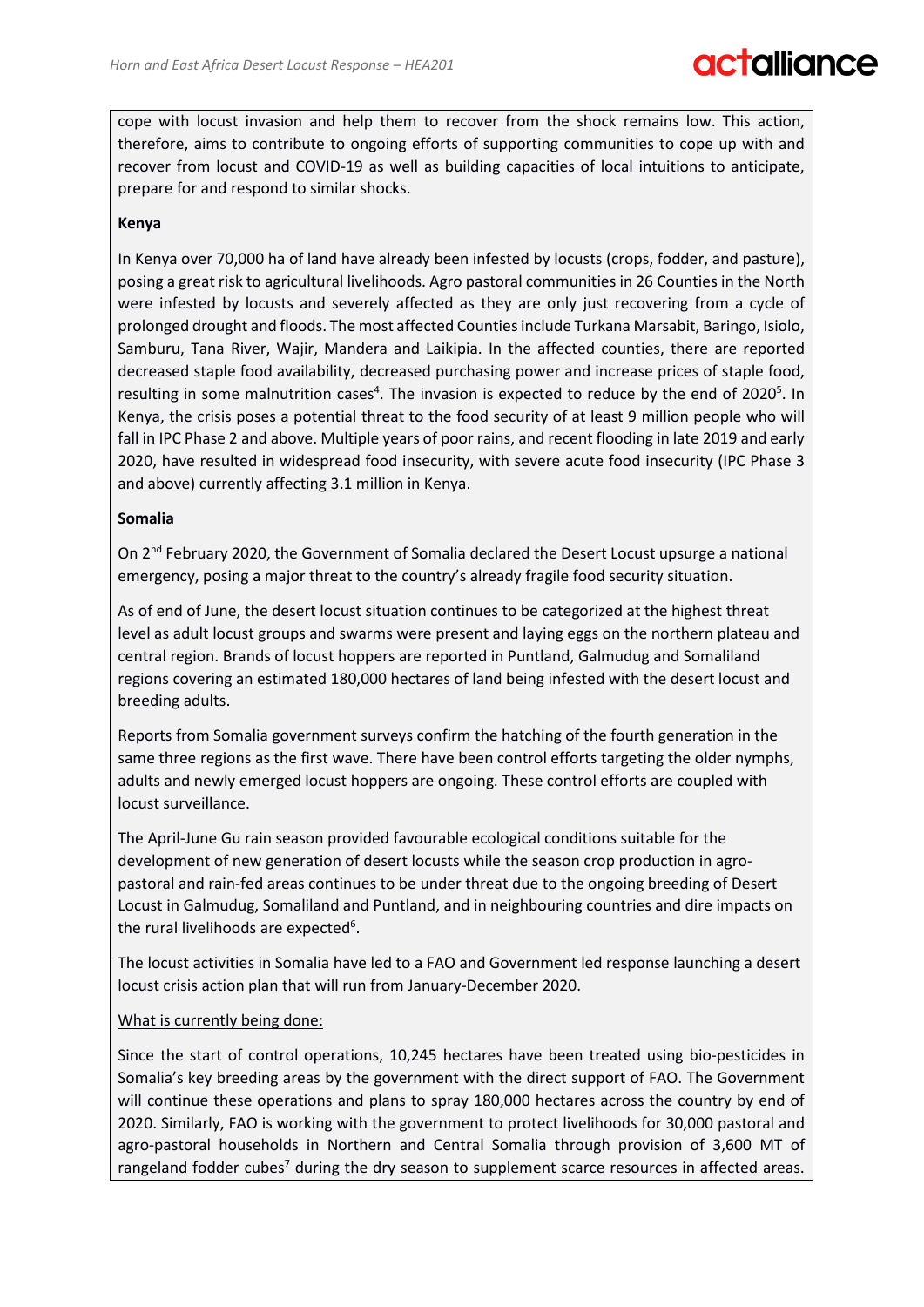# **Falliance**

FAO and the government of Somalia underscore an urgent need for other key international players and partners to strengthen and scale up successful measures that anticipate and mitigate the risks of the desert locust upsurge on the livelihoods of the affected communities<sup>8</sup>

#### **Ethiopia**

Over 75,219 hectares of land has been affected in Ethiopia. The highest areas affected by crop losses and food insecurity are Oromia and Somali regions, followed by Southern Nations and Nationalities People (SNNP). Other areas affected are Amhara and Tigray, which have also reported substantial crop losses<sup>9</sup>. With the fresh threat of the increased summer infestation, Afar and Somali are noted as potential sites for breeding. It is reported that an increased number of households are applying emergency livelihood coping strategies<sup>10</sup>. These include increased sale of livestock, reduced expenditure on livestock and consumption of seed stocks. A notable feature is that the breeding stock are being sold indicating that the coping mechanisms have stretched (sales of 22% in August 2019 to 49% in June 2020<sup>11</sup>). A joint assessment<sup>12</sup> indicated that the locust plague and approximately 356,286 MT of grains affecting approximately 806,400 farming households have affected 50% of pastureland. The Food Consumption Score (FCI) has risen from 37% in August 2019 to 41% in March.

In addition, the dietary diversification (DD) has risen from 3.4 indexes in August 2019 to 3.7 indexes by March 2020. An increase in the numbers shows a declining food coping index.

The food insecurity is also notable in the levels of malnutrition as severe acute malnutrition (SAM) rates are 39% higher (March 2020) as compared to August 2019. With the locust effects of a decline in harvest, coupled with an overlapping crisis of an already grave food security situation, the UN predicts close to 1.8million people in need of food assistance and agricultural/livelihood support. With the number of people infected with COVID-19 on the rise, the situation is further compounded by the COVID-19 pandemic, which has resulted in declining economic activities, the food situation is critical.

#### **South Sudan**

Swarms of desert locusts that have been devouring crops and pasture in the East Africa region have now spread to South Sudan. According to South Sudan's Ministry of Agriculture, mature locusts looking for places to breed have been confirmed in three locations after the insects crossed into south Magwi County, on the border with Uganda, and are now moving west. Continuous surveillance shows that the swarms have increased and diversified, and the appearance of the locusts follows a period of extreme weather, including devastating floods, that have further threatened the food supply. Experts are warning that the main cropping season (July – August) is now at risk.

South Sudan, already reeling from widespread hunger and years of civil war and the COVID-19 pandemic. Several million South Sudanese are already facing hunger as the country struggles to emerge from a civil war. The UN has warned that a food crisis could now be looming if the outbreak is not brought under control. This scourge could not have come at a worse time as the existence of the locusts scourge and COVID-19 and the likelihood of mass movements due to resulting food insecurity bring about considerable concern considering the country's fragile and health infrastructure and governance systems.

Experts fear that the spread of Corona virus in this fragile context notwithstanding the devastating ecological and food security problems would result in a highly catastrophic scenario that calls for a response action to the locusts invasion that also ensures that the response to the locusts also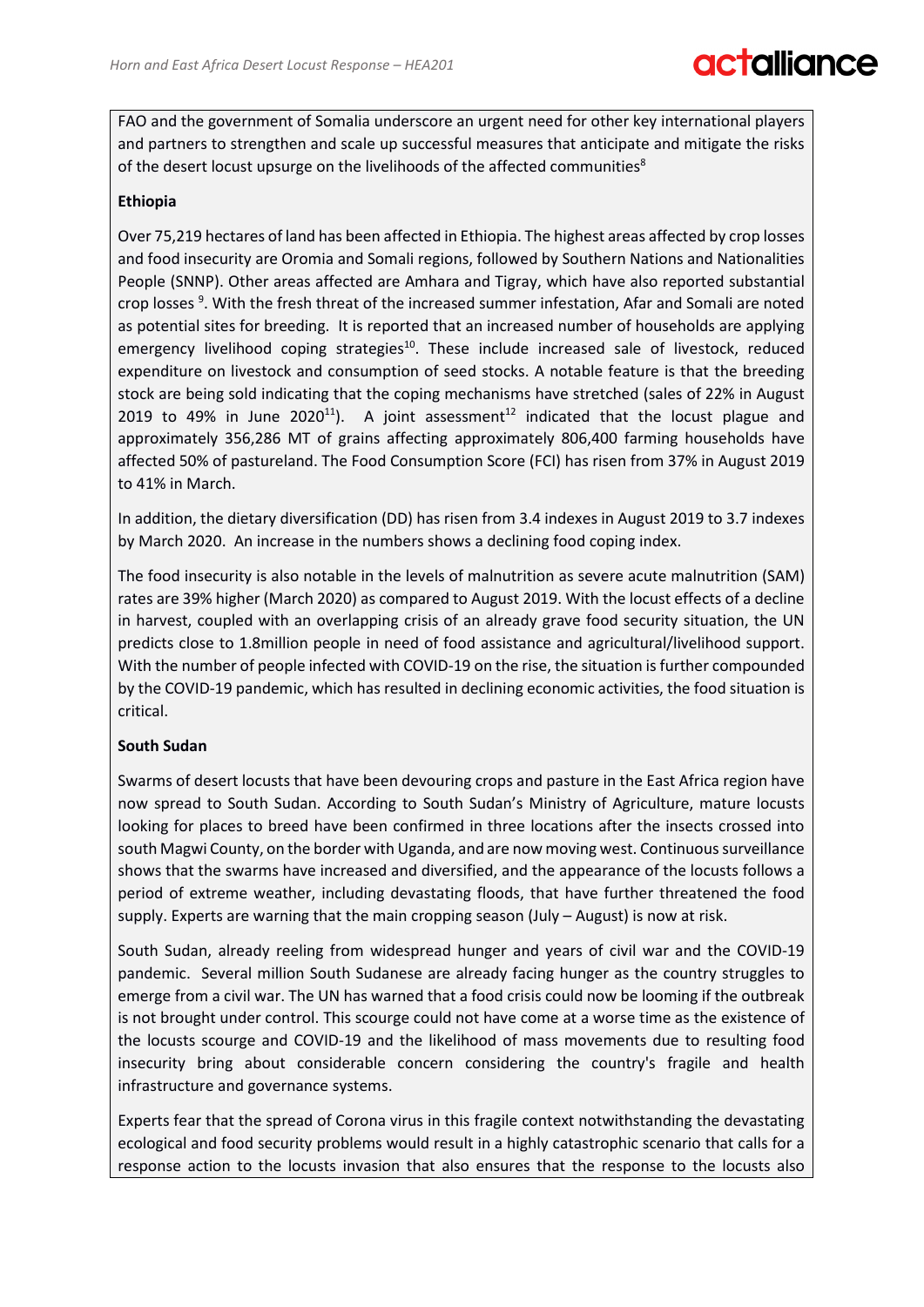considers mitigating the impact of the spread of the Corona virus and limits the mass movement of populations including provision of accurate and relevant information and humanitarian assistance to avert a catastrophe. The locust's invasion is placing over 350,000 people in the area at the verge of hunger unless concerted efforts are made to avert the catastrophe.

Measures are already being undertaken by the South Sudan government, FAO and humanitarian partners to better prepare the communities to respond to the locust attack menace, but this must also recognize the existing risk of COVID-19 and put in place both mechanisms for prevention of spread of the COVID-19 amidst efforts to contain the locusts.

Magwi County where this response is based is mainly depended on farming and tree harvesting efforts, which have been the target of the locust destruction. The second wave is expected to be more devastating, according to a FAO report and this will significantly affect food security, crop production and livelihoods of most vulnerable households. Access to water even of poor quality but suitable for handwashing is poor. Many homes and families are poor and do not have access to soap for handwashing. Access to information for disease prevention is limited. Many locations have no access to the national radio network and partners need to increase their efforts in improving information dissemination on locusts control and disseminate information on COVID-19 prevention as well as re-double efforts in improving access to safe water to improve livelihoods to enable farmers to be better prepared to cultivate and rebound after the locusts scourge. The need for agencies to step in and fill this gap is much needed and this appeal will go a long way to fulfil this much needed assistance and support to achieve both aims.

Due to the prevailing and fragile humanitarian situation in South Sudan, most families have only recently returned from refugee camps in Uganda or from IDP camps in different parts of South Sudan. Their ability to cope and or re-establish their livelihoods has been further hampered by the locusts that have decimated the first crops since their return. The ongoing COVID-19 pandemic now also affecting South Sudan also has seen the cost of inputs, and Staple foods supplies skyrocket due to strict border controls to curb the spread. These communities are now even more vulnerable and need support.

South Sudan national Government has no capacity for Aerial spraying to contain the locust menace and will rely on the FAO-UN for support. While these efforts are ongoing , NCA and LWF, various clusters and other humanitarian Partners will be ensuring support to communities to ensure that communities are able to rebuild their livelihoods , secure their food supplies and are able to bounce back after the devastation caused by the locusts . Key to this will be to ensure support for food support through cash grants, support for seeds and tools and other livelihood support including access to water. LWF and NCA will play a critical role in ensuring these efforts are also putting in place.

#### **Uganda**

In February 2020, the first wave of desert locusts invaded Uganda from neighbouring Kenya while the second desert locust invaded Uganda in April 2020. The most affected districts are those neighbouring Kenya (Amudat District through Karita and Loroo sub-counties) in Karamoja subregion. The desert locusts have already started causing food shortages and currently are now sighted in 24 districts in Teso, Lango, Acholi, Sebei and Bugisu sub-regions. The existing swarms have caused damage to the vegetation cover and destroyed food crops such as sorghum, cassava, sweet potatoes, maize, millet, sesame, ground nuts, sunflower, cotton, citrus, beans, and mangoes in the afore mentioned regions. Lamwo district in Northern Uganda where DCA operates was one of the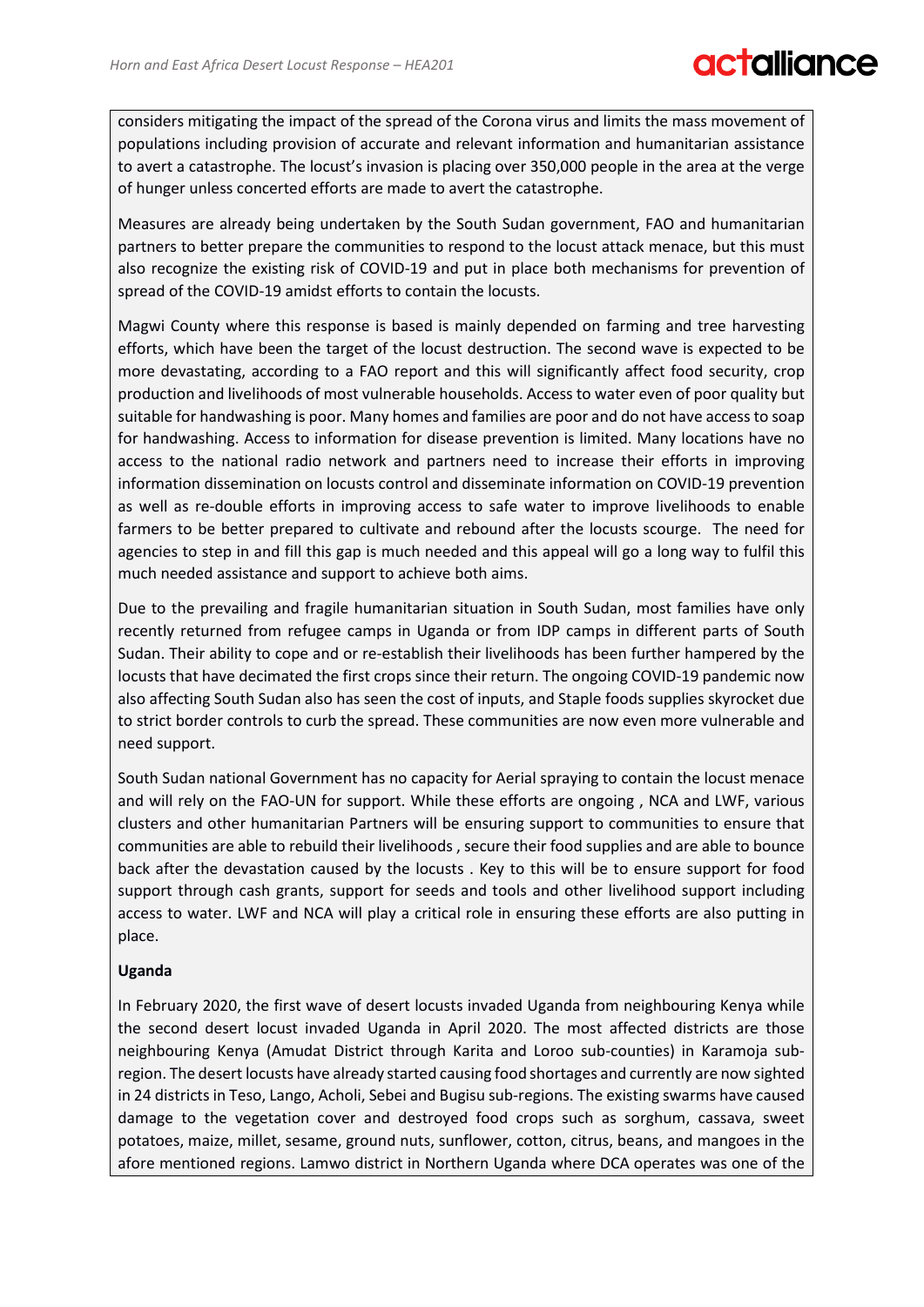### **Falliance**

districts that were invaded by the desert locusts. In this district, five sub counties already affected include Lokung, Agoro, Paloga, Madi Opei, Padibe East and Padibe West where the swarms have covered an average of 5 km<sup>2</sup>. In the latest development as of July 13<sup>th</sup>, 2020, reports indicate that Moroto district in Uganda has also been invaded by desert locusts and have destroyed several crop farms in Rupa Sub County. The locusts landed in Abule Sub- County on July 11<sup>th</sup>, 2020 and are seen to rapidly spread to Lolung Parish where they continue to devour crops (maize and sorghum) and various vegetables. The Ministry of Agriculture Animal Industry and Fisheries (MAAIF) in Uganda are yet to carry out an assessment to establish the extent of the damage. This latest invasion comes at a time when crops are about to mature thus devastating the lives and livelihoods of thousands of people. Church of Uganda (CoU) through the Diocese of Karamoja in April 2020 intervened to reach out to the affected with both food and no food relief items and plan to engage further.

#### *1.2. Needs*

Food Security and livelihoods needs are the most pressing needs of communities affected by locusts' others include Small-scale subsistence farming and / or pastoralism are the most important livelihoods strategy where a significant majority of communities in the affected areas rely on for their living. The locust invasion continues to threaten the food and nutritional security of vulnerable communities potentially leading to starvation.

Food aid, Food Security, access/protection of livelihoods and sustained household income, restoration of crop production, access to water and sanitation, disaster preparedness and COVID 19 risk mitigation and prevention have been identified as a high priority sector in the Desert Locust response.

Communities in the affected countries lack information and resources to tame the spread of the locust pests. Many households in the affected areas do not have adequate information on pest control techniques and may require training on safe use of pesticides and safe practices for pest control. Respective government capacity to provide these services is limited as State and National Governments do not have both capacity as well as resources to protect it citizens against the scourge. The availability of pesticides to support controlling the pest are limited. FAO, WFP and UN agencies will assist the state and national governments while community support will need to be mobilised from humanitarian agencies.

Meanwhile, in Kenya, recent baseline survey and Protection Risk Assessment conducted in December 2019, February 2020 respectively indicates that awareness of communities in disaster preparedness, and response in the affected areas remains low.

#### *1.3. Capacity to respond*

ACT requesting members have been in operation in the targeted areas for over 10 years, responding to disasters like drought, floods, conflict, refugee crisis as well as the recent COVID-19 pandemic. Similarly, ACT Forum members in the region have been supporting the affected communitiesto build their resilience as well as working with communities on resilience building, cash programs, health, WASH, and other Development programs over the years. **Kenya**: ACT

Kenya forum are part of various Emergency response technical and advisory groups at local, national, and Regional levels. These coordination mechanisms include County Steering Groups, Kenya Humanitarian Partnership Team (KHPT), Arid, and Semi-Aril Lands (ASAL) Technical Working Group. **Christian** 

**Aid** (CA-Kenya) has worked in Kenya for over 10 years and works in one of the counties in Kenya worst hit by the Desert Locust, Marsabit County. In Marsabit county, Christian Aid works with several local partners covering all 20 wards in the County. Currently, Christian Aid has ongoing emergency response projects that work towards improving food security and securing livelihoodsin the county. Christian Aid local partners are part of the local government coordination structures known as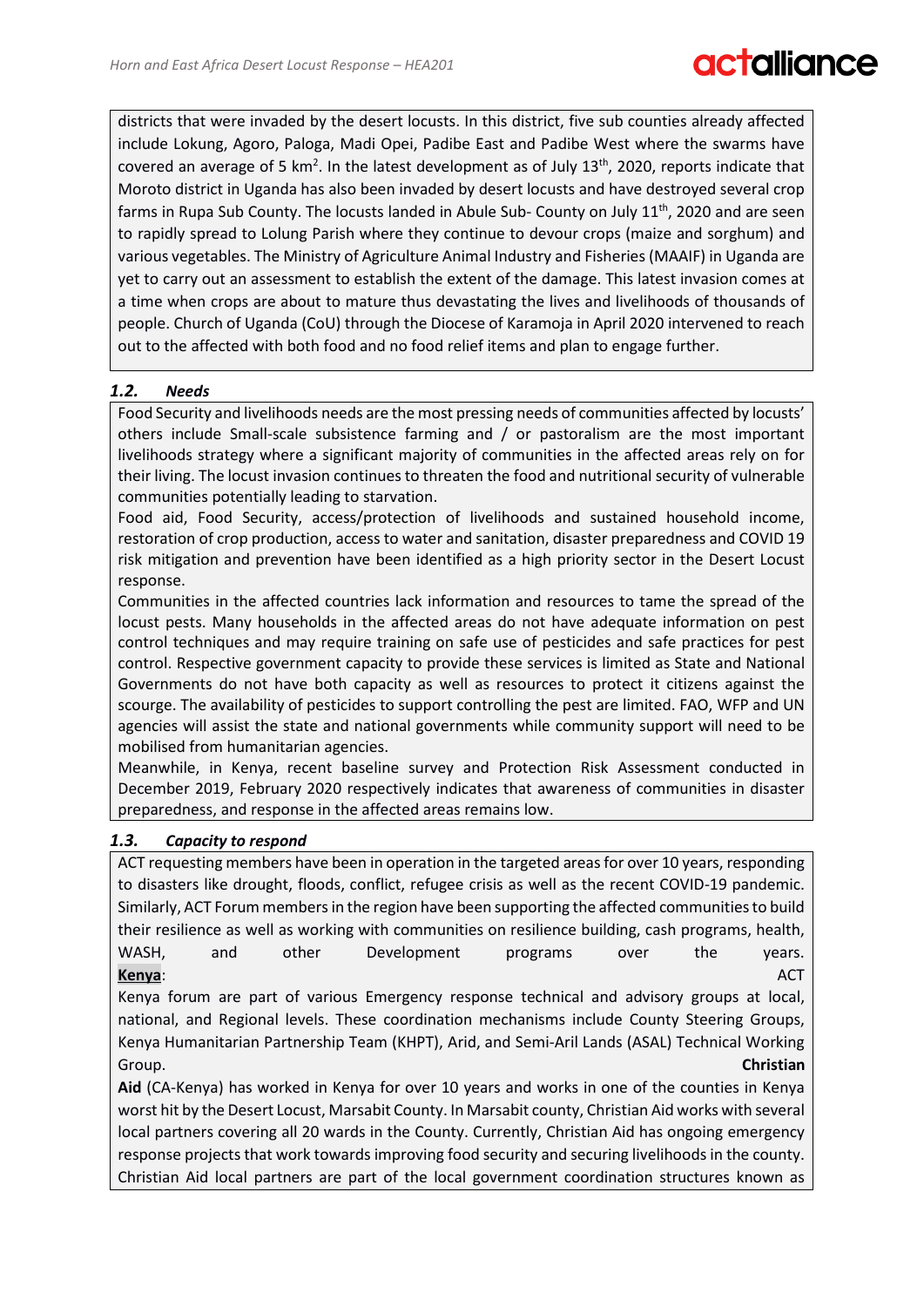County Steering Groups that coordinate local responses by different actors and coordinate various inter-agency assessments on the multiple impact of the desert locust invasion. In Kenya, Christian Aid will work with their local partner, Community Initiative Facilitation and Assistance (CIFA Kenya) who works to provide livelihoods and deal with disasters in the community in Marsabit, northern Kenya. CIFA It is committed to people, the environment and equality. **Church World Service** (CWS Kenya) has been working in Kenya for over 15 years and works in Baringo and Kitui counties also badly hit by the Desert locusts since 2008. Church World Service has worked with their local partners to respond to drought in the two counties as well as implementing Disaster Risk Reduction programs including provision of Water, Sanitation and Hygiene programs (WASH). CWS is working with local partners including Farming Systems Kenya - in Baringo and Anglican Church of Kenya (Diocese of Kitui) in the lower Eastern parts of Kenya. Over the periods of implementation, CWS has created rapport with key government departments as well as other relief and development agencies in the two counties to understand and support the local communities. **Anglican Development Services** (ADS-Kenya) has been in operation in Kenya for decades and has been working in Turkana County, also severely affected by desert locusts. ADS-Kenya runs both development and relief efforts in Turkana. ADS-Kenya has a strong local presence in Turkana and holds partnerships and networks with the county local administration, that enable the member to successfully undertake any relief and development efforts without duplicating programs. **Uganda:**

**DanChurchAid** (DCA) has been present in Uganda since 1979 supporting both humanitarian and development programmes through working with local and international partners. DCA has been operational in West Nile (with established office in Yumbe) since September 2016 following the massive South Sudanese refugee influx to the area. In 2017, DCA expanded its intervention from Bidibidi to Rhino Camp Extension – Omugo by establishing fully-fledged sub-office at Omogo supporting projects in Rhino Camp Extension, Rhino Camp, and Imvepi. Since then, DCA has been implementing various programs focusing cash-based interventions, food security and livelihoods enhancement, community resilience building, and environmental conservation and safe access to alternative energy targeting for both refugees and host communities. Generally, DCA will leverage on its multidisciplinary team, well-furnished office infrastructure, good grass-root structure, and established networks at local, national, and global levels to effectively implement this action. **Church of Uganda**- The Church of Uganda (CoU) has been in existence since 1961. The development arm of the Church of Uganda was established in 1971 as a planning & advisory board mandated to address the social economic gaps in the church. Over time, the directorate has grown and gone through various transitions & rebranded from planning Development & Rehabilitation to now Household & Community transformation directorate. CoU has a strong history in community Intervention programs ranging from Food security programs, Emergency response Interventions, Peace and Social Justice, Gender Justice, Climate Change and DRR to mention but a few. Since 1971, CoU has implemented over 100 projects all over the country in different sectors. The Church has interventions in the Northern Uganda region currently affected by desert locust. Currently the Church has an Integrated Early Childhood development Project covering the whole Karamoja region funded by UNICEF. CoU also has a DRR & Climate Change Projects in Akwang, Padibe located in Kitgum and Lamwo districts respectively, and desert locusts affected these areas. CoU also received funding in April 2020 over USD 300,000 from Barnabas Fund for Karamoja to support the community to address the immediate negative effects caused by locusts in the region. **Ethiopia:**

Christian Aid has been working in Ethiopia for more than 30 years, initially responding to emergencies, but gradually building a long-term development program. Christian Aid focuses on resilient livelihoods, reproductive health, energy and climate change, gender and inclusion. Christian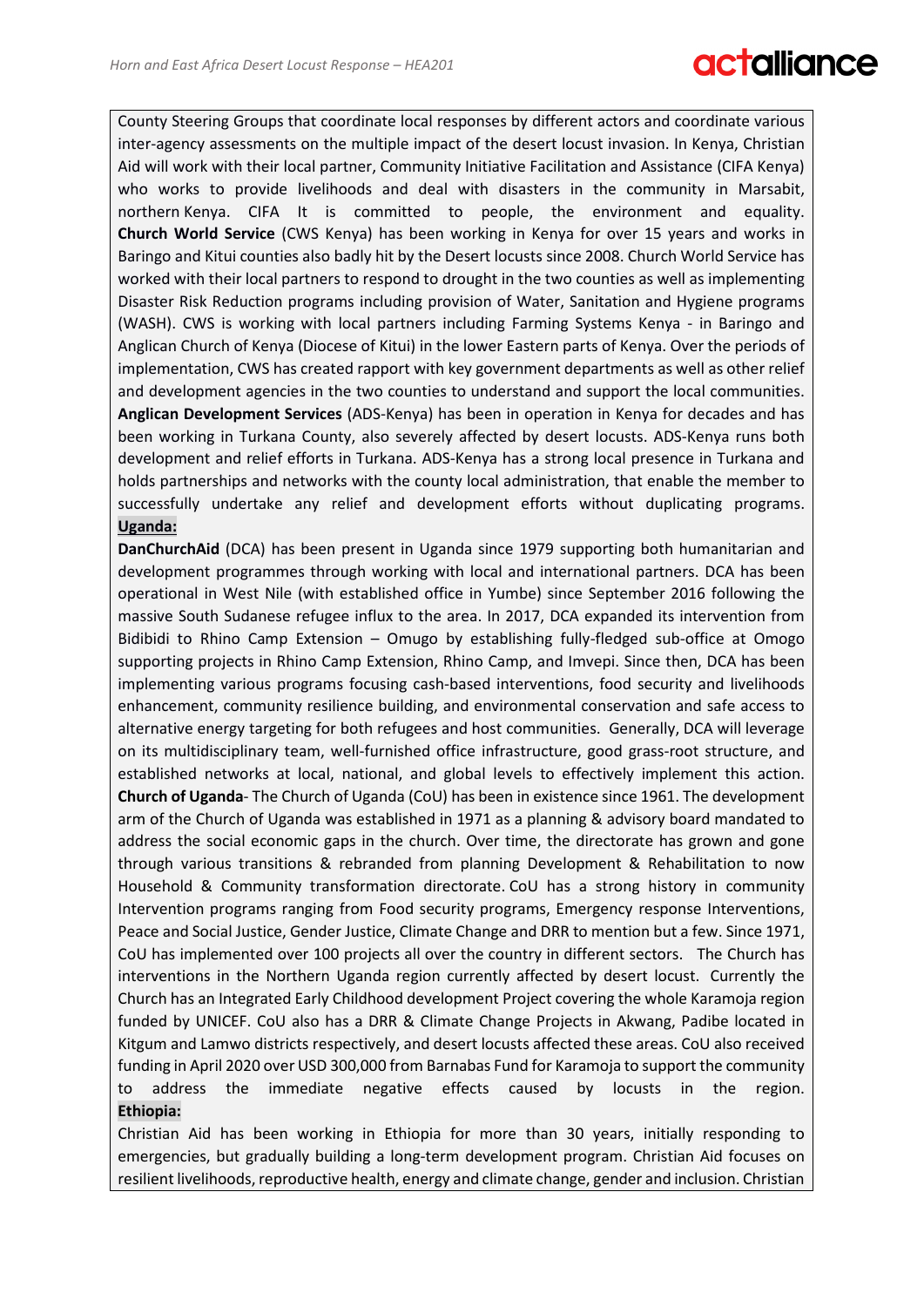Aid has substantial experience and a strong reputation for working in remote locations particularly with vulnerable pastoral and agro pastoral communities. In Ethiopia, Christian Aid will work with their local partner AFD and will implement some project through Christian Aid staff. Christian Aid has been working in Ethiopia for more than 30 years, Action For Development (AFD) is an Ethiopian residents' charity that implements a program of drylands development in different parts of Ethiopia. The AFD program is generally aided at the attainment of food security and sustainable livelihoods at the grassroots level. To realize its objectives AFD implements programs in such thematic areas as building resilient livelihoods, water and natural resource development and capacity development for inclusive quality basic services. **South Sudan:**

Both NCA and LWF also have ongoing early recovery and humanitarian programmes in South Sudan in Western Bahr El Ghazal, greater Jonglei and Pibor. Both NCA and LWF have also been active in shelter and distribution of Non-Food Items, WASH and Food Security clusters respectively providing vulnerable populations with access to essential materials and supporting on response coordination efforts. NCA and LWF have ongoing humanitarian responses supported under ACT Appeal SSD 191. NCA has an emergency WASH support from Norwegian Ministry of Foreign Affairs (NMFA). This support has been ongoing in the area until early 2019 when the active displacements stopped. These funding support elements have been targeting conflict and natural disaster affected populations before the advent of the locust's invasion and COVID 19 pandemic. Additionally, both NCA and LWF have ongoing development support programs funded by various donors undertaken in different parts of Magwi County. NCAs development WASH support has been supporting communities to rebuild livelihoods since 2013 and is being undertaken in Eastern Equatoria State.

Both organizations have well established partners with a strong competence in WASH, Food security and NFI Clusters including on COVID -19 infection prevention. Both agencies have also played key roles in supporting national and state level coordination. NCA is the focal NFIs and WASH cluster lead in Warrap, and in Eastern Equatoria. The LWF South Sudan on the other hand is also part of the on-going SSD191 in Jonglei and Upper Nile States, but has presence and projects running in Magwi county since 2019 where the response is planned. The LWF Juba office has 19 staff programmatic and support staff, including 06 expatriates who comprise the country management team, with an oversight role in implementation, monitoring, human resource management, administration, and procurement and logistics.

LWF has been managing Emergency Response Projects in Jonglei since 2008 and in the refugee camps since 2012 and has developed experience and a pool of experts that should be able to support the Desert, Locust Response. Both NCA and LWF have a proven record of accomplishment of cooperating on humanitarian response and leveraging on each other core competences to deliver well-managed and successful humanitarian response.

#### *1.4. Core Faith values*

ACT Members of the Horn and East Africa region believe in working within a coordinated ecumenical response, especially during major crisis. All requesting members in this appeal will work closely with local churches and are active members of their respective ACT forums, each supporting various ACT Alliance initiatives. ACT requesting members core values are based on ACT Alliance values that are grounded in the Christian faith and which guide their work. Requesting members will have the responsibility to be accountable to those individuals and communities with whom they work, to those who support the appeal and to each other.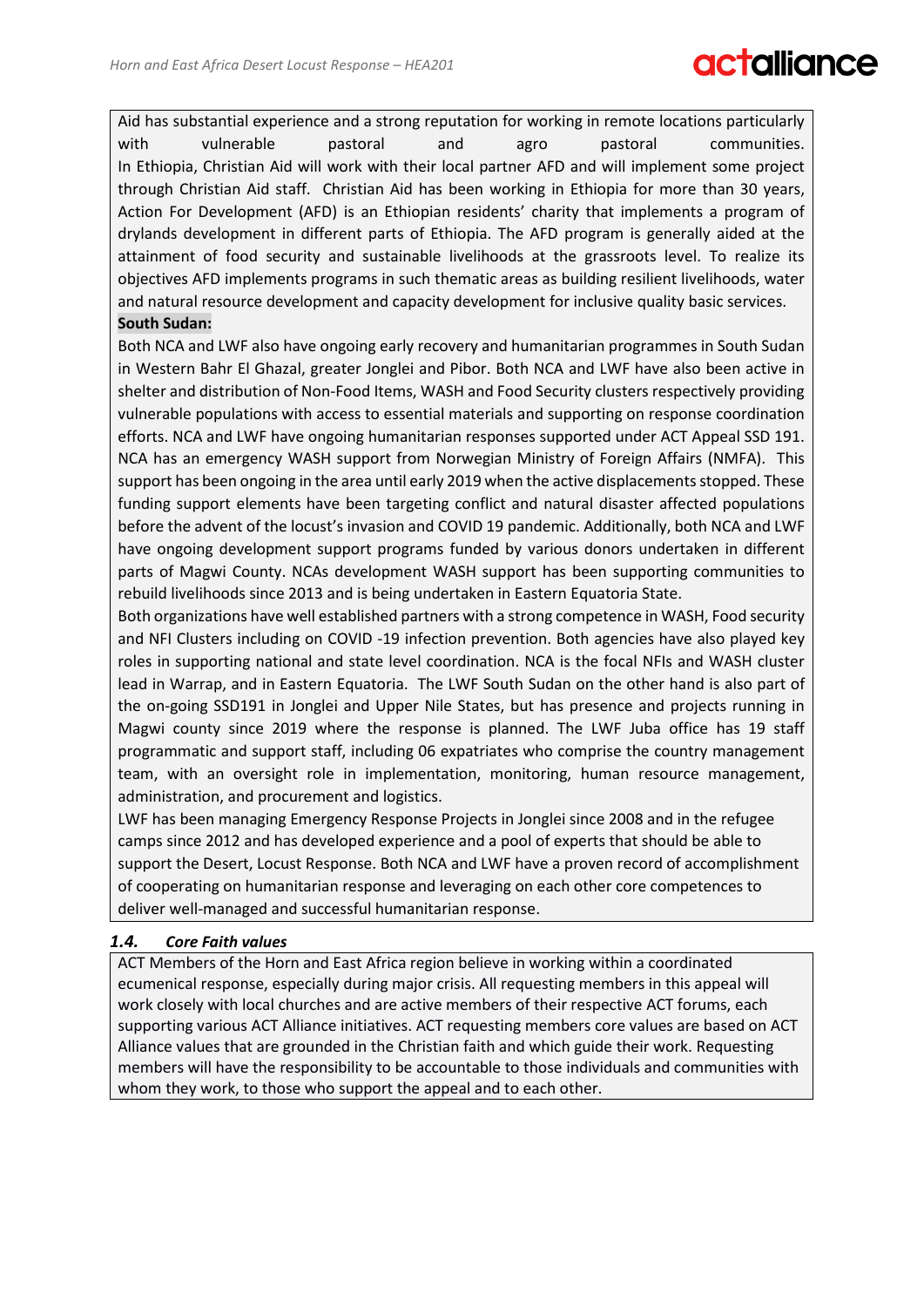## **Miliance**

### **2. PROJECT RATIONALE**

#### *2.1. Intervention strategy and theory of change*

All members will work with affected communities by an initial picking of beneficiary details. A beneficiary selection criteria based on certain guidelines will be established. Criteria for selection will include choosing beneficiaries with disability, chronically illness, the elderly, women headed households, households with children under five, ability to cope with the desert invasion and level of invasion/damage to their livelihoods among others varying factors. Identified beneficiaries will be registered as vulnerable households and this information will be triangulated locally among local leaders.

Coordination will be held with local administration to ensure a structure approach is taken by all development agencies responding to locust invasion in affected areas.

**In South Sudan**, to prevent further spread of COVID-19, WASH will be integrated interventions into the desert locusts' menace as the requesting members found it central to the containment of the COVID-19 pandemic. Propagating effective hand hygiene and social distancing is critical in cutting off the virus from contaminating humans as they battle the effects of locusts on their livelihoods. To support communities and ensure a comprehensive support to the most vulnerable, it is essential that the overall response is coordinated with every other agency working in the location of response in order to deliver quality and effective support to ensure a holistic and comprehensive response.

**In Kenya,** the organizations will aim to promote diversification of diet and livelihood diversification through cash-based interventions and the provision of agriculture inputs. Vulnerable households with low food consumption scores and negative coping mechanisms will be targeted with cash transfers to address acute food insecurity for four months. Support will also target pastoralists and agro-pastoralists to improve access to livestock feed in locations where locusts have reduced pasture. Farmers will also be supported with agricultural inputs for farms including the provision of a variety of seeds and tools to address food insecurity. To enhance early livelihood recovery, the requesting members will seek to mitigate the long-term impact of the locust outbreak through provision of cash and agricultural inputs through tailored long-term packages for affected pastoralists and agro-pastoralist communities. There will be a multi-month cash for work program and provision of seeds, fodder, and feed to support livelihood recovery. Further, support will be extended to monitoring and surveillance through logistical support of agriculture response teams to monitor and report locust infestation for continuous action. The skills and knowledge of the target beneficiaries will be built to undertake local surveillance as well as develop disaster risk reduction strategies including village savings for resilience.

**Christian Aid** will support Food security intervention in Marsabit, through cash disbursement for 500 HH and livelihood support to 20 self-help groups in the most affected areas.

**Church World Service** and will organize the community to engage self Help Groups of extremely vulnerable households e.g. women headed households, households with children under 5years, household with chronically ill and the elderly, will be supported with livelihood options of choice so as to encourage livelihood diversity. Members will adopt a two-pronged approach in response to this impact, protecting livelihoods and supporting early livelihood recovery for communities. CWS will also provide PPE for beneficiaries and conduct COVID-19 messages. In addition, early warning, locust surveillance and DRR training will also be conducted.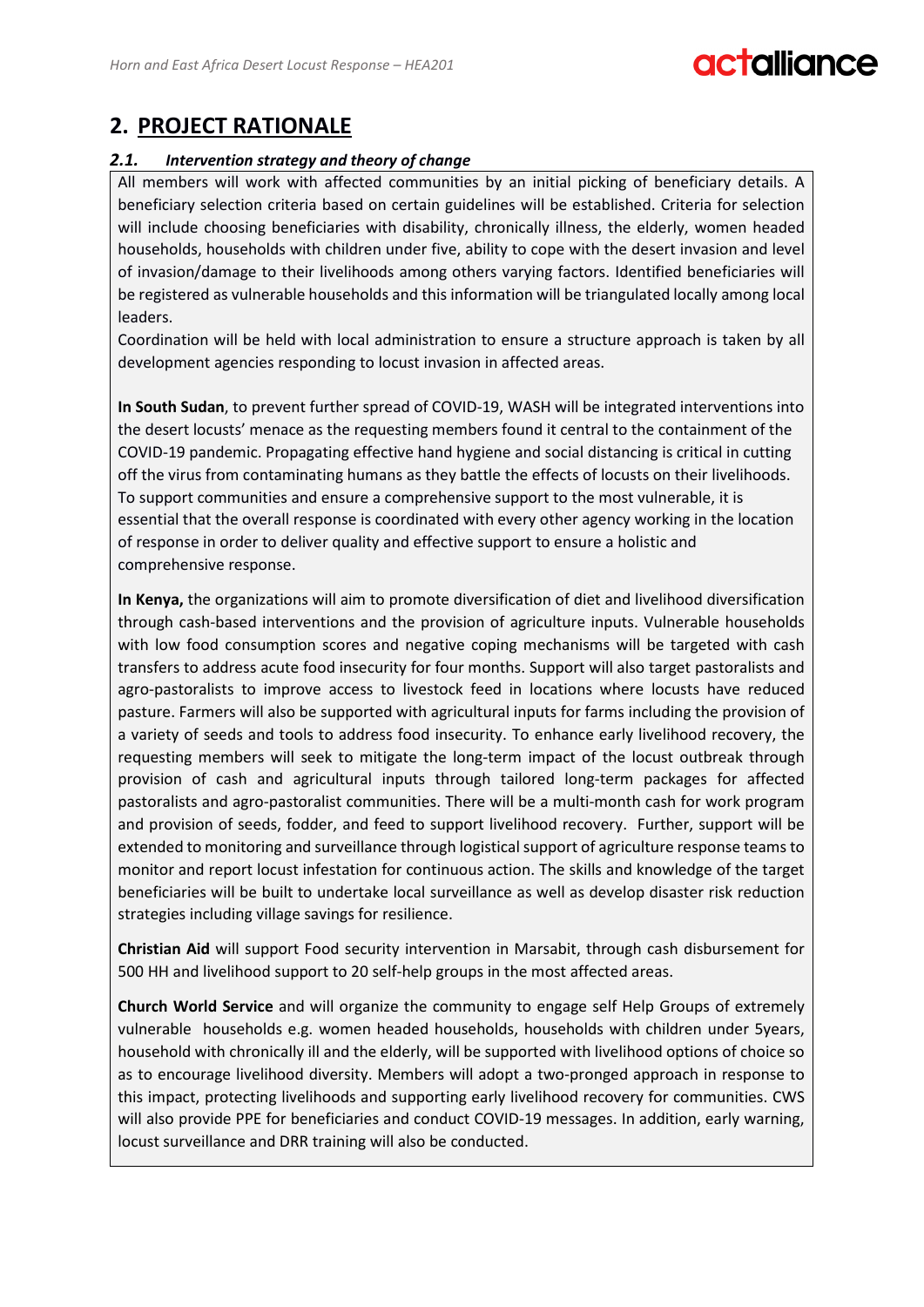### **MILIQUE**

**Anglican Development Services** will conduct training for farmers to replant after locust spraying exercise on good agro practices for 600HH and capacity training for its staff. In addition, conduct multi stakeholder forums on how to prepare and prevent locust invasion.

**In Uganda**, through its established structures, Church of Uganda will complement the government efforts to mitigate the impact of Desert Locusts by collaborating with Local partners including the districts and community leaders, & faith leaders from all denominations to address the impact of locusts in Amudat district in Karamoja region.

The Church of Uganda will increase knowledge and skills of local communities on prevention and control measures on desert locusts by training Disaster Committees on Locust Response Management and by having consultation meetings with stakeholders who will also carry out vulnerability & needs assessment for the target communities to measure the Project progress before and after.

The Church of Uganda will improve food security in the target community by providing crop inputs to the affected Household farmers, conduct participatory enterprise selection with beneficiaries and support the farmers with technical extension services to support them in farming.

The Church will also conduct advocacy at community level by developing Information Education and Communication materials for community leaders through radio talk shows. To increase the capacity of disaster committees in the communities, CoU will facilitate the monitoring and Surveillance team to effectively deliver on their work by reviving and equipping community disaster Committees and Production of Locust Response Manual to be adapted by government ministries.

DanChurchAid Aid will train communities on locust invasion surveillance and reporting and will conduct an agriculture voucher input program and cash distribution for asset/livelihood protection. DCA will also conduct training for key local responders on locust surveillance and monitoring and complaints/feedback mechanisms using the Ministry of Health public health guidelines.

**In Ethiopia,** in the areas reported to have locust invasion, Christian Aid (CA) has worked for the past almost 15years, in the areas reported to have locust invasion, Konso, South Omo and Borane. Christian Aid has worked with their local partner AFD for the past 20 years in the same location. CA is currently responding through short term funding from Emergency Irish Aid money 3 months and short term Scottish Govt funding on the locust response. We are doing seeds crops and vegetables and spraying of locusts.

Christian Aid and local partners will support the prevention of the spread of COVID-19, by providing Personal Protective equipment for staff and vulnerable communities. Christian Aid will also provide cash transfers to 500 HHs for 1 month to most affected households and distribute seeds for replanting in areas where locusts have been eradicated for a restoration of livelihoods. Crops and vegetable seeds and seeds for pasture plus tools will be distributed for 5400HHs.

In **South Sudan**, LWF and NCA will work collaboratively within the ACT South Sudan forum, with the UN, FAO and other organizations in the desert locust response. Both organizations will contribute to the response by providing the relevant support for populations affected by locusts while also following already laid out priorities as outlined to prevent the spread of COVID 19. As LWF is a leading partner in Food security, Livelihoods support and emergency response and NCA is a WASH agency with a well developed and respected capacity in WASH these will be the main sectors of intervention.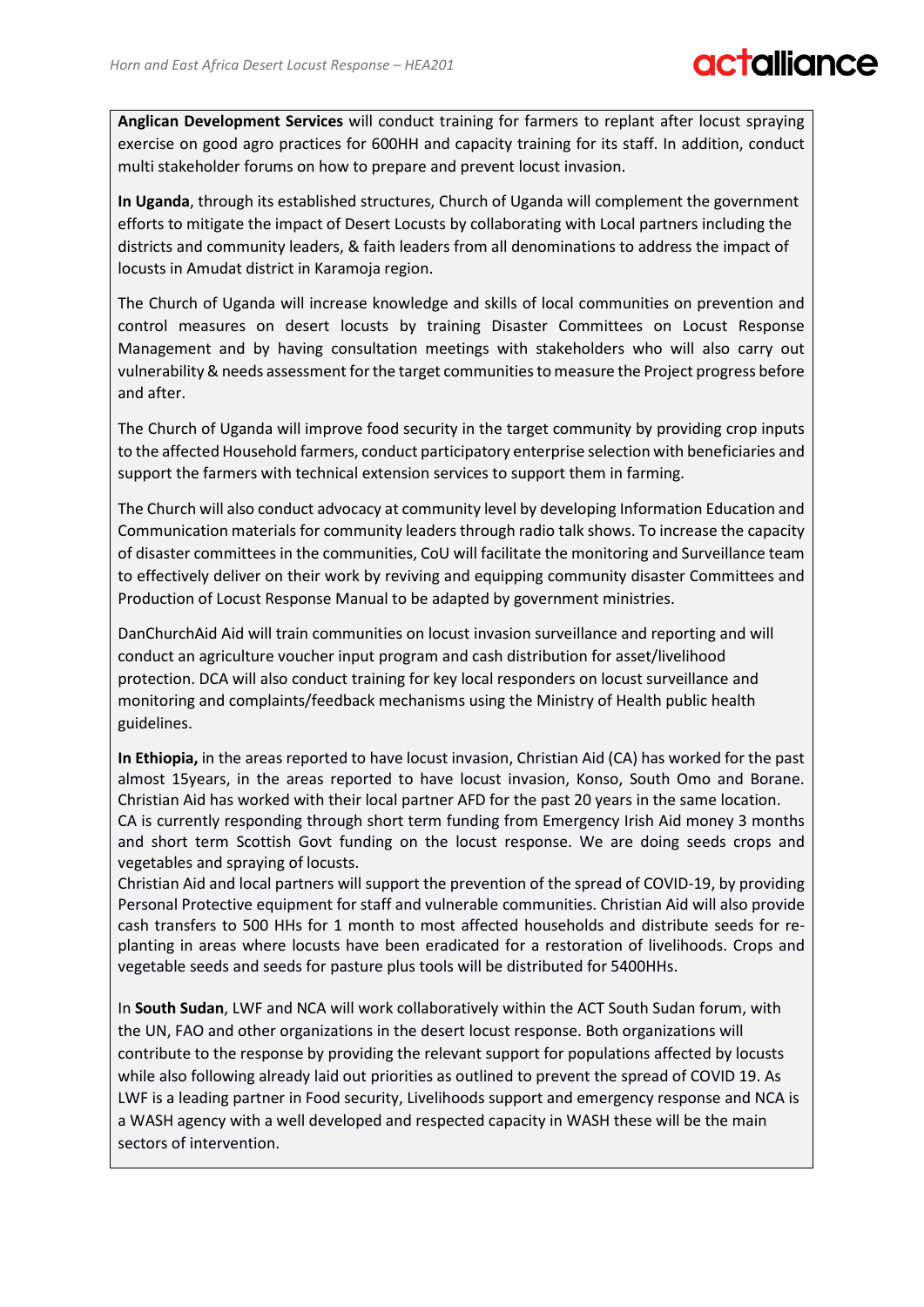NCA will engage communities by sharing information on mass media related to locust surveillance and control and prevention of COVID-19. NCA will run an extensive WASH program, which will raising awareness on hygiene promotion and awareness. Within the locust's response, NCA will incorporate and mainstream COVID 19 prevention messages, alongside messages on the eradication of the locust menace. NCA will improve access to water for household and communal use by developing new water points or repairing existing ones to increase access, reduce dependence on few facilities, reduce crowding, and contribute to promoting social distancing.

**LWF** will provide food assistance through Cash vouchers, which will enable them access food from prequalified food vendors targeting Households affected by locusts. Targeting will be conducted jointly with local authorities to avoid duplication of efforts. LWF will also support early recovery of agriculture and agro forestry outputs. Farmers who are adversely affected by the Locusts will be identified and supported with tools and seeds to help them regain their crops. This will be linked with the Water intervention by NCA to ensure that minimal irrigation is possible when the rainy season ends before the crops are mature. Tree seedlings will also be given to the farmers to help in reforestation. In addition, groups of youth will be trained and supported to start tree nurseries and later provide tree seedlings to the community members to help recover the forest cover that will have been destroyed by the locusts.

LWF will also support alternative livelihoods for farmers and small traders, initially by conducting, a quick assessment to identify the households whose livelihoods is depended on food production or products that will be affected by the Locusts. The selected heads of such households with 50% female representation will trained on management of small businesses and then given start-up capital to initiate their own income generating activities. The traders will be trained in Village Savings and Lending Groups (VSLA) and encouraged to form groups and start saving a part of their income and be able to borrow and lend to each other to boost their business capitals and promote livelihood diversity. LWF will also attend and support local authority initiatives in coordinating the Desert Locust Response in a bid to support local authorities in Locust Response.

#### *2.2. Impact*

The main objective of the project is to provide life-saving humanitarian assistance and protect livelihoods, prioritizing the most vulnerable and those most at risk in Turkana, Marsabit, kitui and Baringo Counties following the worst desert locust infestation. The project also seeks to contribute to increased community's capacity to better prepare for, cope-up with and recover from the impact of desert locust infestation. In the long term, the communities are more resilient to future similar shocks; and local institutional capacities increased to anticipate, prepare for, and respond to desert locust infestation.

#### *2.3. Outcomes*

- 1. Food access enabled to affected families through cash transfers
- 2. Improve and maintain crop production among the locust affected areas.
- 3. Improve the health of the livestock in the locust affected areas
- 4. Maintain feed access by compensating reduced grazing with feed/blocks distribution
- 5. Increased income among the affected local communities
- 6. Enhanced forecast and surveillance on desert locust by the local community for future response.
- *7.* Enhanced awareness on desert locust control and copying mechanism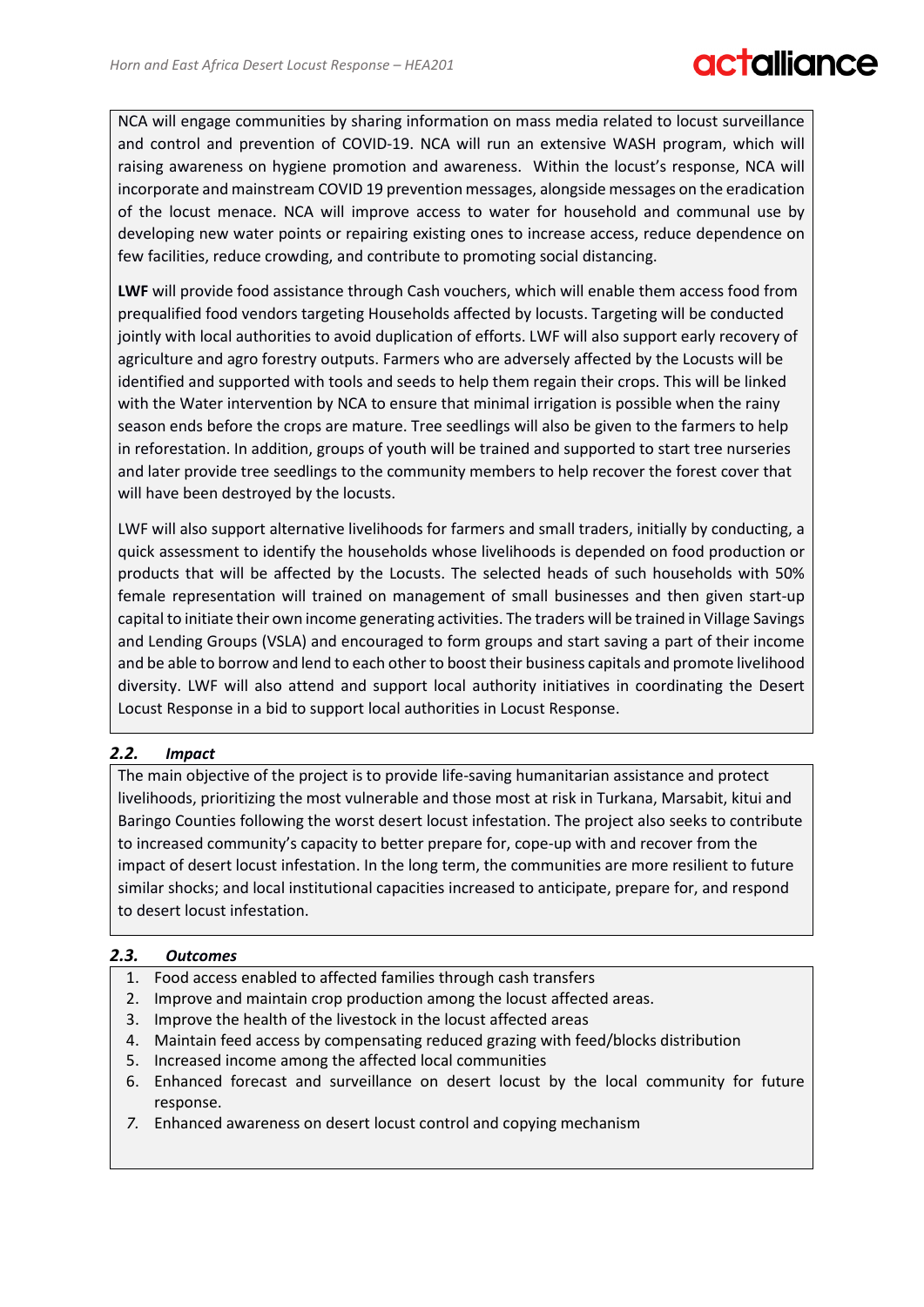# **Miliano**

#### *2.4. Outputs*

#### **Food Support**

A1. Project beneficiaries identified and verified conducted through phone communication

A2. Cash /vouchers transfers conducted through mobile money transfers to affected households

#### **Agriculture Support**

B1. Target households trained on good agronomic practices, including post-harvest handling and value addition of the selected crops

B2. Quality seed and planting materials distributed to target beneficiaries

B3. Set-up seed fair to enable beneficiaries access quality planting materials

B4. Post-harvest handling materials like hermetic bags Distributed in line with WFP distribution guideline and SOP

#### **Business Livelihood Support.**

C1. Identify and train household heads on management of small businesses and give then start-up capital

C.2. Train new traders in VSLA and support them to form VSLA groups of their choice.

#### **Livestock Support.**

D1. Livestock from households supplied with feeds

#### **Control of Locusts**

F1. Key local responders trained on locust surveillance and monitoring

F2. Regular surveys conducted by the taskforce to provide early warning and contingency planning for effective response

#### **WASH**

G1. Community resilience to COVID 19 Spread and infections is improved.

G2. Ccommunity vulnerability to COVID 19 and other water borne diseases is contained or prevented

G3. Improved crop production among the locust affected farms in the target areas.

#### *2.5. Preconditions / Assumptions*

- 1. The national/State Governments and UN collaborates survey and control operations to including FAO will be able to suppress the locust invasion.
- 2. Markets and supplies: Supplies remain constant in the markets and prices do not fluctuate due to the supply and demand factors
- 3. Stable security situation that allow safe movement of staff and logistics
- 4. 3. Government restrictions related to COVID-19 response are relaxed to provide space for response operation through observance safety guidelines- that current containment measures against COVID-19 will not significantly affect the implementation of the response and member's presence in targeted areas will maintain to ensure effective and quality response.
- 5. Continued commitment and support from target communities, local district government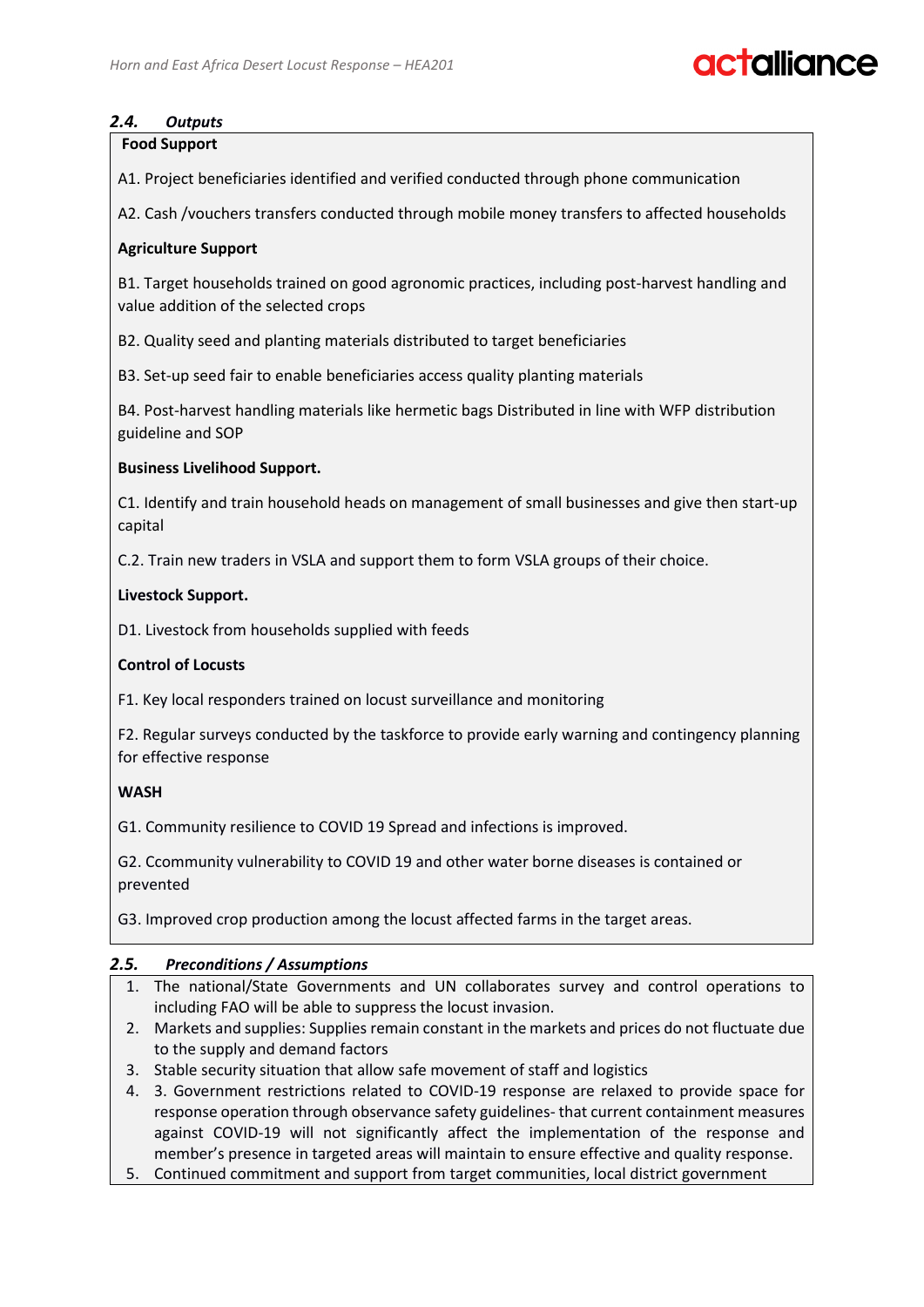#### *2.6. Risk Analysis*

Each participating Member has an agency wide Risk Management Framework that is useful at all levels of the organization. The Framework takes into consideration such risks as Pandemics, Government regulations and Policy changes, Organizational image and reputation, Staff misconduct, Fraud, Safety and Security. Each Member will coordinate with relevant national/ district / county health office and as well as COVID-19 taskforces to gain updated information; Develop SoPs based on the Ministry of Health guidelines to avoid cross-contamination of the COVID-19. During the pandemic, Standard operating Procedures will be supported to implement safety and duty of care for staff and hygiene protocols observed to ensure minimizing infections. **COVID-19 pandemic**- risks making the Locust situation worse since it has equally adverse effects on the livelihoods of the community and the risk on restriction of movement on humanitarian agencies as a result of policies to contain the pandemic may delay or negatively affect the timeless set out.

**Myths** on locust invasion held by communities will not hinder fumigating efforts – in Magwi there are strong cultural strongly held beliefs on locust invasion. In addition, some communities in Magwi see locusts as a source of food.

A slowed down global economy and fluid exchange rate my affect targets set in the budget. Use **digital cash transfer** to minimize contact with direct cash; Strict application of DCA internal control procedures including clear segregation of duties

Continuous **assessment of markets**, bulk purchase, and stock piling, sharing of information with local partners. Apply flexibility and budget realignment within the allocated budget frame.

Coordination and information sharing under the auspices of the district taskforce; Members will continue to actively engage in district cash working group as well as Livelihoods WG

**Continuous market monitoring** and realign budget; Bulk purchase and stock-pilling

Members will actively engage **both men and women** in decision-making and Communitysensitization on gender equality.

#### *2.7. Sustainability / Exit strategy*

#### **Involvement and participation of beneficiaries**

This will be done during the entire response and early recovery will be key in ensuring ownership and sustainability of the initiatives. Members will integrate this response in the ongoing programs to ensure that the gains are maintained beyond the project period, creating resilience among the communities. We propose supporting already existing community-based solidarity/social protection actions, community focal persons and already existing self-help groups amongst the community in these efforts. Through building their capacity to respond and recover from the impacts of the disasters as well as creating resilience, we believe the impact and gains will be felt even after the interventions.

**Aligning efforts with ongoing locust control government and other responders' actions** Members will diligently work and align their activities to ongoing efforts of the government and other first responders. Hence, this action will not be a standalone project instead an integral complements ongoing prevention and response effort. District Political Leadership, District Technical Staff, Disaster Management Coordination Committees-DDMC, Sub-counties, Subcounties political leadership (LC III chairpersons), Sub-county Technical Staff, Cultural leaders/elders/opinion leaders, Local communities will be involved in the course of the project. Members will also invest on building local institutional capacities to ensure continuity of the project intervention after the project phaseout.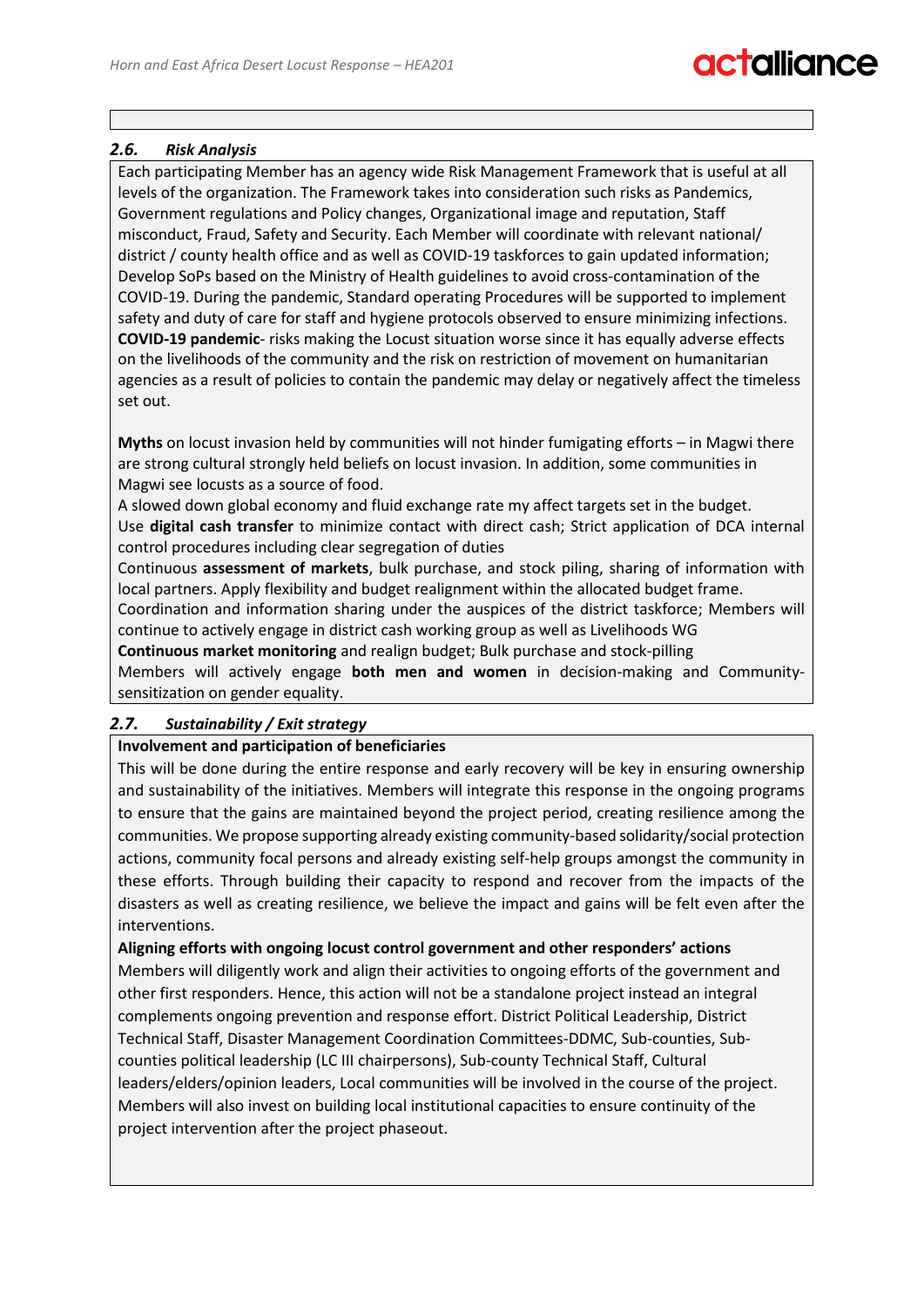# **Falliance**

#### **Involvement of private sector**

Furthermore, private sector actor's i.e. mobile network operators and input suppliers will be involved at the initial stage of project implementation. This will create and strengthen the local capacity, which is key to project sustainability. On project completion, the local authorities and locally established private sector structures will sustain the initiatives. Implementation of livelihood and income generating activities informed by capacity and market assessment enhance community ownership of the project and increases the chances of them taking forward the project activities at project completion.

#### **Building local institutional capacity**

Therefore, local institutional capacity building, alignment with ongoing prevention and response efforts as well as full engagement of grass-root structures at all stages of the project cycle are the key pillars of the exit strategy.

#### *2.8. Building capacity of national members*

During the course of the project, CWS together with the other Members will seek to build the capacity of local implementing partners who are located in the affected areas.

The partnership will increase the capacity of local partners to manage similar initiatives in future. This collaboration will include training (in some places online) for their key implementing staff on SPHERE training, quality, and accountability, working during COVID-19 crisis, safety, and security, lobbying and advocacy.

The trainings will also be extended to other Forum members so that the capacity is built into respective forums. Trainings on Procurement and Logistics, CHS will also be emphasized. The training will be mostly online.

### **3. PROJECT IMPLEMENTATION**

*Does the proposed response honour ACT's commitment to Child Safeguarding?*  Please see the Appeal Guidance Note for concrete examples; for additional guidance please refer to [http://actalliance.org/documents/act-alliance-child-safeguarding](http://actalliance.org/documents/act-alliance-child-safeguarding-guidance-document/)[guidance-document/](http://actalliance.org/documents/act-alliance-child-safeguarding-guidance-document/)   $\boxtimes$  Yes  $\Box$  No

ACT members have stipulated policies for Child and vulnerable adult protection and safeguarding. All staff and partners will be required to have signed Child Safeguarding policies and code of conduct. Staff behaviour will be monitored within the organization and communities will be allowed to feedback on project staff behaviour. Each agency will provide a means to provide and receive information and complaints/feedback systems are put into place. Each agency has systems to report any incidences and a systematic procedure to investigate the matter. Independent tollfree lines and emails to the safeguarding managers are provided to both partners and communities.

#### *3.1. ACT Code of Conduct*

The implementing Members a signatory to major global conventions on protection including ACT Code of Conduct. Some of the Chief Executive Officers (CEO) of the responding members have also signed the InterAction CEO Pledge on Preventing Sexual Abuse, Exploitation and Harassment. Consequently, all staff and volunteers are required to undergo background check prior to engagement and sign various codes of conduct. In this regard, each member has policies, strategies and guidance designed to prevent programs having negative effects such as exploitation, abuse, or discrimination by staff against the communities and people we serve. Furthermore, policies for information sharing are in place and promote a culture of open communication and data protection is highly enhanced.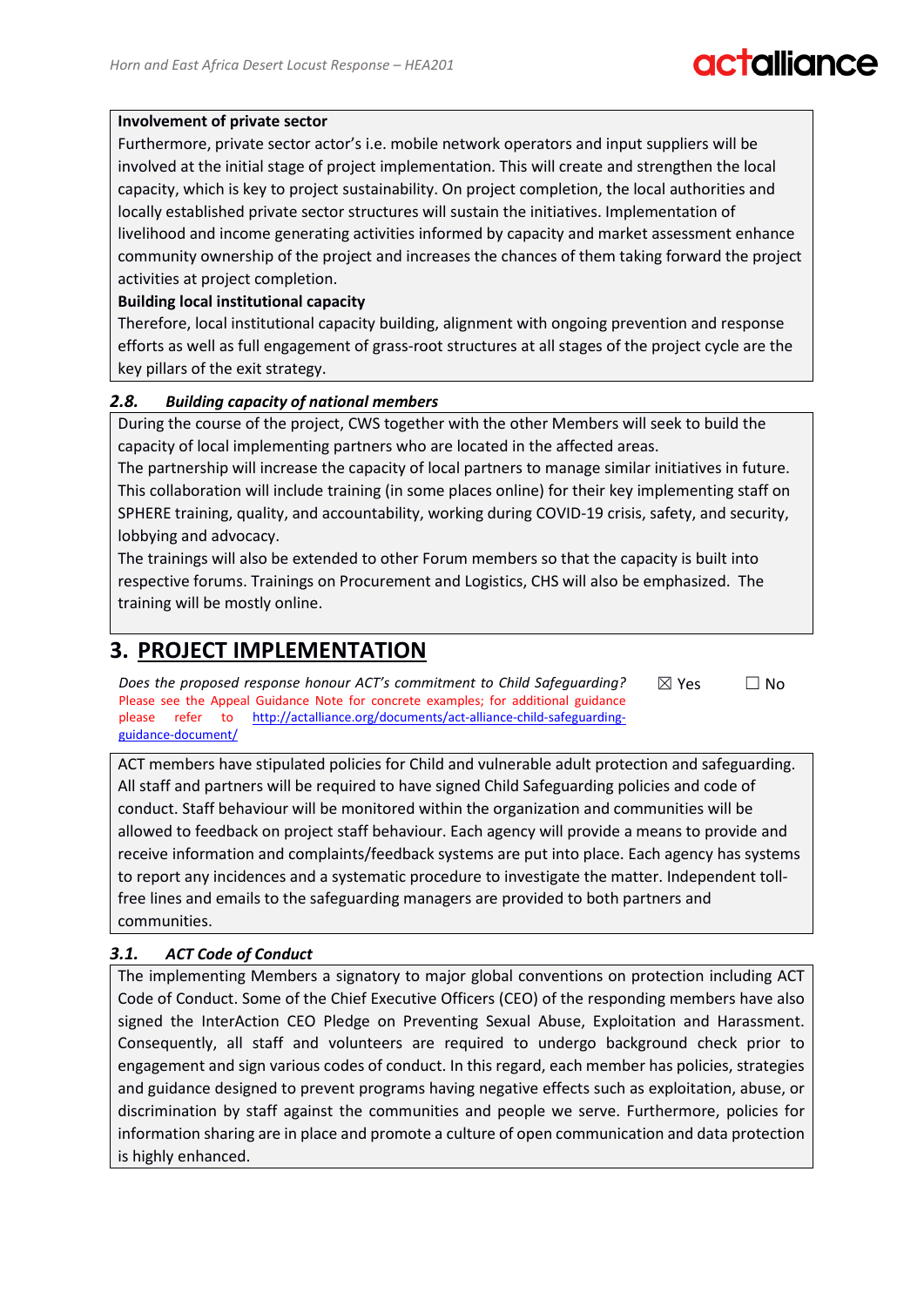#### *3.2. Implementation Approach*

The most vulnerable members of the population will be given priority through support with supplies to promote household food security, improved livelihoods, support to hand washing and improvement to water access. Access to water is also critical in livelihood support for households especially during a food crisis and this support will contribute to household food security during the locust invasion water is crucial and essential livelihood support element. The response will also seek to support affected communities to regain their farm production, aim improved income and have access to food in the short term

Over the years CWS, CA and ADS have built community based social structures for sustainability of programs. It is time to use this social capital and realign their functions to virtual assistants to provide assistance and information to the most vulnerable population on official government information; crisis management; practical advice and preventive measures in public health. This will enable the facts easily accessible to people who may never get right information in times of crisis like this. Virtually these assistants will carry out community reach activities and organise for the group activities observing the WHO guidelines on physical distancing and basic health requirements. CWS, ADS and CA will work through local partners in the implementation of the projects. CWS will work with the Anglican Church-Diocese of Kitui as well as Farming Systems Kenya; Christian Aid will work with its local partner CIFA implementing on-going livelihood interventions to ensure complementarity and synergy for greater impact. The project will coordinate with actors in Marsabit through the CSG to ensure there is a balanced and well-targeted response. ADS will work through its local arm (ADS North Rift) in Turkana.

Unconditional cash transfers using Mpesa the mobile phone platform to transfer cash to targeted households will be used. Establishment of Accountability mechanism to ensure response is fair and relevant. Self Help Groups establishment and support for 66 group will be established at the start of the project. Post distribution monitoring and review of implementation based on realities of the context at that time. Community accountability mechanism to ensure response meets the CHS standards on quality and accountability and community level surveillance to enhance early warning systems on the invasion Working with peace committees, elders, faith leaders and county security, the project will support conflict prevention through dialogue on access to pasture along migration routes. The markets being still active makes the cash transfer option a suitable one. Most households have access to a basic mobile phone and most Kenyans have experience using mobile cash transfer technology. Most areas have access to major telephone companies' network hence relevant and safest ways of sending cash.

#### *3.3. Project Stakeholders*

This action is an integral part of the overall response operations going on by government, communities as well as other actors. The design of this project has been informed by a rapid analysis of potential disaster posed by the locust swarms, government and community capacities and contingency plan, ongoing initiatives as well as gaps. Relevant government authorities, community representatives, and other first responders were consulted to tailor and streamline actions with actual needs and ongoing action. Members will actively work a wide array of stakeholders at national and local levels that have high influence and mandate in respect to the disaster. To this end, Members will engage in regular consultations and review and reflection sessions throughout the project. The district / county and sub-county level Disaster Management committee/taskforce, County Steering Groups, Ministries of Agriculture Animal Industry and Fisheries, National Meteorological Departments /Authorities, District and sub-county Political Leadership, District and sub-county Technical Staff, Cultural leaders/elders/opinion leaders, and local communities will be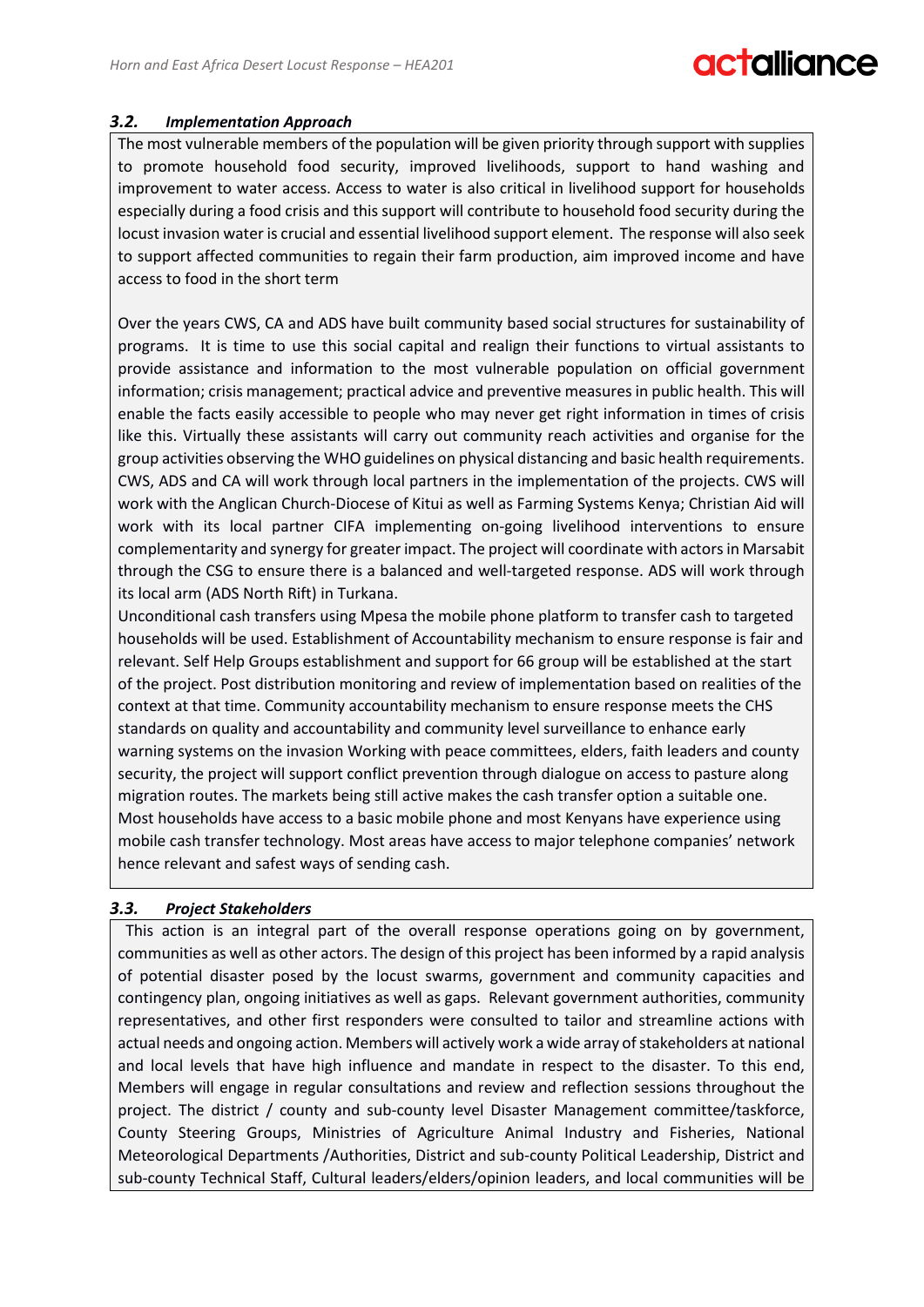primary stakeholders for this project. Furthermore, Members will also diligently work with other development and humanitarian actors (World Bank, and FAO, GIZ, CARE, DFID, USIAD as well as the Regional Desert Locust Alliance) for a more coordinated and effective response. Private sector, specifically those supplying necessary inputs (improved seed, tools) and financial service provider will also be important stakeholders during this project implementation.

#### *3.4. Field Coordination*

Effective Coordination among the different actors is an integral part of this project. Members and their local implementing Partners are already active participants in the County/District Disaster Management and Technical Committee, which are the core coordinating bodies of all disaster responses in the districts/counties. INGOs implementing livelihood and cash programmes and UN agencies within the district / counties are part of the core structures for coordinating project activities. Members together with their local Partners. DCA and CA will continue to be active partners of the cash-working group in their respective areas of operation and will provide critical lessons to the other Members. This will further support harmonization of cash transfer approaches to beneficiaries in the districts/counties and sharing of learning among the different partners in the district. Members will continuously work in close collaboration with lower level community structures using the various coordination platforms. Such coordination will take the form of jointly set-up targeting criteria setting, joint registration and identification of beneficiaries and sharing of information, best practices, and expertise. DCA in Uganda will also continue to be active participant at settlement level coordination meetings, as well as in protection and livelihoods working groups. At national level, DCA will also explore possibilities to engage in national level livelihood and cash working group meetings.

LWF will liaise with FAO and County Authorities to ascertain the level of response already done and the preparedness in place and use the information to beef up the capacity of local authorities in Magwi to address the Locust menace. The support will be aligned towards communication and information sharing, response to the first wave of locust invasion and the preparation for the expected second wave of locust invasion.

#### *3.5. Project Management*

CWS will play the key role of coordination all the members during the implementation as the Lead agency. Each member will fully implement the project in their own target location; share the reports with the Team Lead (CWS) for onward submission to the Regional Secretariat. The ACT Forum Convenor will receive and share with all the Forum members the progress of the response including the lessons learnt.

Members will work through local partners while DCA will apply self-implementation modality for this action due to limited availability of local partners with the required capacity and because DCA has existing staffs and infrastructure that could be readily used for quick and effective implementation.

While, the head of agencies provide overall guidance and oversight to the project, Humanitarian / DRR project coordinators/ managers based will oversee the day-to-day facilitation and coordination of the project activities including liaise with relevant government institutions, supervise project staff and manage project resources. Protection officers based in will work with relevant government and other stakeholder staffs, to ensure the right beneficiaries are selected based on mutually agreed, and clearly defined targeting criteria. The protection and MEAL staff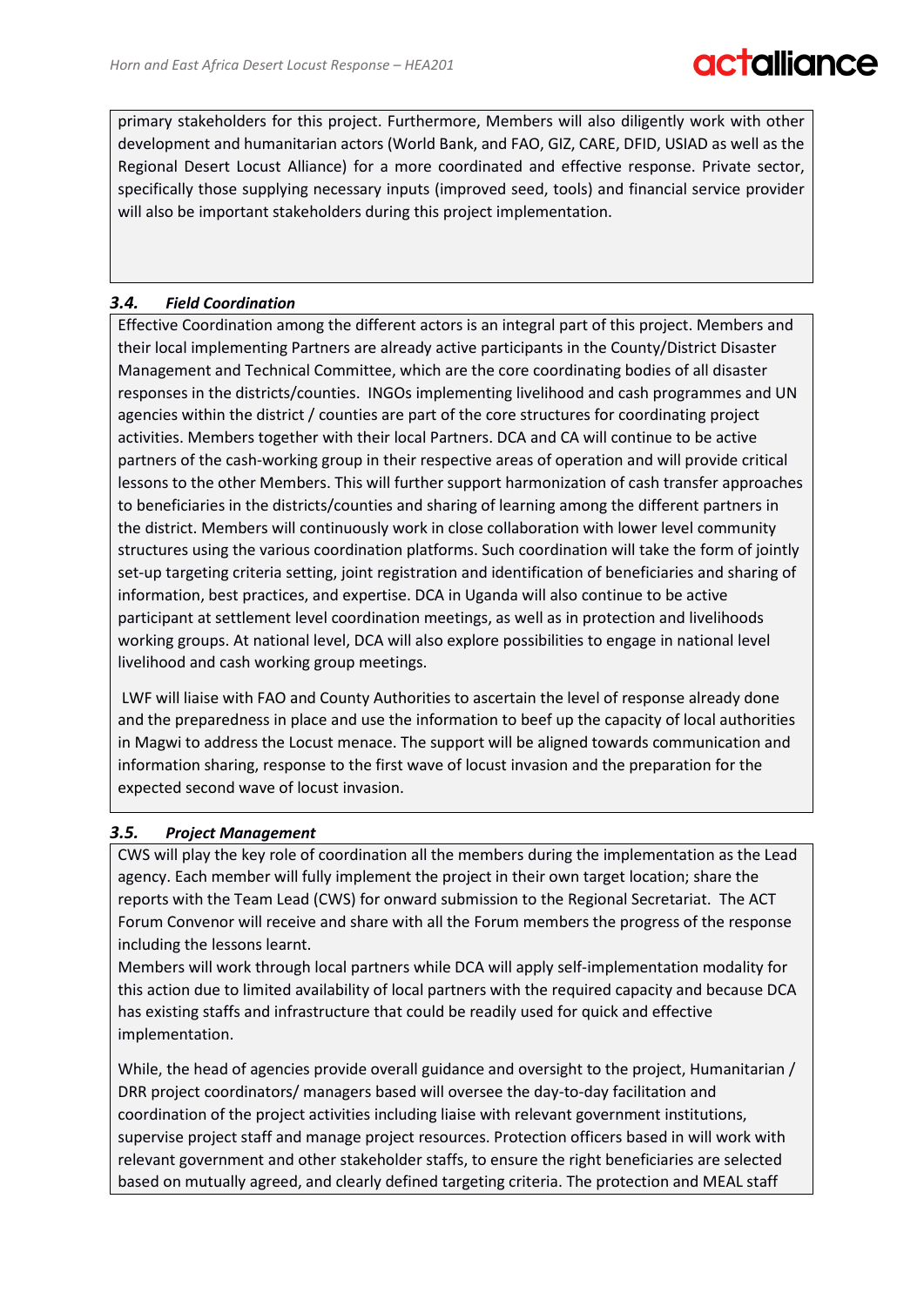will jointly work to ensure community complaints and feedbacks are properly entertained and addressed. MEAL officers will prepare M&E plans and data collection tools to regularly collect analyses data and information on project performance, challenges and opportunities to propose remedial action. Finance, administration, and procurement officers in the respective agencies will be responsible for the timely procurement and delivery of project inputs in a fair, cost efficient and transparent manner, and according to organizations procurement policies. On the other hand, the finance teams will manage financial transaction including proper checking on the completeness, validity and fairness of financial transactions, documentation of financial transaction, and production of periodic financial reports

#### *3.6. Implementing Partners*

CWS-KE, CA-KE and ADS Kenya will be the implementing members in this appeal. ACK Diocese of Kitui; ADS North Rift, CIFA, Farming Systems Kenya will be the local implementing Partners who will assist in the identification and profiling of the most vulnerable beneficiaries. They will be undertaking the day-to-day activities at the local level through supervision of respective Members on virtual basis as well as one where applicable. They will also be attending coordination meetings at the county level and CWS, as the Lead Agency will utilize virtual resources to coordinate and implement the project.

In Ethiopia, CA will implement with its partner AFD. Implementation will be carried out using the stipulated standard operating procedures (SoPs) for community action and trainings will carried out using social distancing and use of virtual resources where network allows. In Uganda, DCA will implement the projects in the target areas.

#### *3.7. Project Advocacy*

As part of the main outcome areas, Members will actively participate in humanitarian cluster structures and technical working groups to share information and influence policies at the international, national and county levels. We will advocate for inclusiveness (disability, children etc) in the implementation of response plan at county, national and international level and in related longer-term interventions. This will include lobbying for social protection measures such as cash transfers for vulnerable groups like PLWD and OVCs. Through conducting action research on the impact of the pandemic on key vulnerable groups in the society, their barriers and practical solutions in recovery, the project will use this information as basis for evidence-based advocacy and lobbying. The project will call upon governments at national and county level, donors to fully implement the Disaster Management Acts at the local levels.

#### *3.8. Private/Public sector co-operation*

Public - Private cooperation arrangements will be utilized during the procurement of goods and services. This will include agricultural input providers, transport agents as well as mobile money transfer providers.

#### *3.9. Engaging faith leaders*

The local faith actors will play a critical role in conflict prevention and peace building due to migration of herds in search of pasture. Faith leaders will be instrumental in ensuring fairness in targeting beneficiaries.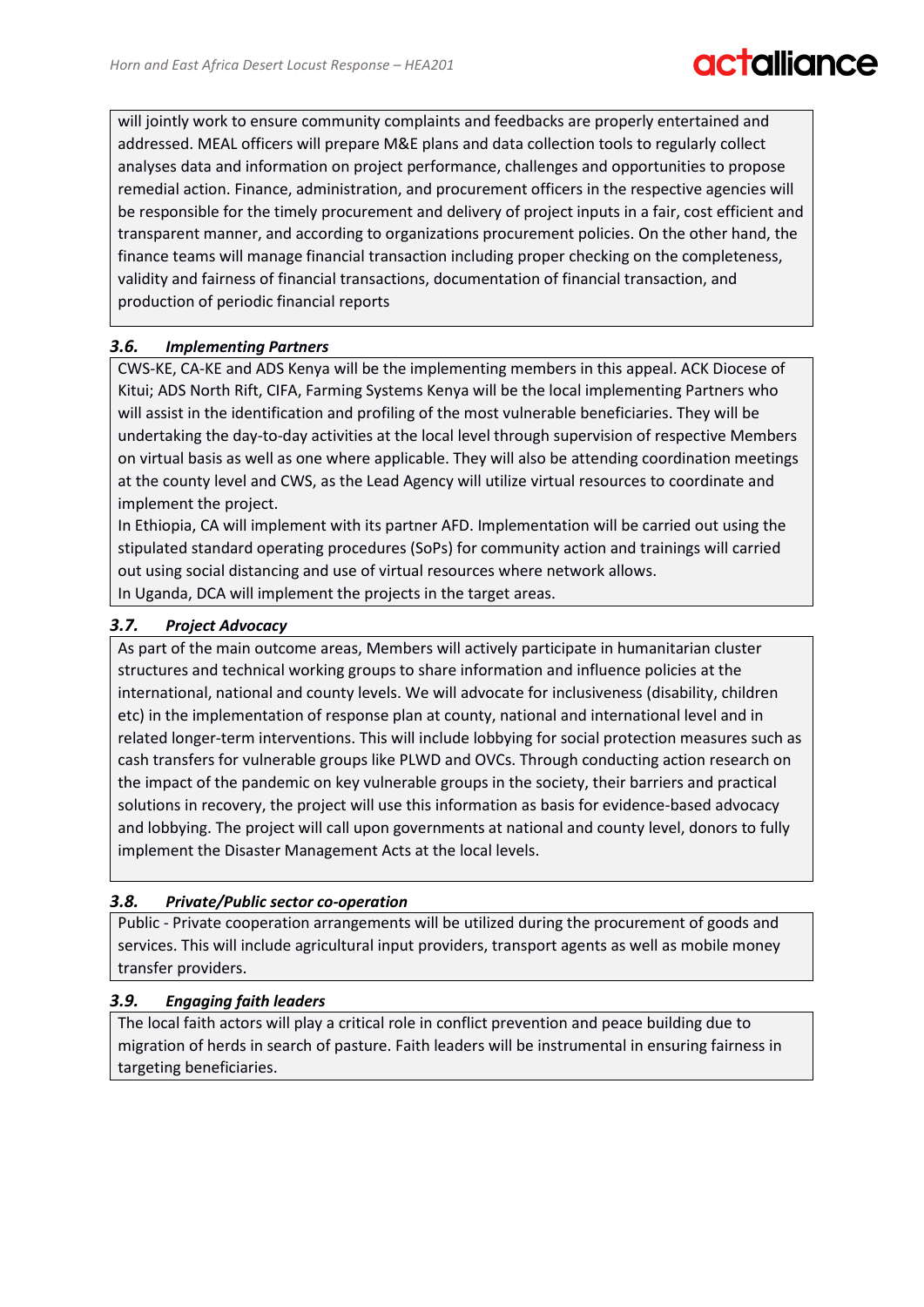#### *Simplified Work Plan*

| <b>Activity</b>                                   | Q1 (Sept-<br><b>Nov 2020)</b> | Q2 (Dec-<br>Feb 2021) | $Q3$ (Mar –<br>May 2021) | Q4 (June-<br>Aug 2021) |
|---------------------------------------------------|-------------------------------|-----------------------|--------------------------|------------------------|
|                                                   |                               |                       |                          |                        |
| 1 Carry out initial rapid assessment,             | X                             |                       |                          |                        |
| vulnerability and needs assessment in the target  |                               |                       |                          |                        |
| communities                                       |                               |                       |                          |                        |
| 2 Conduct Project beneficiaries' identification   | X                             |                       |                          |                        |
| and verification through phone communication      |                               |                       |                          |                        |
| 3 Conduct Cash transfers through mobile money     | X                             |                       |                          |                        |
| transfers to affected households                  |                               |                       |                          |                        |
| 4 Train Target households on good agronomic       | X                             |                       |                          |                        |
| practices, including post-harvest handling and    |                               |                       |                          |                        |
| value addition of the selected crops              |                               |                       |                          |                        |
| 5 Distribute Quality seed and planting materials  | X                             | X                     |                          |                        |
| to targeted beneficiaries                         |                               |                       |                          |                        |
| 6 Set-up seed fair to enable beneficiaries access |                               | X                     |                          |                        |
| quality planting materials                        |                               |                       |                          |                        |
| 7 Distribute Post-harvest handling materials like |                               |                       | X                        | X                      |
| hermetic bags in line with WFP distribution       |                               |                       |                          |                        |
| guideline and SOP                                 |                               |                       |                          |                        |
| 8 Supply 2000 households with Livestock feed      |                               | X                     | X                        | X                      |
| 9 Train Key local responders on locust            |                               | X                     | X                        |                        |
| surveillance and monitoring                       |                               |                       |                          |                        |
| 10 Conduct regular surveys by the taskforce to    | х                             | х                     | х                        | χ                      |
| provide early warning and contingency planning    |                               |                       |                          |                        |
| for effective response                            |                               |                       |                          |                        |
| 11 Conduct contact-less post distribution         |                               | X                     |                          | $\mathsf{X}$           |
| monitoring (PDM) through phone                    |                               |                       |                          |                        |
| communication with sampled beneficiaries          |                               |                       |                          |                        |
| 12 Continuous monitoring                          | X                             | X                     | X                        | X                      |
|                                                   |                               |                       |                          |                        |
|                                                   |                               |                       |                          |                        |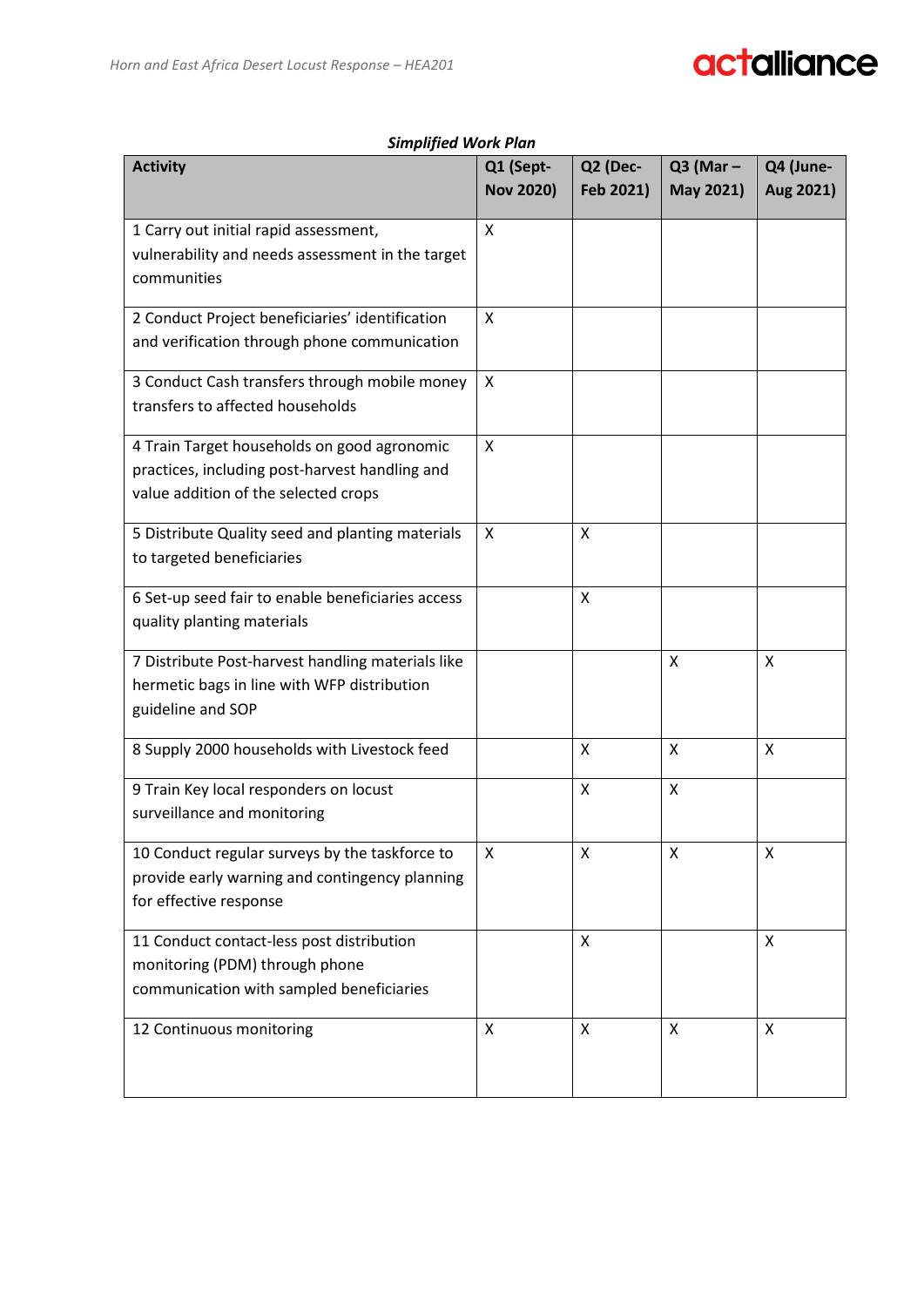# **Miliance**

### **4. PROJECT MONITORING**

#### *4.1. Project Monitoring*

CWS being the Lead Member will oversee the design and implementation of the Participatory Monitoring and Evaluation. A Monitoring, Evaluation and Learning (MEALs) system is in place to help the project team to monitor, evaluate effective quality service delivery. This process will use the well-defined program indicators and guidelines outlined in the performance framework. The project will use structured M&E system to track the activities and progress of the project. The M & E coordinator at CWS will oversee all the monitoring responsibilities assisted by other project staff. The implementing Members and local Partners will ensure that the day-to-day activities are implemented according to a laid-out implementation plan by holding weekly meetings with the project staff to learn any setbacks in the implementation process and address them immediately.

Under the supervision of the M&E Coordinator, baseline data will be collected to measure the project objective indicators. The Project Coordinator will conduct regular monitoring. The data collection will be done using the open data kit, which is an android application for conducting surveys, allow the staff to access files for further analysis. Quantitative analysis will be done to the collected data while qualitative data will be done particularly using the most significant change (MSC) methodology to explore in depth stories from the beneficiaries.

Data analysis swill be done on a monthly and quarterly basis, these will guide any adjustment made to the project. The final evaluation will be conducted at the end of the project to measure if the intended results were met.

On the other hand, the Participating Members will undertake individual monitoring under the guidance of the M&E Coordinator from the Lead Agency (CWS).

Post distribution monitoring and complains response will be put in place to ascertain the appropriateness of the response and corrective measures taken where required.

#### *4.2. Safety and Security plans*

All Members will ensure all implementing partners are aware of the security situation and guidelines as directed by the national government. All directives will be made known to the partners through an online workshop presentation as well as a write-up. Each individual organization will be required to appoint one person to be the security and safety focal point. The overall programme coordinator will be the main point of contact for the programme. Each organization will develop their security plan, which will include a telephone contact tree and emergency contact information including police and ambulance phone numbers. All project staff will be provided with PPE gear which include face masks, gloves, and hand sanitizers that they will use in the event of field work in a bid to ensure protection against COVID -19. A special working permit will be obtained from the county commissioner's office or relevant government department to facilitate the staff movement. All staff will be provided with sufficient airtime and data to ensure smooth and 24/7 connectivity. Security plans, reviews and risk assessments will be conducted regularly guided by the programme coordinator

#### *4.3. Knowledge Management*

As stated in the M&E plan, there will be regular data collection, analysis, presentation, and dissemination at various levels of implementation. This is to maximize impact by strengthening learning. Information will be collected through various tools. It will include stories of change and M&E tools etc. The data will be analysed and presented in simple formats and reports, which will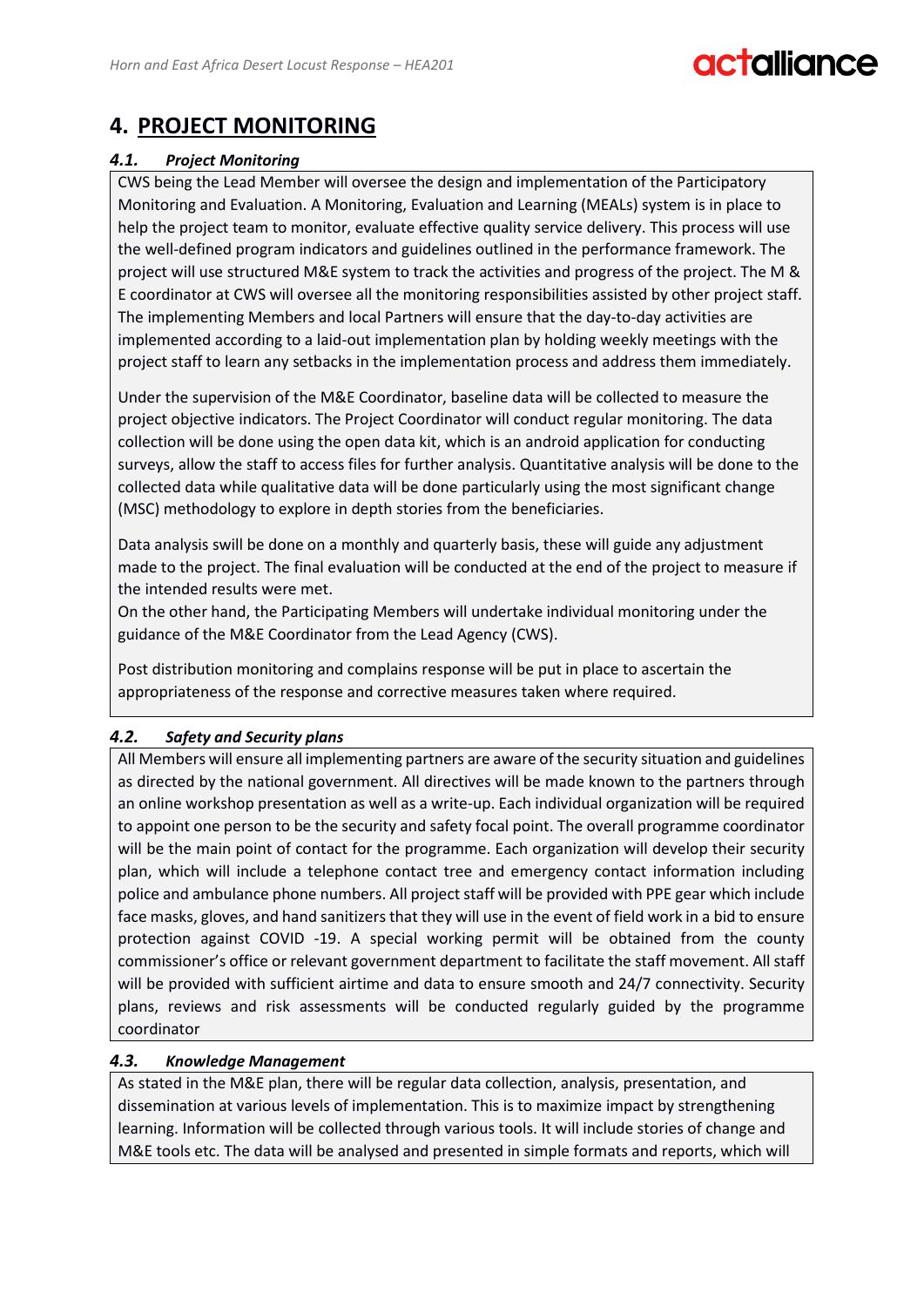highlight the key findings, lessons, learnt, recommendations and possible way forward. We will also have regular workshops online or face-to-face if possible.

### **5. PROJECT ACCOUNTABILITY**

#### *5.1. Mainstreaming Cross-Cutting Issues*

The project will seek to involve participants across genders with women taking up 60% of the composition. This is because women take the greatest burden in the food security, nutrition at household level. They also bear the greatest brunt of gender-based violence and hence the project will lay emphasis on the empowerment of the female gender. The beneficiaries will be involved in the design, implementation and monitoring of the project. This will ensure ownership and sustainability of the project beyond the project period. Their capacity will be developed and strengthened in a bid to improve their coping mechanisms to future disasters, hence creating resilience in the end. The project will lay emphasis on early maturing and drought tolerant crop production using practices that are environmentally sound, economically viable and culturally acceptable. Through collaboration with Disability Relief, approaches that viable for inclusion of people living with disabilities will be utilized in a bid to ensure that all vulnerable members of the population are included and that their rights and dignity are upheld.

Members will work closely with the affected populations through its Accountability to Affected Populations (AAP) framework based on taking account from, giving account to, and being held accountable by the affected populations. This framework is operationalized by mainstreaming gender, resilience, environmental sensitivity, inclusive participation, and social inclusion in the project activities. This is backed-up by a robust M&E system, complaints, and feedback mechanism.

Gender (gender sensitivity/gender equality) and Gender Based Violence The project is sensitive to the needs of men, women, girls, and boys in relation to their respective roles in the family and the society. Specific needs of women in the community have been mapped out and the project activities are tailored to their unique needs as per the local context. The project intends to respect the gender aspects in the coast in relation to the dominant religious orientation of Mombasa and Kwale counties. LWF and NCA in South Sudan will also ensure that victims of sexual and gender-based violence are provided support in facilities that are safe and so that they do not get exposed to the risk of infections or further exploitation by mainstreaming GBV

support in the interventions. **Resilience** 

Resilience is at the heart of this project design. With the economic support and awareness activities, the project will help the local communities cope and have increased ability to bounce back in the face of disasters, natural or economic or both.

Environmental sensitive and climate change

The action will promote climate smart livelihoods intervention. This includes sensitization of the affected populations on the effects of deforestation and use of ecologically efficient alternative sources of fuel such as the fuel saving stoves. The affected populations will be empowered to suggest and come up with most appropriate ways to protect the environment in relation to their livelihood's activities.

Participation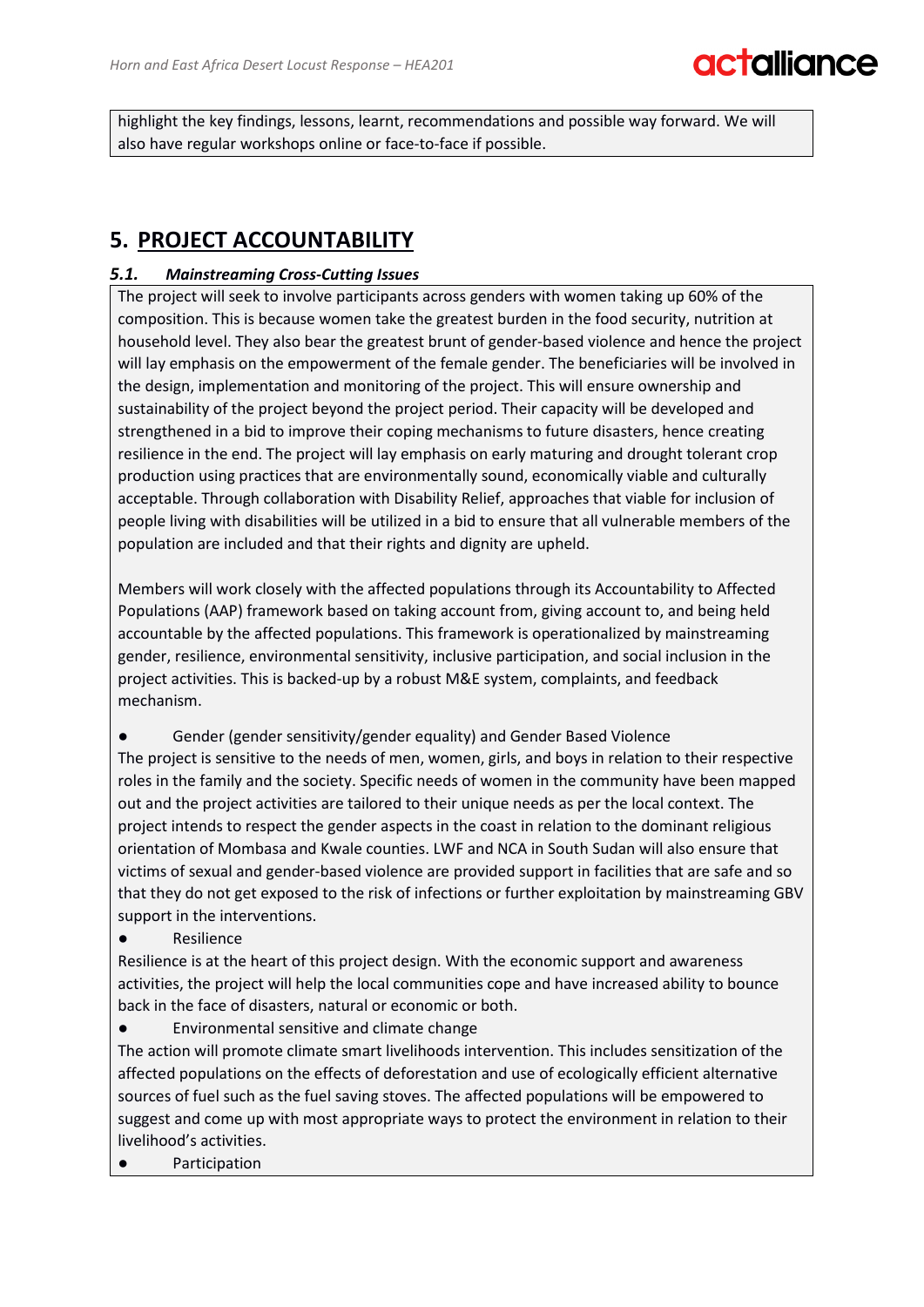# **talliance**

Key stakeholders, including the beneficiary groups, have been consulted during the design of the project. As the implementation and evaluation of the project unfolds, the participation of the beneficiary groups will continue to be sought and operationalized. A strong do-no-harm approach is put in place to make sure the project does not exacerbate local conflict drivers but instead help build stronger social cohesion within the affected populations.

Social inclusion (disabilities, vulnerable groups, child protection, poverty alleviation, ensuring human rights)

The project recognizes that communities are made of diverse groups: people with disabilities, vulnerable households, unaccompanied minors, and minority groups. The views, rights, and needs of these diverse groups will be considered throughout the life of the project. In giving account, taking account, and being held accountable by the affected populations, ICCO aims to have inclusive participation of all the vulnerable groups. The vulnerable groups will be given clear information on their entitlements, project procedures, their rights, and guidance on how they can share their complaints and feedback with the project team. ICCO has a clear code of conduct and sexual exploitation and abuse policy, which is signed by all the staff as a way to protect the vulnerable groups from being abused by the staff and by other bearers of power in the local community.

#### Anti-terrorism / corruption

The project is guided by the value for money principle in which a maximum possible value of each dollar invested will be realized by the end of the project. Each member has a strong anticorruption policy in which there is a zero-tolerance to corruption and financial fraud. Stakeholders associated with terrorist groups will not benefit from this action financially.

#### *5.1.1. Gender Marker / GBV*

The project will ensure that targeted households include the most vulnerable ones led by women and children, have women as members of the accountability committees and ensure that data is disaggregated by gender. During public meetings, there must be representation of women and men of different ages and separate meetings will be held to ensure their voices are heard. About CFW activities, women and elderly friendly options will be considered to ensure they are involved. The SHGs will target groups that have women headed house-holds, women with disability, elderly women as a matter of priority

#### *5.1.2. Social inclusion / Target groups*

In Uganda, among the categories of people to be targeted will be child headed households (32%), women at risk (19%), older persons at risk (19%), persons with disabilities (17%) and single headed households (14%). The above percentage calculation is adapted from the recent baseline and Protection risk assessment finding on vulnerabilities in Lamwo and represents 60:40 percent ration for female and male respectively

#### *5.1.3. Anti-terrorism / Corruption*

ACT Horn and East Africa requesting members will work to ensure that they do not conduct business with any entities involved in atrocities or with the armed groups. Within this framework, the forum will undertake all reasonable steps for proper due diligence during recruitment, procurement and other service provision processes. ACT Forum Members will always liaise with the local and UN authorities to keep abreast of security development before any field missions. As regards corruption, each consortium member has a formal policy against corruption and fraud, and it will refer to it before getting into business with an

Individual or a group of individuals.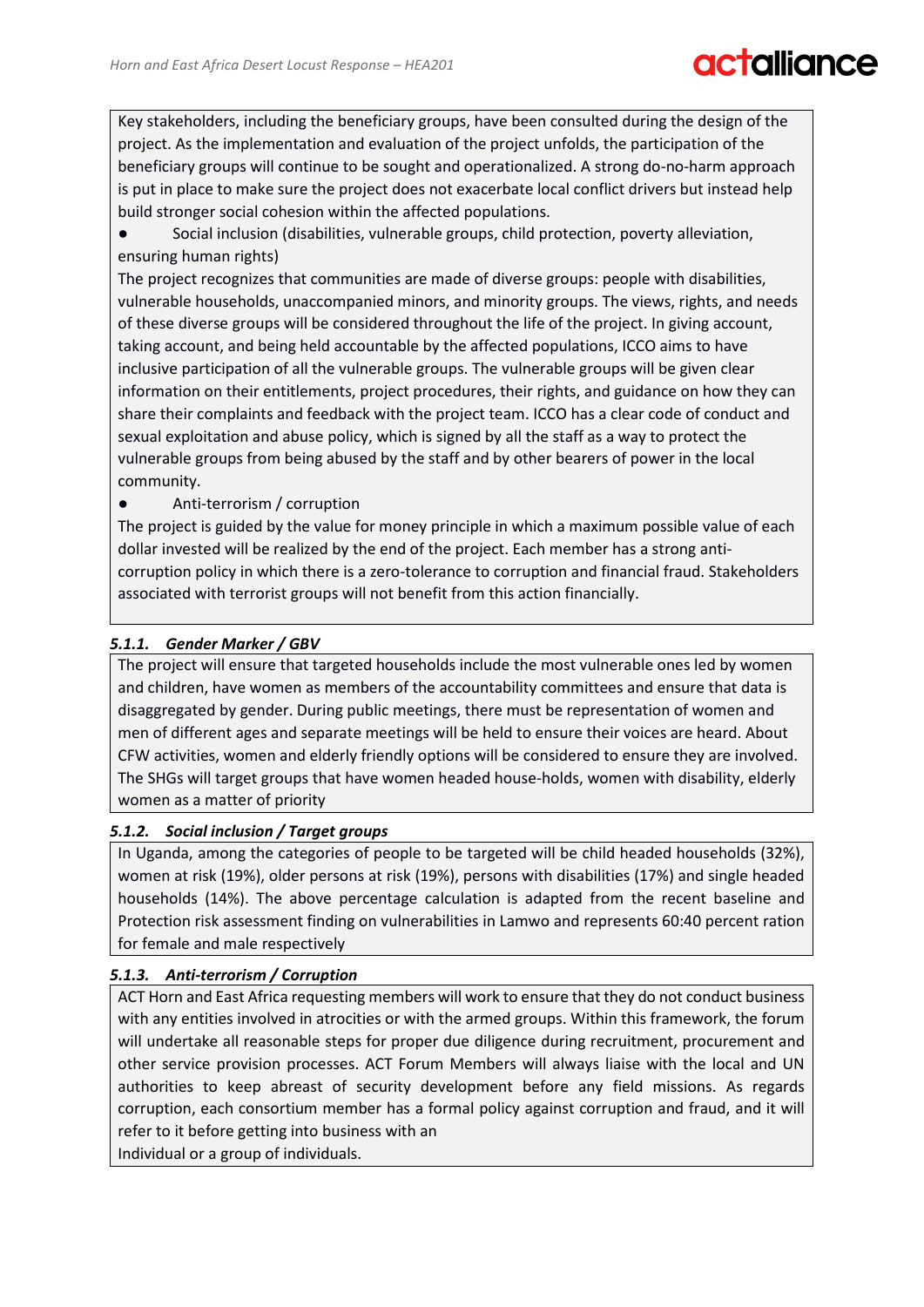#### *5.2. Conflict sensitivity / do no harm*

All Members adhere to and recognizes the universal principles of Do No Harm. The project recognizes that the implementation will take place during the advent of COVID -19. This is recognized also by the fact that the spread of the Pandemic is indiscriminatory and hence every action must adhere to the set down guideline and minimal interaction will be upheld at all levels. This will minimize adverse effects on the most vulnerable populations.

#### *5.3. Complaints mechanism + feedback*

Feedback and complaint mechanism will be established to investigate selection fairness and ensure targeted communities are reached. Support will be extended to the local authorities and administration coordination mechanism, to enhance community level surveillance and report to relevant Ministries. Dialogues will be held with Faith leaders, elders, and local administration leaders to prevent conflict arising from migration as a conflict mitigation strategy. The community accountability mechanism will ensure fairness and relevance of response. This includes a feedback, complaints committee made of communities that will be involved in ensuring the criteria, and selection is done right. This committee will have access to partner's mechanisms for reporting and ensuring follow-up and resolution of issues raised. The feedback will be digitally managed and monitored.

#### *5.4. Communication and visibility*

All members have guide on communications and visibility and will include the guidelines of ACT on communication and visibility. For transparency with beneficiaries and the public, the proposed project will ensure visibility of the ACT Alliance donors. The ACT Alliance logo will be displayed at the requesting ACT member's offices and on equipment, in awareness raising and training sessions and, on any clothing, and equipment's produced or purchased for the project implementation. Global communication platform includes regular blogs and posts on ACT requesting member's websites, Facebook and Twitter profiles. These platforms will support information sharing on the emergency response in the areas of implementation.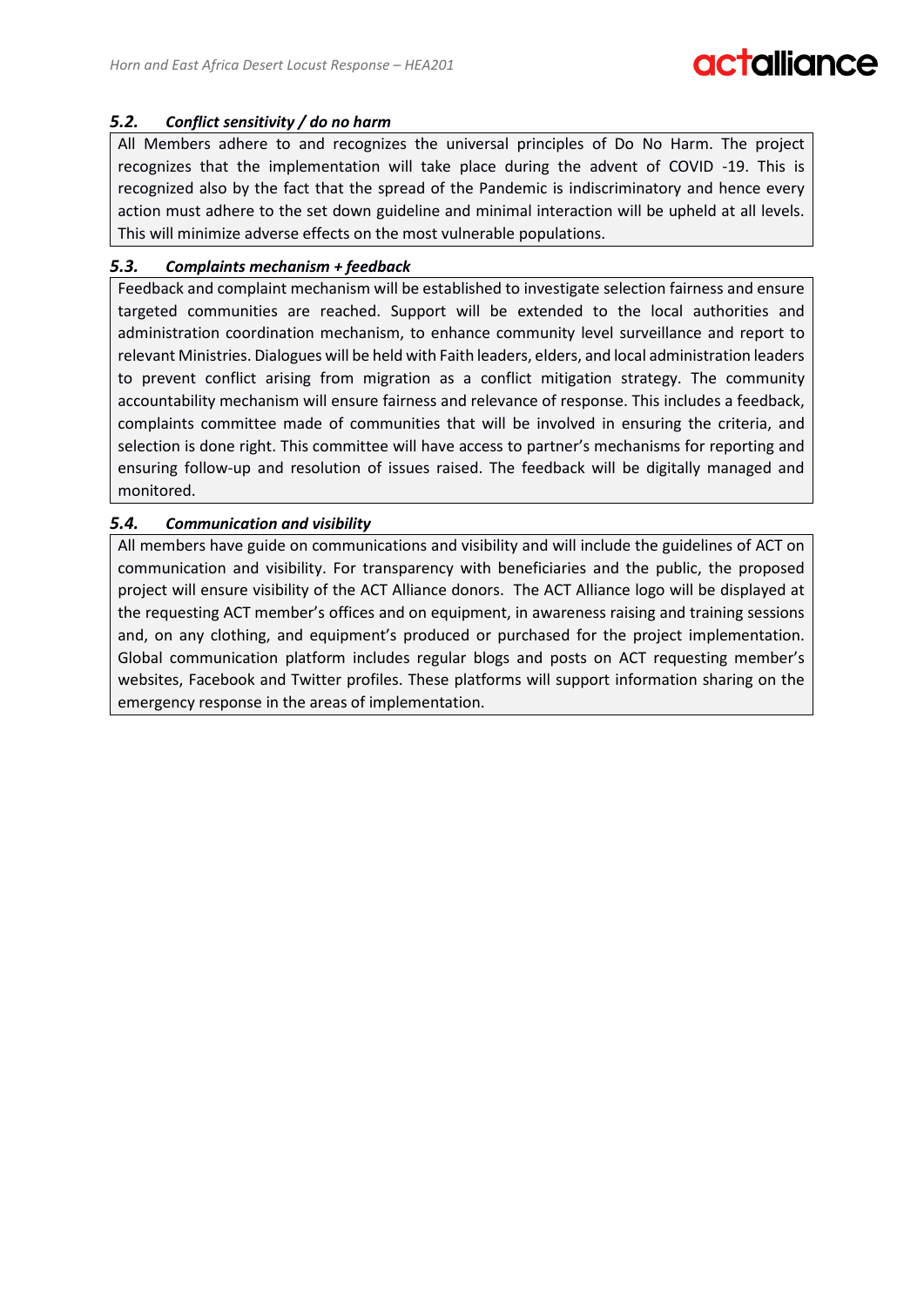#### **PROJECT FINANCE**

*Consolidated Budget*

|          | Horn & East Africa Desert Locust Infestation |                                                |            |              |               |               |               |                |               |                |
|----------|----------------------------------------------|------------------------------------------------|------------|--------------|---------------|---------------|---------------|----------------|---------------|----------------|
|          | <b>Requesting Forum/Country</b>              | Horn and East Africa sub Region Forum          |            |              |               |               |               |                |               |                |
|          | <b>Appeal Number:</b>                        | <b>HEA 201</b>                                 |            |              |               |               |               |                |               |                |
|          | <b>Appeal Title:</b>                         | Horn and East Africa Desert Locust Infestation |            |              |               |               |               |                |               |                |
|          | <b>Implementing Period:</b>                  | September 1, 2020 - August 31, 2021            |            |              |               |               |               |                |               |                |
|          |                                              | <b>Appeal Total</b>                            | <b>CWS</b> | <b>CA-KE</b> | <b>ADS-KE</b> | <b>CA-ETH</b> | <b>DCA-UG</b> | <b>NCA-SSD</b> | <b>COU-UG</b> | <b>LWF-SSD</b> |
|          | <b>Direct Costs</b>                          | 2'905'220                                      | 424'682    | 232'971      | 210'096       | 286'240       | 766'128       | 282'270        | 91'479        | 611'354        |
|          | <b>Project Staff</b>                         | 425'266                                        | 45'985     | 44'877       | 27'704        | 26'160        | 50'118        | 56'640         | 11'878        | 161'904        |
|          | 1.1 Appeal Lead                              | 19'391                                         | 19'391     |              |               |               |               |                |               |                |
|          | 1.2 International Staff                      | 50'868                                         | 6'648      |              |               |               |               | 29'100         |               | 15'120         |
|          | 1.3 National Staff                           | 355'006                                        | 19'945     | 44'877       | 27'704        | 26'160        | 50'118        | 27'540         | 11'878        | 146'784        |
|          | 2 Project Activities                         | 2'077'436                                      | 317'476    | 171'104      | 142'017       | 245'293       | 676'060       | 60'200         | 51'535        | 413'750        |
|          | Public Health                                | 33'473                                         | 15'467     | 9'696        | 8'311         |               |               |                |               |                |
|          | 2.2 Community Engagement                     | 10'915                                         | 6'094      | 739          |               |               |               |                | 4'081         |                |
|          | 2.3 Preparedness and Prevention              | 70'818                                         | 19'197     |              | 2'401         |               | 30'736        | 3'750          | 4'734         | 10'000         |
|          | 2.4 WASH                                     | 62'283                                         |            |              |               | 5'833         |               | 56'450         |               |                |
| 2.5      | Livelihood                                   | 995'792                                        | 227'154    | 27'702       | 19'391        | 147'964       | 356'581       |                |               | 217'000        |
| 2.8      | Food Security                                | 894'289                                        | 44'323     | 132'968      | 111'915       | 91'496        | 288'743       |                | 38'093        | 186'750        |
|          | 2.10 Gender                                  | 5'241                                          | 5'241      |              |               |               |               |                |               |                |
|          | 2.12 Advocacy                                | 4'626                                          |            |              |               |               |               |                | 4'626         |                |
| 3        | <b>Project Implementation</b>                | 133'719                                        | 21'792     | 3'232        | 2'585         |               |               | 90'400         | 11'510        | 4'200          |
| 3.1.     | Forum Coordination                           | 31'869                                         | 7'664      | 1'847        |               |               |               | 13'920         | 7'238         | 1'200          |
|          | Capacity Development                         | 101'850                                        | 14'128     | 1'385        | 2'585         |               |               | 76'480         | 4'272         | 3'000          |
| 4        | Quality and Accountability                   | 86'495                                         | 16'159     | 10'434       | 23'703        | 6'003         |               | 10'400         | 9'795         | 10'000         |
|          | 5 Logistics                                  | 159'026                                        | 23'269     | 3'324        | 12'654        | 8'784         | 35'501        | 54'600         | 5'293         | 15'600         |
| 6        | <b>Assets and Equipment</b>                  | 23'278                                         |            |              | 1'431         |               | 4'449         | 10'030         | 1'468         | 5'900          |
|          | <b>Indirect Costs</b>                        | 224'612                                        | 15'358     | 41'109       | 25'547        | 7'594         | 88'893        | 18'840         | 4'951         | 22'320         |
|          | <b>Staff Salaries</b>                        | 172'187                                        | 12'311     | 36'289       | 16'307        | 6'588         | 74'912        | 9'840          | 4'420         | 11'520         |
|          | <b>Office Operations</b>                     | 52'425                                         | 3'047      | 4'820        | 9'240         | 1'006         | 13'981        | 9'000          | 531           | 10'800         |
|          | <b>Total Expenditure</b>                     | 3'129'832                                      | 440'040    | 274'081      | 235'643       | 293'834       | 855'021       | 301'110        | 96'430        | 633'674        |
| ICF (3%) |                                              | 93'895                                         | 13'201     | 8'222        | 7'069         | 8'815         | 25'651        | 9'033          | 2'893         | 19'010         |
|          | Total Expenditure + ICF                      | 3'223'727                                      | 453'241    | 282'303      | 242'712       | 302'649       | 880'672       | 310'143        | 99'323        | 652'684        |

SECRETARIAT: 150, route de Ferney, P.O. Box 2100, 1211 Geneva 2, Switz. TEL.: +4122 791 6434 - FAX: +4122 791 6506 - [www.actalliance.org](http://www.actalliance.org/)

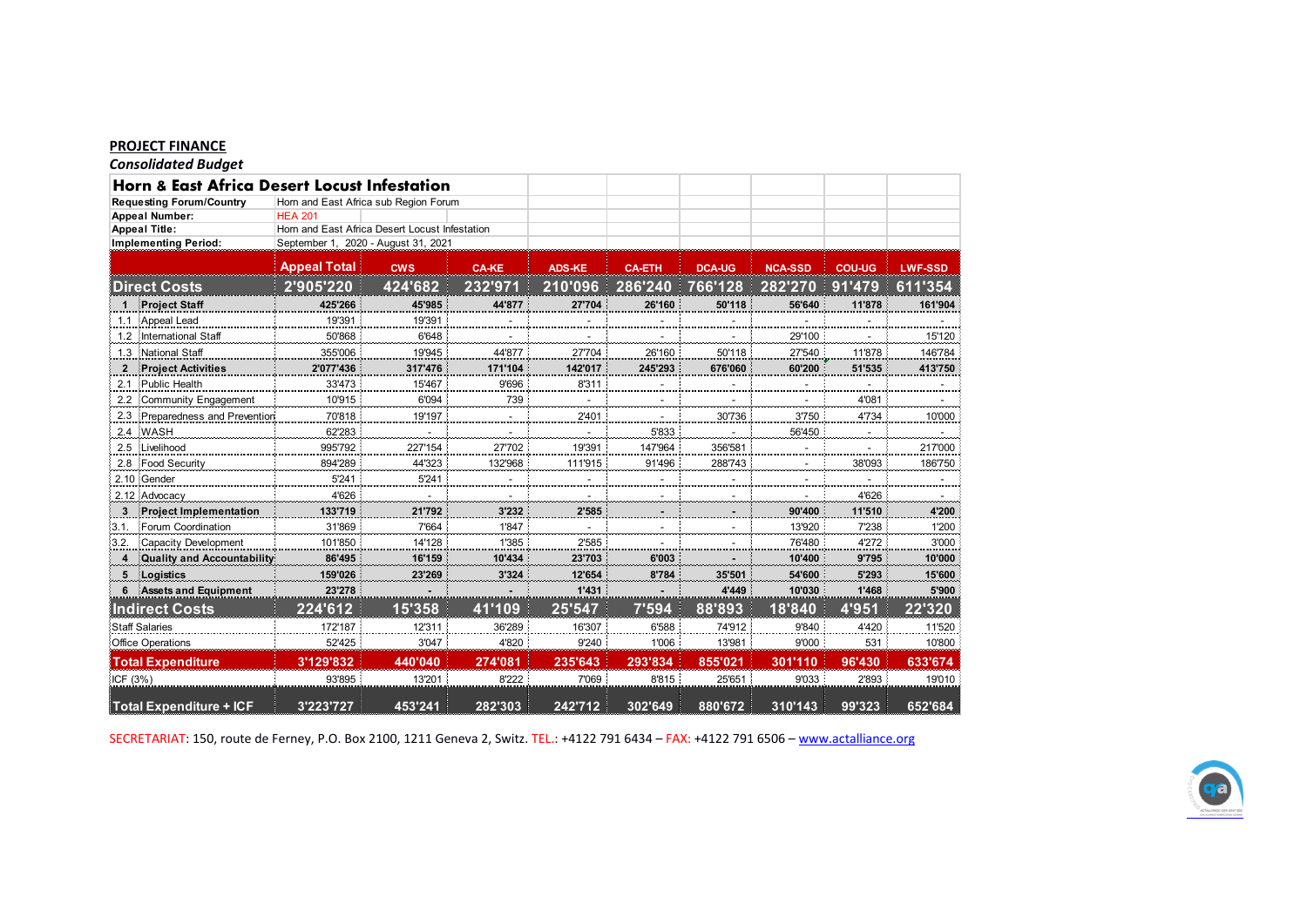

#### **Annex 3 – Logical Framework**

| <b>Logical Framework</b>               |                                                                                                                                                       |                                  |                                      |
|----------------------------------------|-------------------------------------------------------------------------------------------------------------------------------------------------------|----------------------------------|--------------------------------------|
| <b>IMPACT</b>                          |                                                                                                                                                       |                                  |                                      |
|                                        | To contribute to increased community's capacity to better prepare for, cope-up with and recover from the impact of desert locust infestation in South |                                  |                                      |
| Sudan, Ugandaa, Ethiopia, and Kenya.   |                                                                                                                                                       |                                  |                                      |
| <b>OUTCOME(S)</b>                      | <b>Objectively verifiable indicators</b>                                                                                                              | <b>Source of verification</b>    | <b>Assumptions</b>                   |
| A. Food access enabled to affected     | 80% of the households can feed                                                                                                                        | Annual survey data               | Stable security situation that allow |
| families through cash transfers        | their households well with balanced                                                                                                                   |                                  | safe movement of staff and           |
| B. Improved crop production among      | diet.                                                                                                                                                 |                                  | logistics; Government restrictions   |
| the locust affected areas.             | 80% of supported farmers reporting                                                                                                                    | Annual survey data               | related to COVID-19 response are     |
|                                        | increase in crop production at the                                                                                                                    |                                  | relaxed to provide space for         |
|                                        | harvesting period                                                                                                                                     |                                  | response operation through           |
| C. Improve the health of the           | 50% reduction in livestock death in                                                                                                                   |                                  | observance safety guidelines;        |
| livestock in the locust affected areas | locust affected areas                                                                                                                                 | Governments surveillance reports | Continued commitment and             |
| D. Maintain feed access by             |                                                                                                                                                       |                                  | support from target communities,     |
| compensating reduced grazing with      | 80% of the supported farmers able                                                                                                                     |                                  | local district government            |
| feed/blocks distribution               | to feed their livestock effectively in                                                                                                                | Annual survey data               |                                      |
|                                        | locust affected areas                                                                                                                                 |                                  |                                      |
| E. Increased income among the          | 80% of the affected farmers report                                                                                                                    |                                  |                                      |
| affected local communities             | increased incomes from the sale of                                                                                                                    |                                  |                                      |
|                                        | farm produce.                                                                                                                                         | Annual survey data               |                                      |
|                                        |                                                                                                                                                       |                                  |                                      |
| F. Enhanced forecast and               | 70% local responders acquire                                                                                                                          |                                  |                                      |
| surveillance on desert locust by the   | knowledge, confidence and capacity                                                                                                                    | Annual survey data               |                                      |
| local community for future             | to undertake surveillance,                                                                                                                            |                                  |                                      |
| response.                              | monitoring and mapping of on                                                                                                                          |                                  |                                      |
|                                        | locust infestation.                                                                                                                                   |                                  |                                      |
|                                        |                                                                                                                                                       |                                  |                                      |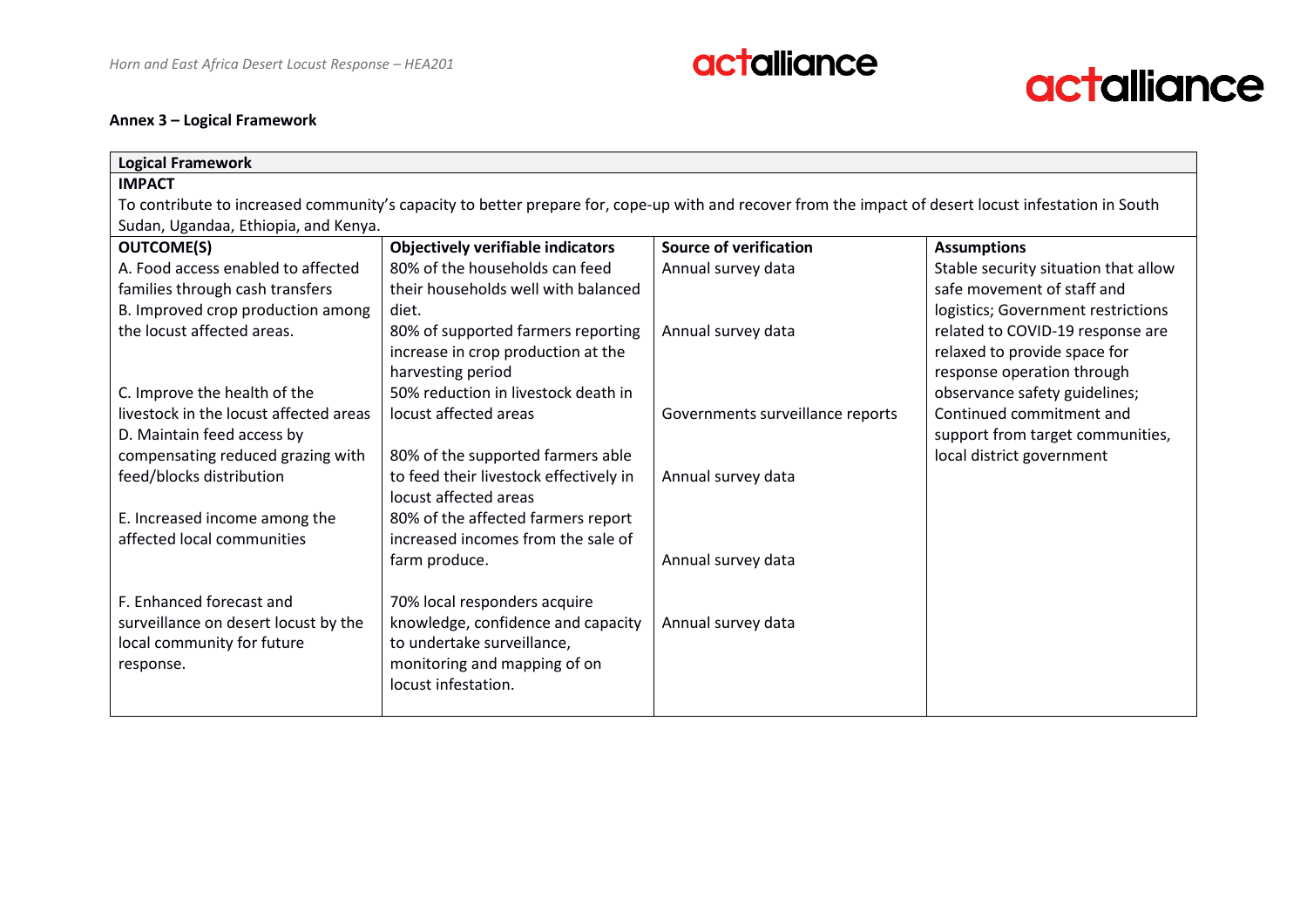| <b>OUTPUT(S)</b>                       | <b>Objectively verifiable indicators</b> | <b>Source of verification</b>       | <b>Assumptions</b>                   |
|----------------------------------------|------------------------------------------|-------------------------------------|--------------------------------------|
| A1. Project beneficiaries identified   | 9,500 Project beneficiaries identified   | Program notes                       | Stable security situation that allow |
| and verified conducted through         | and verified conducted through           |                                     | safe movement of staff and           |
| phone communication                    | phone communication                      |                                     | logistics; Government restrictions   |
| A2. Cash transfers conducted           | Cash transfers conducted through         | Cash transfer transaction documents | related to COVID-19 response are     |
| through mobile money transfers to      | mobile money transfers to 9,500          |                                     | relaxed to provide space for         |
| affected households                    | affected households                      | Training minutes                    | response operation through           |
| B1. Target households trained on       | 5,000 households trained on good         |                                     | observance safety guidelines;        |
| good agronomic practices, including    | agronomic practices, including post-     |                                     | Continued commitment and             |
| post-harvest handling and value        | harvest handling and value addition      |                                     | support from target communities,     |
| addition of the selected crops         | of the selected crops                    |                                     | local district government            |
| B2. Quality seed and planting          |                                          | Program notes                       |                                      |
| materials distributed to target        | B2. Quality seed and planting            |                                     |                                      |
| beneficiaries                          | materials distributed for 10,900         |                                     |                                      |
| B3. Set-up seed fair to enable         | target beneficiaries                     | Program notes                       |                                      |
| beneficiaries access quality planting  | B3. 2 seed fair set up to enable         |                                     |                                      |
| materials                              | beneficiaries access quality planting    |                                     |                                      |
| B4. Post-harvest handling materials    | materials                                | Distribution logs                   |                                      |
| like hermetic bags Distributed in line | B4. Post-harvest handling materials      |                                     |                                      |
| with WFP distribution guideline and    | like hermetic bags Distributed to        |                                     |                                      |
| SOP                                    | 3000 households in line with WFP         |                                     |                                      |
|                                        | distribution guideline and SOP           |                                     |                                      |
|                                        |                                          |                                     |                                      |
| C1. Identify and train 200 household   | C1.200HHH trained and given start-       | Program notes                       |                                      |
| heads on management of small           | up capital (SS)                          | <b>Training reports</b>             |                                      |
| businesses and give then start-up      |                                          | Meeting/financial reports           |                                      |
| capital                                |                                          |                                     |                                      |
| C.2. Train 200 new traders in VSLA     | 200 traders trained and form groups      |                                     |                                      |
| and support them to form VSLA          | (SS)                                     |                                     |                                      |
| groups of their choice.                |                                          | Training minutes                    |                                      |
|                                        | D1. Livestock from 2000 households       |                                     |                                      |
| D1. Livestock from 2000 households     | supplied with feeds                      |                                     |                                      |
| supplied with feeds                    |                                          | Program notes                       |                                      |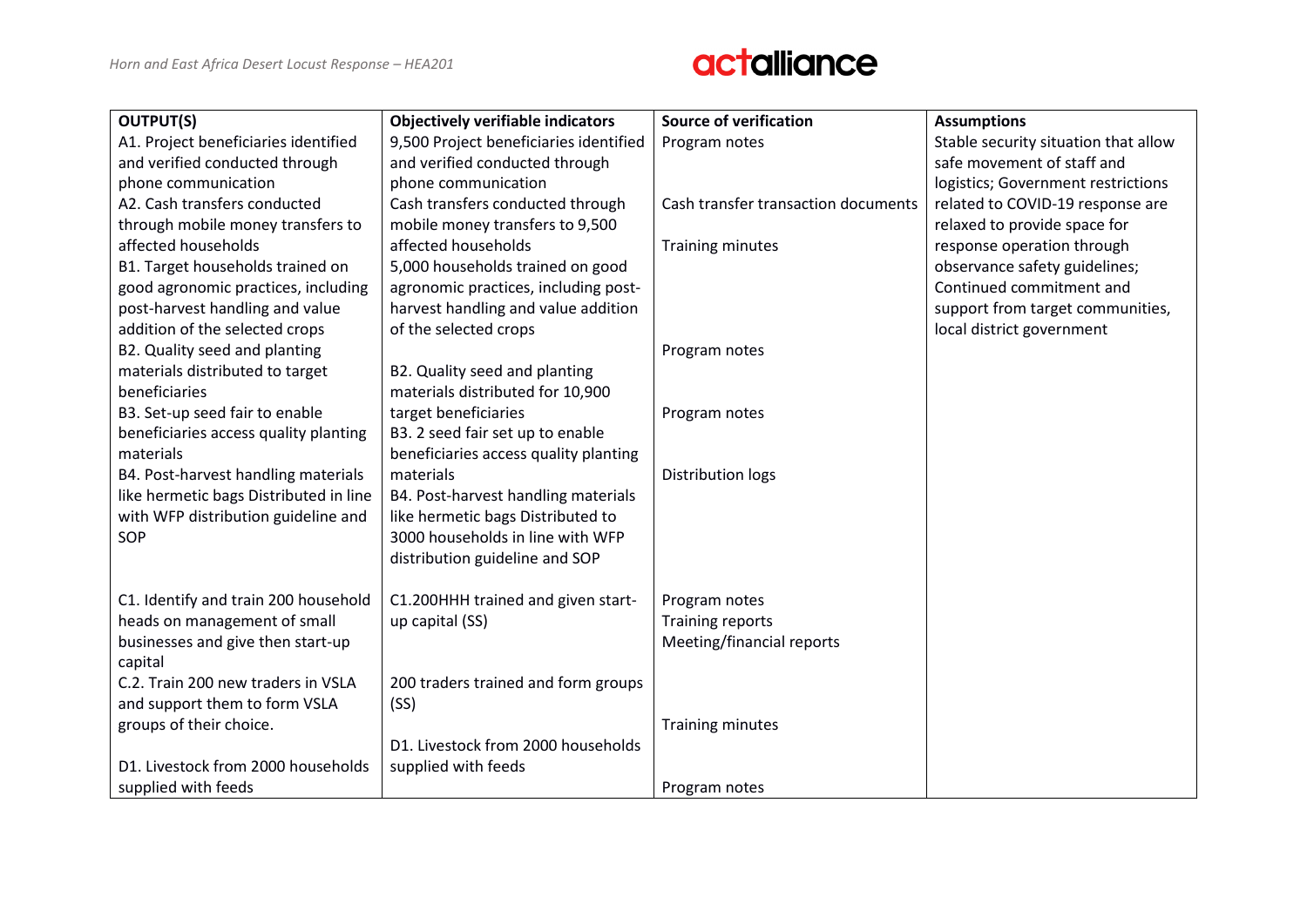

| F1. Key local responders trained on<br>locust surveillance and monitoring<br>F2. Regular surveys conducted by<br>the taskforce to provide early<br>warning and contingency planning<br>for effective response                                                                                                                                                                                                                                                                                                                                                                                                                                                                                                                                                                                                                                                                                                                                                                                                                                                                                                                                                                                                                      | F1. 300 Key local responders trained<br>on locust surveillance and<br>monitoring<br>F2. Regular surveys conducted by<br>the taskforce to provide early<br>warning and contingency planning<br>for effective response                                                                                                                                              |  |  |
|------------------------------------------------------------------------------------------------------------------------------------------------------------------------------------------------------------------------------------------------------------------------------------------------------------------------------------------------------------------------------------------------------------------------------------------------------------------------------------------------------------------------------------------------------------------------------------------------------------------------------------------------------------------------------------------------------------------------------------------------------------------------------------------------------------------------------------------------------------------------------------------------------------------------------------------------------------------------------------------------------------------------------------------------------------------------------------------------------------------------------------------------------------------------------------------------------------------------------------|-------------------------------------------------------------------------------------------------------------------------------------------------------------------------------------------------------------------------------------------------------------------------------------------------------------------------------------------------------------------|--|--|
| <b>Activities</b><br>Activity 1.1 Carry out initial rapid assessment, vulnerability and needs assessment in the target communities<br>Activity 1.2 Conduct Project beneficiaries' identification and verification through phone communication<br>Activity 1.3 Conduct Cash transfers through mobile money transfers to affected households<br>Activity 2.1 Train Target households on good agronomic practices, including post-harvest handling and value<br>addition of the selected crops<br>Activity 2.2 Distribute Quality seed and planting materials to targeted beneficiaries<br>Activity 2.3 Set-up seed fair to enable beneficiaries access quality planting materials<br>Activity 2.4 Distribute Post-harvest handling materials like hermetic bags in line with WFP distribution guideline<br>and SOP<br>Activity 3.1 Supply 2000 households with Livestock feed<br>Activity 4.1 Train Key local responders on locust surveillance and monitoring<br>Activity 5.1Conduct regular surveys by the taskforce to provide early warning and contingency planning for<br>effective response<br>Activity 5.2 Conduct contact-less post distribution monitoring (PDM) through phone communication with sampled<br>beneficiaries | <b>Pre-conditions</b><br>Stable security situation that allow<br>safe movement of staff and<br>logistics; Government restrictions<br>related to COVID-19 response are<br>relaxed to provide space for<br>response operation through<br>observance safety guidelines;<br>Continued commitment and<br>support from target communities,<br>local district government |  |  |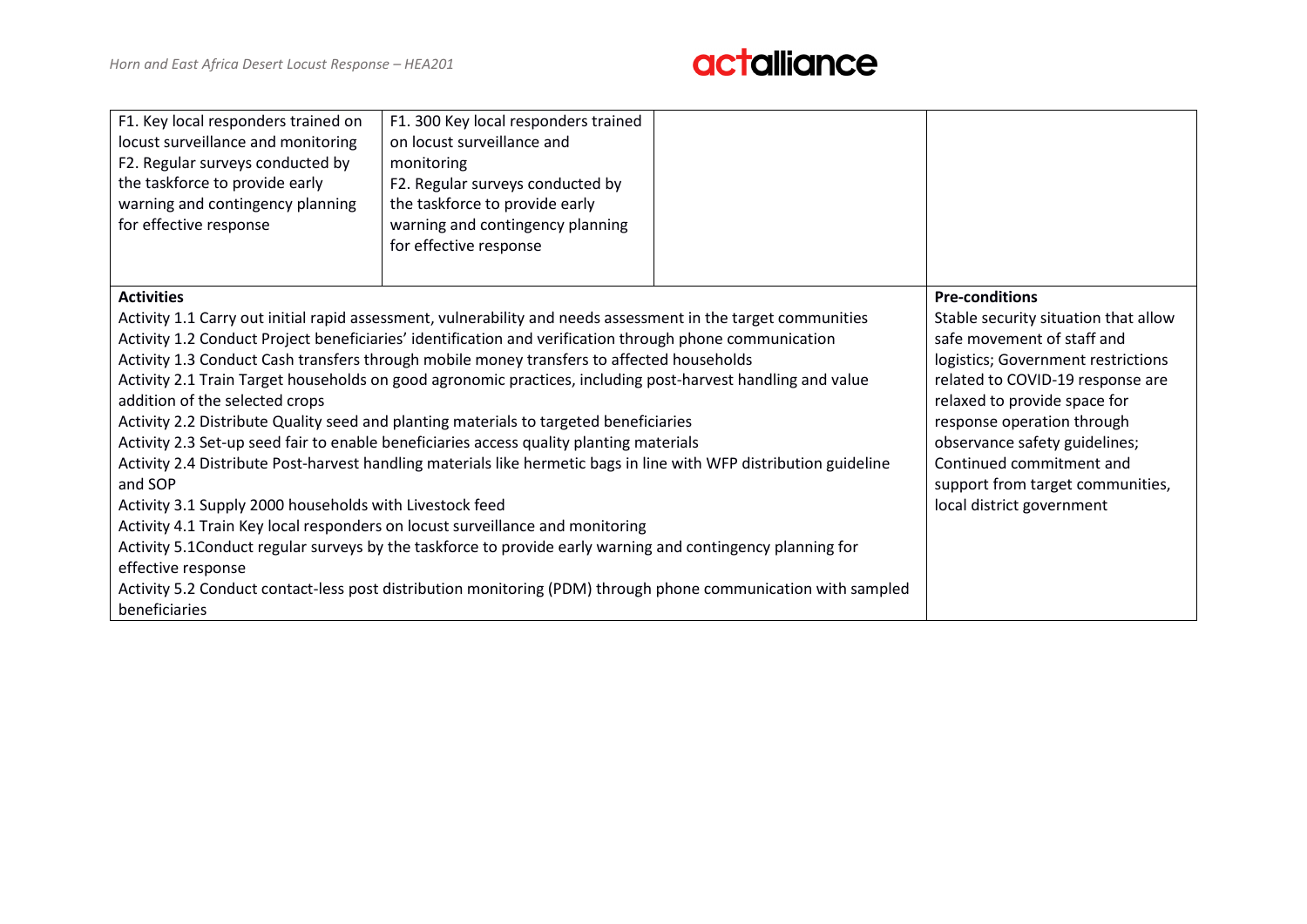#### **Annex 4 – Risk Analysis**

| <b>Risk</b>                                                                                                          | Internal /<br><b>External</b> | Likelihood of<br>occurring<br>(high / Medium / | Impact on project<br>implementation<br>(high / Medium / | How the risk is monitored and mitigation strategy in<br>place to minimize this risk                                                                                                                                                                |
|----------------------------------------------------------------------------------------------------------------------|-------------------------------|------------------------------------------------|---------------------------------------------------------|----------------------------------------------------------------------------------------------------------------------------------------------------------------------------------------------------------------------------------------------------|
| Bad roads and weather<br>conditions (inaccessibility<br>during the rainy season<br>affecting implementation<br>pace) | External                      | low)<br>High                                   | low)<br>Medium                                          | -Proper planning and timely implementation of the in<br>coordinated manner by giving value for money                                                                                                                                               |
| Flooding                                                                                                             | External                      | Low                                            | Medium                                                  | - Proper planning and timely implementation of the in<br>coordinated manner by giving value for money                                                                                                                                              |
| <b>Tribal clashes</b>                                                                                                | External                      | Medium                                         | High                                                    | Follow security procedures properly<br>Work with stakeholders in coordinated manner as<br>community co-exist in peace                                                                                                                              |
| Inflation and undetermined<br>market context                                                                         | External                      | High                                           | Medium                                                  | Timely implementation<br><b>Bulk procurement</b>                                                                                                                                                                                                   |
| Road ambush by bandits<br>and Insecurity                                                                             | External                      | Medium                                         | High                                                    | Having travel SOP<br>Position program staff in far areas of project<br>implementation.<br>Receiving regular security updates.<br>Keep travel schedules confidential.<br>Respect travel times.<br>Security clearance from the security focal person |
| Abuse of power                                                                                                       | Internal                      | Low                                            | High                                                    | Orient staff regularly on code of conduct and policies.<br>Every staff to sign the staff code of conduct as a<br>commitment.<br>Functional CRM.<br>Taking punitive measures for any case of abuse of<br>power reported (Zero tolerance).           |
| Partiality of delivery of<br>intervention                                                                            |                               |                                                |                                                         | Orient staff regularly on code of conduct and policies.                                                                                                                                                                                            |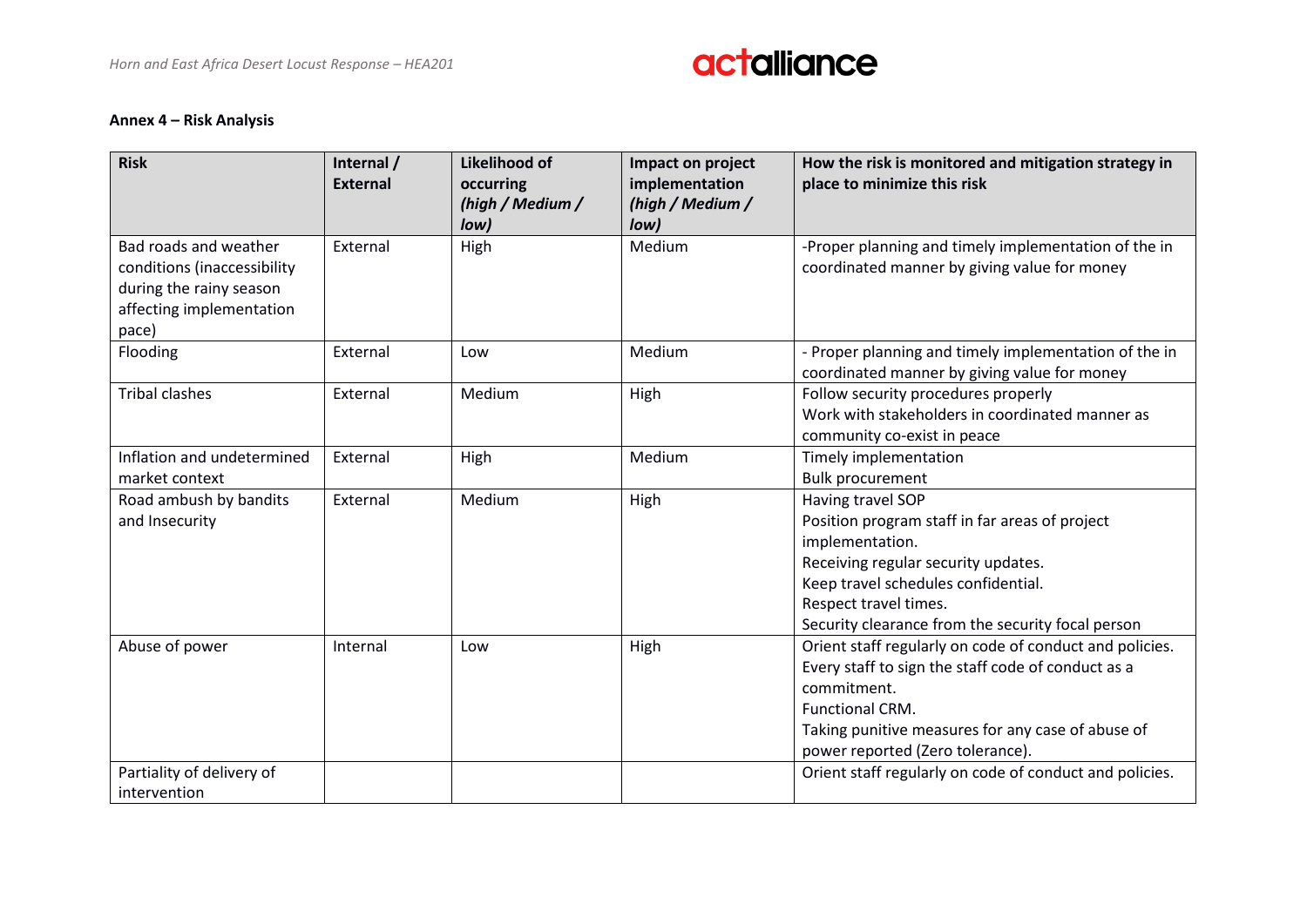|  | Every staff to sign the staff code of conduct as a |
|--|----------------------------------------------------|
|  | commitment.                                        |
|  | <b>Functional CRM.</b>                             |
|  | Taking punitive measures for any case of abuse of  |
|  | power reported (Zero tolerance).                   |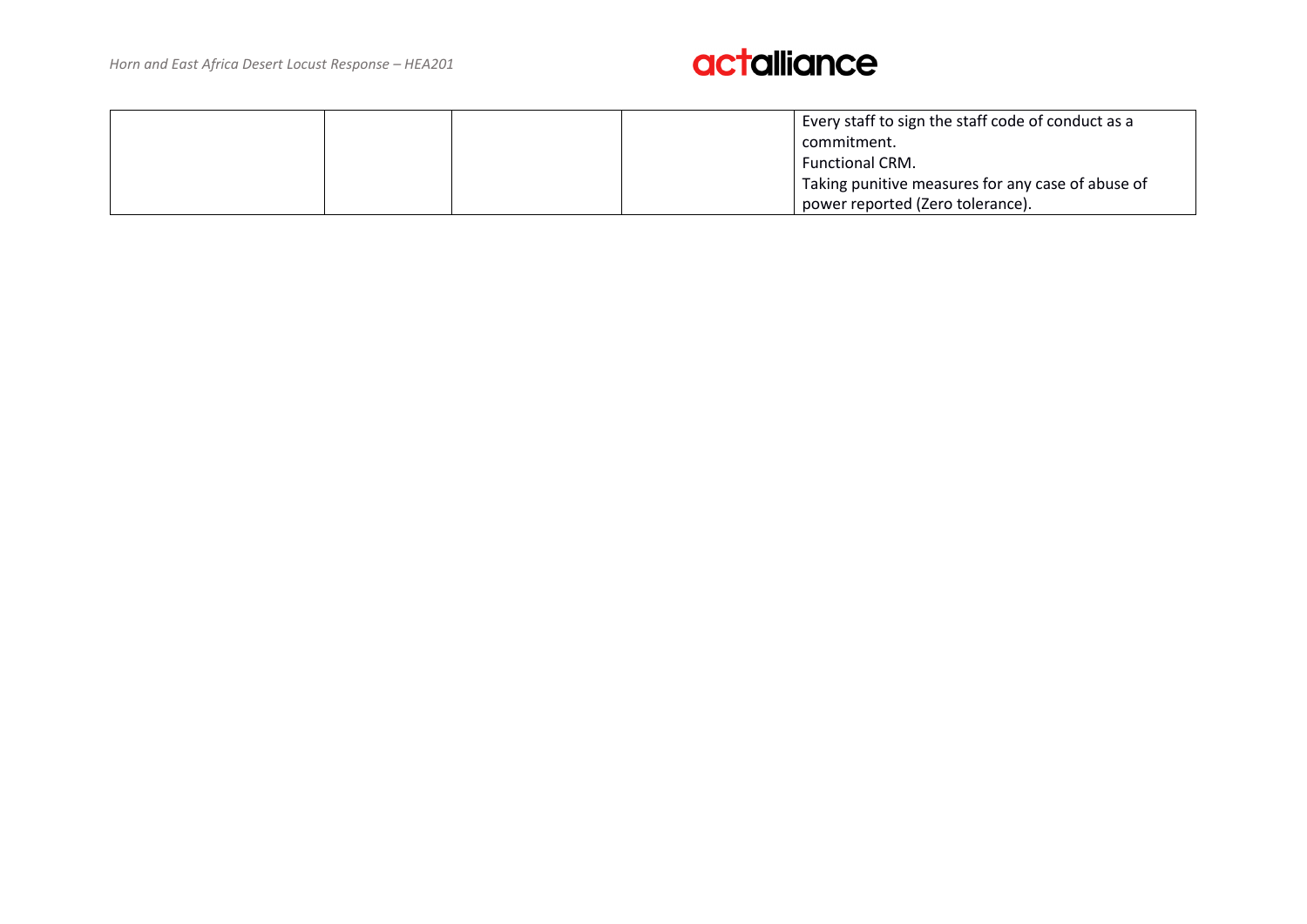

#### **Annex 7: Summary Table**

|                                               | <b>SOUTH SUDAN</b>                                                                                            | <b>ETHIOPIA</b>                                                                                                    |                                                                                                                                   |
|-----------------------------------------------|---------------------------------------------------------------------------------------------------------------|--------------------------------------------------------------------------------------------------------------------|-----------------------------------------------------------------------------------------------------------------------------------|
| <b>Summary</b>                                | Norwegian Church Aid                                                                                          | Lutheran World Federation                                                                                          | <b>Christian Aid</b>                                                                                                              |
| Implementation period                         | From 1 September 2020 to 15 August<br>2021<br>Total duration: 12 (months)                                     | From 1 September 2020 to 15 August<br>2021<br>Total duration: 12 (months)                                          | From 1 September 2021 to 31 August<br>2021<br>Total duration: 12 (months)                                                         |
| Geographical area                             | <b>MAGWI COUNTY</b>                                                                                           | Magwi County, Eastern Equatoria                                                                                    | Konso, South Omo and Borane                                                                                                       |
| Sectors of response                           | Shelter /<br>Protection /<br>$\Box$<br>□<br><b>NFIs</b><br>Psychosocial                                       | Shelter /<br>Protection<br>$\Box$<br>$\Box$<br><b>NFIs</b><br>Psychosocial                                         | Shelter /<br>Protection /<br>$\Box$<br>$\Box$<br><b>NFIs</b><br>Psychosocial                                                      |
|                                               | Early recovery<br>Food<br>$\Box$<br>$\Box$<br>/ livelihoods<br>Security                                       | Early recovery<br>$\boxtimes$<br>$\boxtimes$<br>Food<br>/ livelihoods<br>Security                                  | $\boxtimes$<br>Food<br>⊠<br>Early<br>Security<br>recovery /                                                                       |
|                                               | <b>WASH</b><br>Education<br>区<br>$\Box$<br>Health /<br>Unconditional<br>$\Box$<br>$\Box$<br>Nutrition<br>cash | Education<br>$\Box$<br><b>WASH</b><br>$\Box$<br>Health /<br>Unconditional<br>$\Box$<br>$\Box$<br>Nutrition<br>cash | livelihoods<br><b>WASH</b><br>Education<br>$\boxtimes$<br>П<br>Health /<br>Unconditional<br>$\Box$<br>$\Box$<br>Nutrition<br>cash |
|                                               | Other sector:<br>$\boxtimes$<br><b>WASH</b>                                                                   | Other sector:<br>$\Box$                                                                                            | Other sector:<br>□                                                                                                                |
| <b>Targeted beneficiaries</b><br>(per sector) | WASH-19,740                                                                                                   | Food security - 2500 Households<br>Early recovery and Livelihoods - 760<br>Households                              | WASH-<br>Livelihood-<br>Food security-2,000                                                                                       |
| Requested budget (USD)                        | US\$ 310,143                                                                                                  | US\$ 652,684                                                                                                       | US\$ 302,649                                                                                                                      |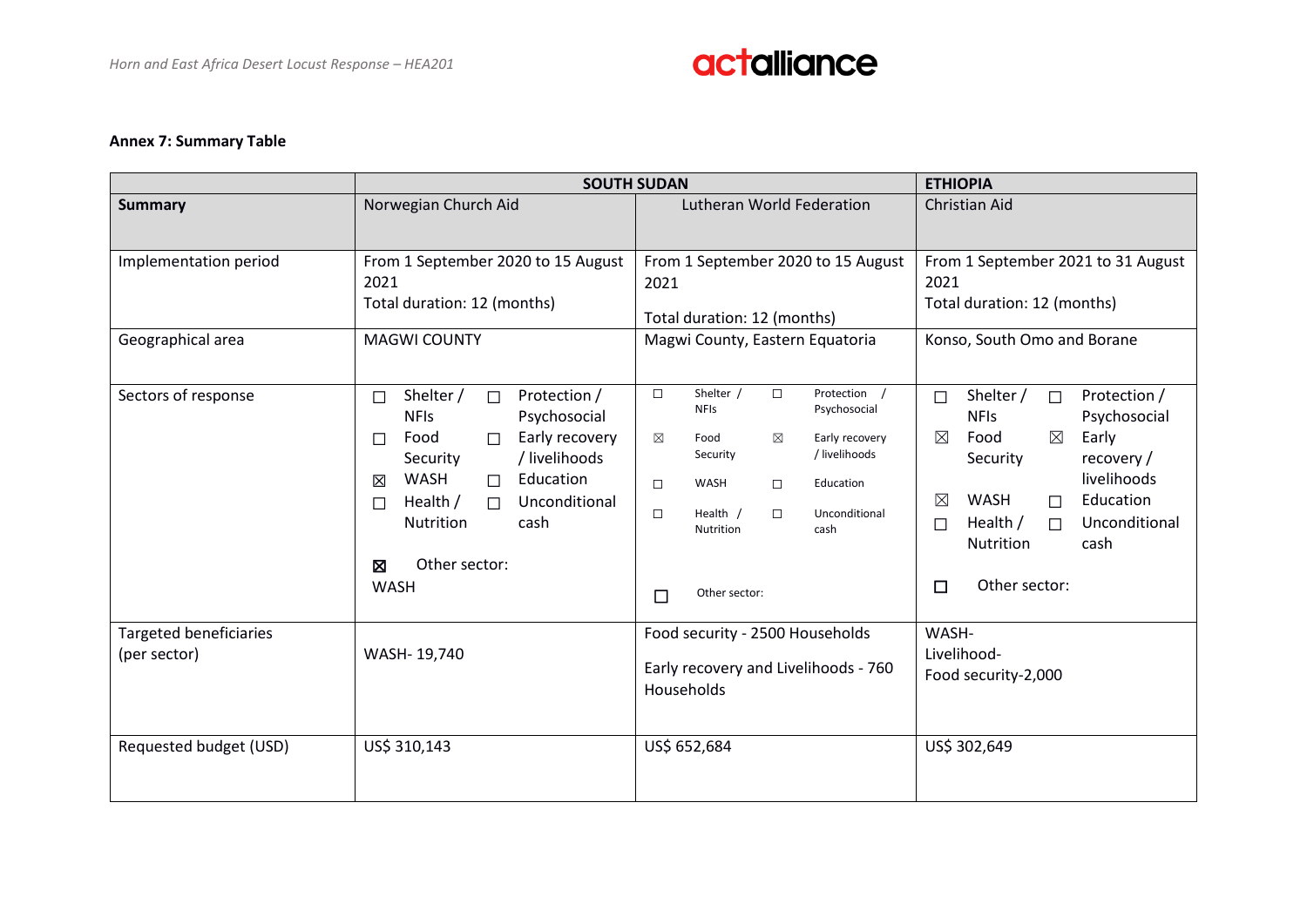|                               | <b>KENYA</b>                             |                                              |                                          |  |
|-------------------------------|------------------------------------------|----------------------------------------------|------------------------------------------|--|
| <b>Summary</b>                | <b>CHURCH WORLD SERVICE</b>              | <b>CHRISTIAN AID</b>                         | <b>ANGLICAN DEVELOPMENT SERVICES</b>     |  |
|                               |                                          |                                              |                                          |  |
| Implementation period         | From 1 September 2020 to 31 August       | From 1 September 2020 to 31 August           | From 1 September 2021 to 31 August       |  |
|                               | 2021                                     | 2021                                         | 2021                                     |  |
|                               | Total duration: 12 (months)              | Total duration: 12 (months)                  | Total duration: 12 (months)              |  |
| Geographical area             | KITUI AND BARSABIT                       | <b>MARSABIT COUNTY</b>                       | <b>TURKANA COUNTY</b>                    |  |
|                               |                                          |                                              |                                          |  |
| Sectors of response           | Protection /<br>Shelter /<br>$\Box$<br>□ | Protection /<br>Shelter /<br>П               | Shelter /<br>Protection /<br>$\Box$<br>П |  |
|                               | <b>NFIs</b><br>Psychosocial              | <b>NFIS</b><br>Psychosocial                  | <b>NFIS</b><br>Psychosocial              |  |
|                               | Early recovery<br>Food<br>冈<br>区         | Early recovery<br>Food<br>冈<br>区             | Early recovery<br>Food<br>冈<br>冈         |  |
|                               | / livelihoods<br>Security                | / livelihoods<br>Security                    | / livelihoods<br>Security                |  |
|                               | <b>WASH</b><br>Education<br>П<br>$\Box$  | <b>WASH</b><br>Education<br>$\Box$<br>$\Box$ | WASH<br>Education<br>$\Box$<br>П         |  |
|                               | Health /<br>Unconditional<br>П<br>冈      | Health $/$<br>Unconditional<br>冈<br>$\Box$   | Health /<br>Unconditional<br>⊠<br>$\Box$ |  |
|                               | <b>Nutrition</b><br>cash                 | <b>Nutrition</b><br>cash                     | <b>Nutrition</b><br>cash                 |  |
|                               |                                          |                                              |                                          |  |
|                               | Other sector:<br>⊠                       | Other sector:<br>$\Box$                      | Other sector:<br>□                       |  |
|                               | <b>GENDER EMPOWERMENT</b>                | Click here to enter text.                    | ADVOCACY                                 |  |
| <b>Targeted beneficiaries</b> | 5,070                                    | 2,607                                        | 2,537                                    |  |
| (per sector)                  |                                          |                                              |                                          |  |
|                               |                                          |                                              |                                          |  |
| Requested budget (USD)        | US\$ 453,241                             | US\$ 282,303                                 | US\$ 242,712                             |  |
|                               |                                          |                                              |                                          |  |

|                       | <b>UGANDA</b>                      |                                    |  |
|-----------------------|------------------------------------|------------------------------------|--|
| Summary               | <b>DANCHURCHAID (DCA)</b>          | <b>Church of Uganda (CoU)</b>      |  |
|                       |                                    |                                    |  |
| Implementation period | From 1 September 2020 to 31 August | From 1 September 2020 to 31 August |  |
|                       | 2021                               | 2021                               |  |
|                       | Total duration: 12 (months)        | Total duration: 12 (months)        |  |